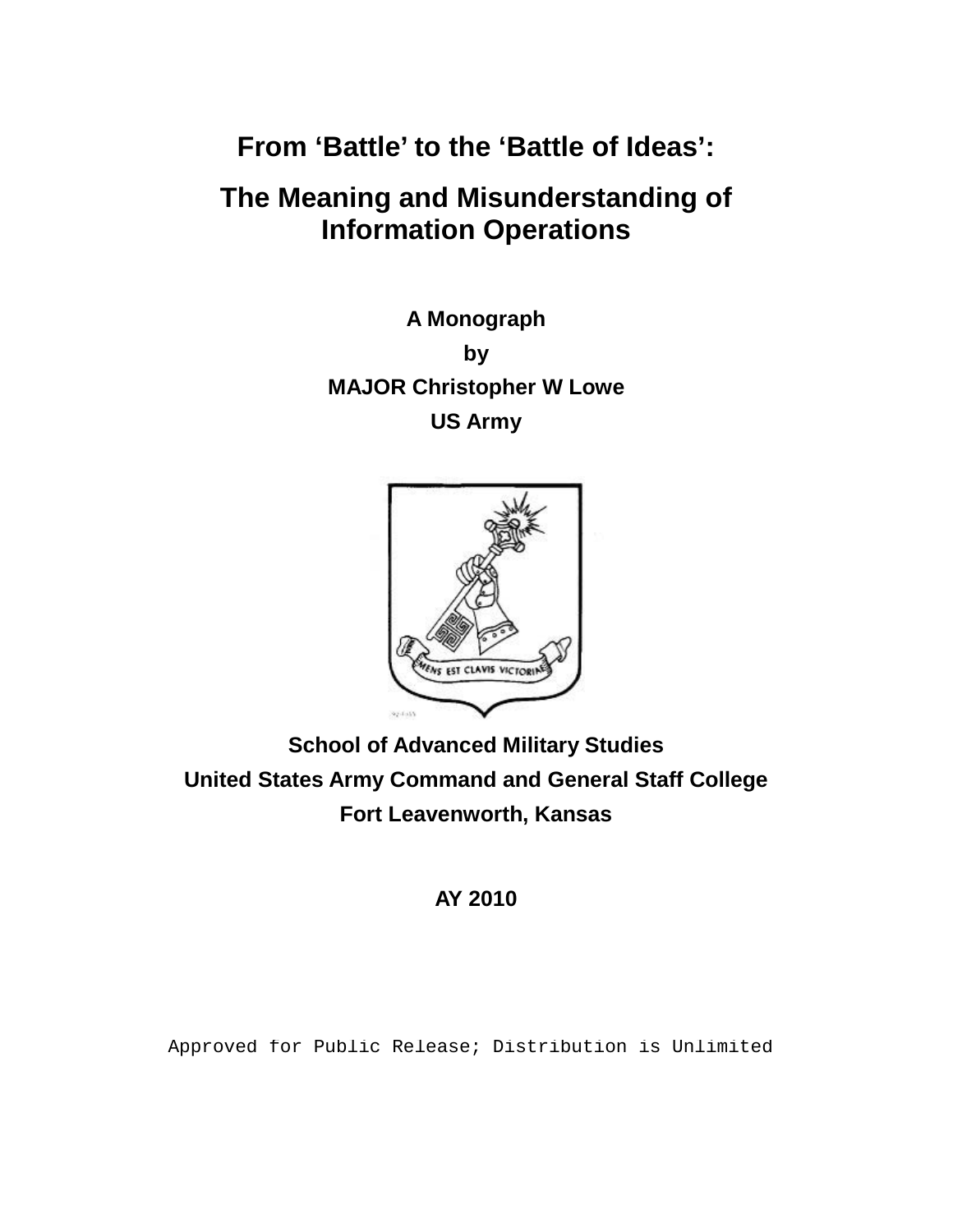| <b>REPORT DOCUMENTATION PAGE</b>                                                                                                                                                                                                                                                                                                                                                                                                                                                                                                                                                                                                                                                                                                   |                                                         |                                                                      | Form Approved<br>OMB No. 074-0188  |                                   |  |
|------------------------------------------------------------------------------------------------------------------------------------------------------------------------------------------------------------------------------------------------------------------------------------------------------------------------------------------------------------------------------------------------------------------------------------------------------------------------------------------------------------------------------------------------------------------------------------------------------------------------------------------------------------------------------------------------------------------------------------|---------------------------------------------------------|----------------------------------------------------------------------|------------------------------------|-----------------------------------|--|
| Public reporting burden for this collection of information is estimated to average 1 hour per response, including the time for reviewing instructions, searching existing data sources, gathering and maintaining<br>the data needed, and completing and reviewing this collection of information. Send comments regarding this burden estimate or any other aspect of this collection of information, including suggestions for<br>reducing this burden to Washington Headquarters Services, Directorate for Information Operations and Reports, 1215 Jefferson Davis Highway, Suite 1204, Arlington, VA 22202-4302, and to the Office of<br>Management and Budget, Paperwork Reduction Project (0704-0188), Washington, DC 20503 |                                                         |                                                                      |                                    |                                   |  |
| 1. AGENCY USE ONLY (Leave<br>blank)                                                                                                                                                                                                                                                                                                                                                                                                                                                                                                                                                                                                                                                                                                | <b>2. REPORT DATE</b><br>$12 - 10 - 2010$               | 3. REPORT TYPE AND DATES COVERED<br>SAMS MONOGRAPH JAN 2010-DEC 2010 |                                    |                                   |  |
| <b>4. TITLE AND SUBTITLE</b>                                                                                                                                                                                                                                                                                                                                                                                                                                                                                                                                                                                                                                                                                                       |                                                         |                                                                      | <b>5. FUNDING NUMBERS</b>          |                                   |  |
|                                                                                                                                                                                                                                                                                                                                                                                                                                                                                                                                                                                                                                                                                                                                    | From 'Battle' to the 'Battle of Ideas': the Meaning and |                                                                      |                                    |                                   |  |
| Misunderstanding of Information Operations                                                                                                                                                                                                                                                                                                                                                                                                                                                                                                                                                                                                                                                                                         |                                                         |                                                                      |                                    |                                   |  |
| 6. AUTHOR(S)<br>Major Christopher W. Lowe, United States Army                                                                                                                                                                                                                                                                                                                                                                                                                                                                                                                                                                                                                                                                      |                                                         |                                                                      |                                    |                                   |  |
| 7. PERFORMING ORGANIZATION NAME(S) AND ADDRESS(ES)                                                                                                                                                                                                                                                                                                                                                                                                                                                                                                                                                                                                                                                                                 |                                                         |                                                                      | <b>8. PERFORMING ORGANIZATION</b>  |                                   |  |
| School of Advanced Military Studies                                                                                                                                                                                                                                                                                                                                                                                                                                                                                                                                                                                                                                                                                                |                                                         |                                                                      | <b>REPORT NUMBER</b>               |                                   |  |
| 250 Gibbon Avenue                                                                                                                                                                                                                                                                                                                                                                                                                                                                                                                                                                                                                                                                                                                  |                                                         |                                                                      |                                    |                                   |  |
| Fort Leavenworth KS, 66027-2134                                                                                                                                                                                                                                                                                                                                                                                                                                                                                                                                                                                                                                                                                                    |                                                         |                                                                      |                                    |                                   |  |
|                                                                                                                                                                                                                                                                                                                                                                                                                                                                                                                                                                                                                                                                                                                                    |                                                         |                                                                      |                                    |                                   |  |
|                                                                                                                                                                                                                                                                                                                                                                                                                                                                                                                                                                                                                                                                                                                                    |                                                         |                                                                      |                                    |                                   |  |
| 9. SPONSORING / MONITORING AGENCY NAME(S) AND ADDRESS(ES)                                                                                                                                                                                                                                                                                                                                                                                                                                                                                                                                                                                                                                                                          |                                                         |                                                                      | <b>10. SPONSORING / MONITORING</b> |                                   |  |
|                                                                                                                                                                                                                                                                                                                                                                                                                                                                                                                                                                                                                                                                                                                                    |                                                         |                                                                      | <b>AGENCY REPORT NUMBER</b>        |                                   |  |
|                                                                                                                                                                                                                                                                                                                                                                                                                                                                                                                                                                                                                                                                                                                                    |                                                         |                                                                      |                                    |                                   |  |
|                                                                                                                                                                                                                                                                                                                                                                                                                                                                                                                                                                                                                                                                                                                                    |                                                         |                                                                      |                                    |                                   |  |
|                                                                                                                                                                                                                                                                                                                                                                                                                                                                                                                                                                                                                                                                                                                                    |                                                         |                                                                      |                                    |                                   |  |
|                                                                                                                                                                                                                                                                                                                                                                                                                                                                                                                                                                                                                                                                                                                                    |                                                         |                                                                      |                                    |                                   |  |
| <b>11. SUPPLEMENTARY NOTES</b>                                                                                                                                                                                                                                                                                                                                                                                                                                                                                                                                                                                                                                                                                                     |                                                         |                                                                      |                                    |                                   |  |
|                                                                                                                                                                                                                                                                                                                                                                                                                                                                                                                                                                                                                                                                                                                                    |                                                         |                                                                      |                                    |                                   |  |
|                                                                                                                                                                                                                                                                                                                                                                                                                                                                                                                                                                                                                                                                                                                                    |                                                         |                                                                      |                                    |                                   |  |
| 12a. DISTRIBUTION / AVAILABILITY STATEMENT                                                                                                                                                                                                                                                                                                                                                                                                                                                                                                                                                                                                                                                                                         |                                                         |                                                                      |                                    | <b>12b. DISTRIBUTION CODE</b>     |  |
| Approved for Public Release; Distribution Unlimited                                                                                                                                                                                                                                                                                                                                                                                                                                                                                                                                                                                                                                                                                |                                                         |                                                                      |                                    |                                   |  |
|                                                                                                                                                                                                                                                                                                                                                                                                                                                                                                                                                                                                                                                                                                                                    |                                                         |                                                                      |                                    |                                   |  |
|                                                                                                                                                                                                                                                                                                                                                                                                                                                                                                                                                                                                                                                                                                                                    |                                                         |                                                                      |                                    |                                   |  |
| 13. ABSTRACT (Maximum 200 Words)                                                                                                                                                                                                                                                                                                                                                                                                                                                                                                                                                                                                                                                                                                   |                                                         |                                                                      |                                    |                                   |  |
| There is a common view within the United States Army that Information Operations is a                                                                                                                                                                                                                                                                                                                                                                                                                                                                                                                                                                                                                                              |                                                         |                                                                      |                                    |                                   |  |
| military doctrine designed to win a "battle of ideas" within human populations. This                                                                                                                                                                                                                                                                                                                                                                                                                                                                                                                                                                                                                                               |                                                         |                                                                      |                                    |                                   |  |
| monograph refutes this understanding of Information Operations by tracing the doctrine's<br>underlying design throughout its historical evolution, from its Soviet origins until                                                                                                                                                                                                                                                                                                                                                                                                                                                                                                                                                   |                                                         |                                                                      |                                    |                                   |  |
| present. In the late Cold War, increased reliance on both radio-electronic communications                                                                                                                                                                                                                                                                                                                                                                                                                                                                                                                                                                                                                                          |                                                         |                                                                      |                                    |                                   |  |
| and computer automation introduced a new vulnerability: the military command and control                                                                                                                                                                                                                                                                                                                                                                                                                                                                                                                                                                                                                                           |                                                         |                                                                      |                                    |                                   |  |
| function was itself subject to attack through the electromagnetic spectrum. The Soviet                                                                                                                                                                                                                                                                                                                                                                                                                                                                                                                                                                                                                                             |                                                         |                                                                      |                                    |                                   |  |
| military was the first to identify the potential advantage associated with attacking an                                                                                                                                                                                                                                                                                                                                                                                                                                                                                                                                                                                                                                            |                                                         |                                                                      |                                    |                                   |  |
| enemy's command and control function by disrupting its radio-electronic "nervous system."                                                                                                                                                                                                                                                                                                                                                                                                                                                                                                                                                                                                                                          |                                                         |                                                                      |                                    |                                   |  |
| In 1996, the US Army published FM 100-6 Information Operations. At the core of this new                                                                                                                                                                                                                                                                                                                                                                                                                                                                                                                                                                                                                                            |                                                         |                                                                      |                                    |                                   |  |
| doctrine was an old concept - the integration of military capabilities to disrupt or                                                                                                                                                                                                                                                                                                                                                                                                                                                                                                                                                                                                                                               |                                                         |                                                                      |                                    |                                   |  |
| degrade an adversary's command and control. However, during the Bosnia and Kosovo<br>peacekeeping operations, and in the counterinsurgencies of Iraq and Afghanistan, Army                                                                                                                                                                                                                                                                                                                                                                                                                                                                                                                                                         |                                                         |                                                                      |                                    |                                   |  |
| forces would look to Information Operations as a means to influence the ideas, sentiments,                                                                                                                                                                                                                                                                                                                                                                                                                                                                                                                                                                                                                                         |                                                         |                                                                      |                                    |                                   |  |
| and attitudes of civilian populations. This monograph argues that a discrepancy now                                                                                                                                                                                                                                                                                                                                                                                                                                                                                                                                                                                                                                                |                                                         |                                                                      |                                    |                                   |  |
| exists between Information Operations, as designed and Information Operations as                                                                                                                                                                                                                                                                                                                                                                                                                                                                                                                                                                                                                                                   |                                                         |                                                                      |                                    |                                   |  |
| <b>AT SUBJECT TERMS</b><br><b>15. NUMBER OF PAGES</b>                                                                                                                                                                                                                                                                                                                                                                                                                                                                                                                                                                                                                                                                              |                                                         |                                                                      |                                    |                                   |  |
| Information Operations, Radioelectronic Combat, Command Control                                                                                                                                                                                                                                                                                                                                                                                                                                                                                                                                                                                                                                                                    |                                                         |                                                                      |                                    | 64                                |  |
| Communications Countermeasures, Cybernetics, Doctrine                                                                                                                                                                                                                                                                                                                                                                                                                                                                                                                                                                                                                                                                              |                                                         |                                                                      |                                    | <b>16. PRICE CODE</b>             |  |
| <b>17. SECURITY CLASSIFICATION</b>                                                                                                                                                                                                                                                                                                                                                                                                                                                                                                                                                                                                                                                                                                 | <b>18. SECURITY CLASSIFICATION</b>                      | <b>19. SECURITY CLASSIFICATION</b>                                   |                                    | <b>20. LIMITATION OF ABSTRACT</b> |  |
| OF REPORT                                                                                                                                                                                                                                                                                                                                                                                                                                                                                                                                                                                                                                                                                                                          | OF THIS PAGE                                            | OF ABSTRACT                                                          |                                    |                                   |  |
|                                                                                                                                                                                                                                                                                                                                                                                                                                                                                                                                                                                                                                                                                                                                    |                                                         | (U)                                                                  |                                    |                                   |  |
| NSN 7540-01-280-5500                                                                                                                                                                                                                                                                                                                                                                                                                                                                                                                                                                                                                                                                                                               |                                                         |                                                                      |                                    | Standard Form 298 (Rev. 2-89)     |  |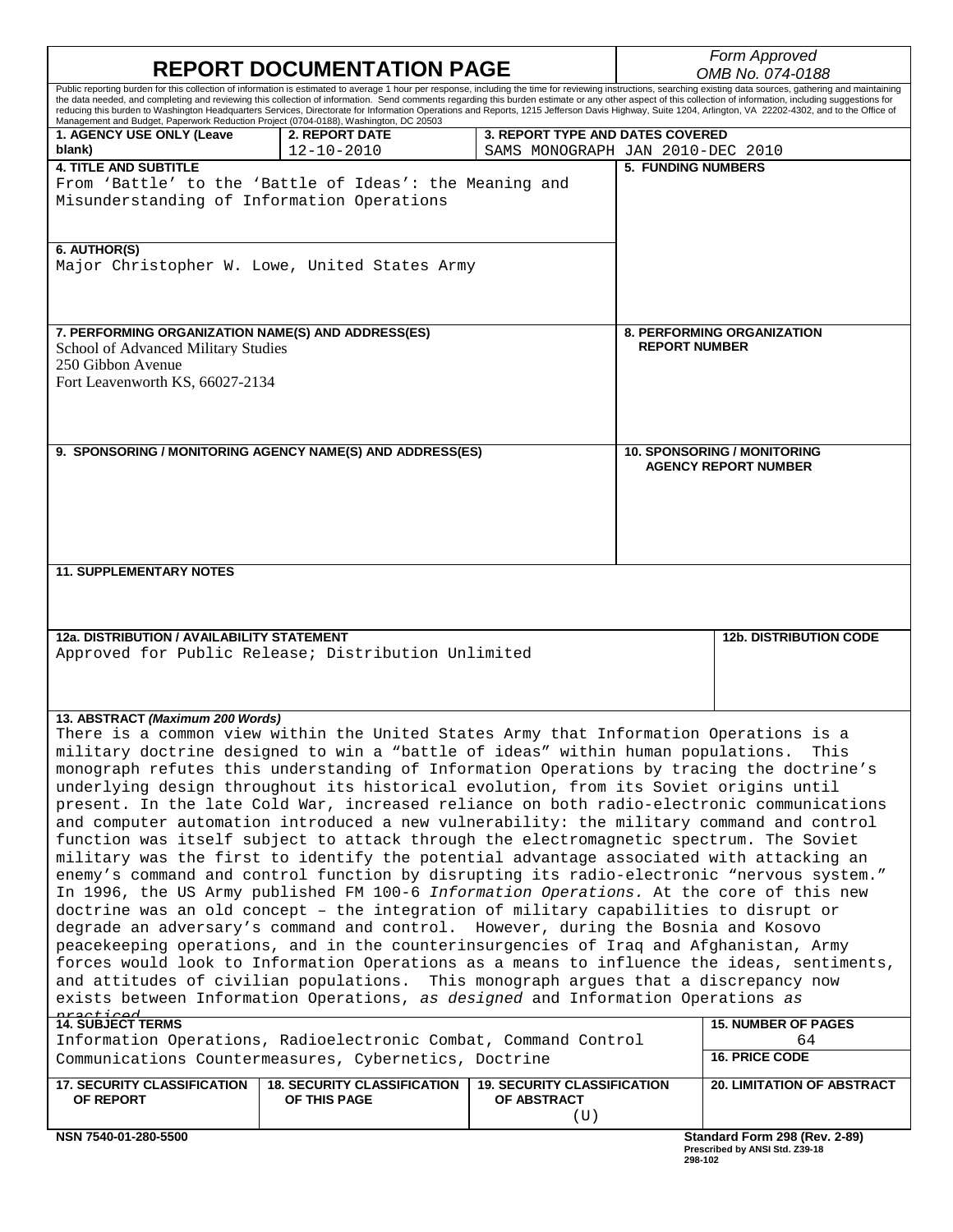# **SCHOOL OF ADVANCED MILITARY STUDIES**

# **MONOGRAPH APPROVAL**

MAJ Christopher W. Lowe

Title of Monograph: From 'Battle' to the 'Battle of Ideas': The Meaning and Misunderstanding of Information Operations

Approved by:

\_\_\_\_\_\_\_\_\_\_\_\_\_\_\_\_\_\_\_\_\_\_\_\_\_\_\_\_\_\_\_\_\_\_ Monograph Director

Matthew J. Schmidt

Wayne W. Grigsby, Jr., COL, IN School of Advanced

Director. Military Studies

Robert F. Baumann, Ph.D. Graduate Degree

Director, Programs

Disclaimer: Opinions, conclusions, and recommendations expressed or implied within are solely those of the author, and do not represent the views of the US Army School of Advanced Military Studies, the US Army Command and General Staff College, the United States Army, the Department of Defense, or any other US government agency. Cleared for public release: distribution unlimited.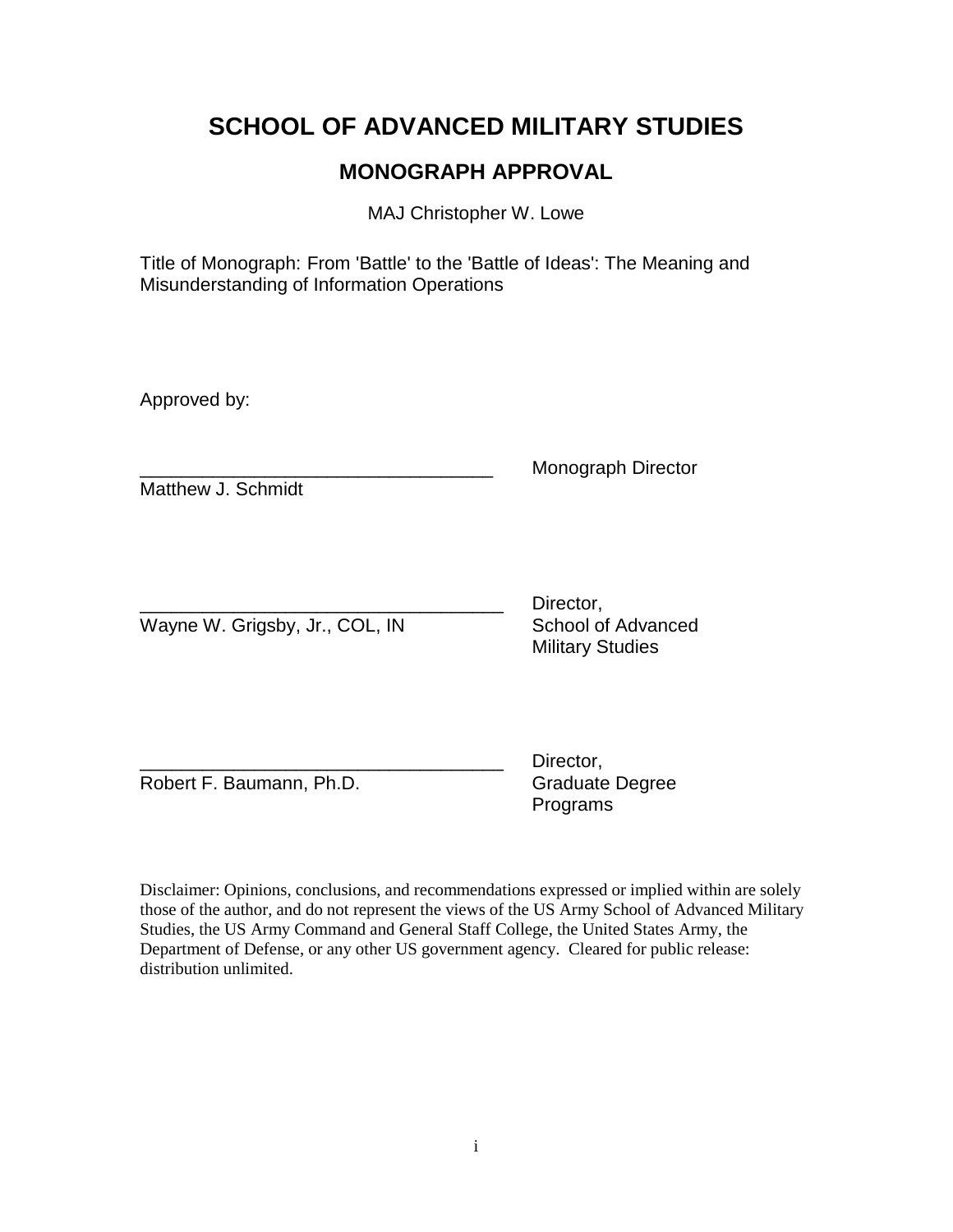## **Abstract**

FROM "BATTLE" TO THE "BATTLE OF IDEAS"; THE MEANING AND MISUNDERSTANDING OF INFORMATION OPERATIONS by MAJOR Christopher W. Lowe, USA, 64 pages.

There is a common view within the United States Army that Information Operations is a military doctrine designed to win a "battle of ideas" within human populations. This monograph refutes this understanding of Information Operations by tracing the doctrine's underlying design throughout its historical evolution, from its Soviet origins until present. In the late Cold War, increased reliance on both radio-electronic communications and computer automation introduced a new vulnerability: the military command and control function was itself subject to attack through the electromagnetic spectrum. The Soviet military was the first to identify the potential advantage associated with attacking an enemy's command and control function by disrupting its radio-electronic "nervous system." By 1974, the Soviets embraced a doctrine known as Radio-electronic Combat (REC) to realize this advantage. REC integrated a combination of disruptive and destructive means, to include signal jamming and the physical destruction of critical nodes. The ensuing disruption of radio-electronic information flows was expected to paralyze or misguide adversary military action. In1979 the American military responded to REC with a doctrine of its own, known as Command Control Communication Countermeasures (C3CM.) Comprised of physical destruction, jamming, operations security, and deception, C3CM shared the Soviet doctrine's essentials, to include its principle elements, its emphasis on operational integration, and its intended effects on enemy command and control. In 1993, the Department of Defense recast C3CM as Command and Control Warfare (C2W), adding psychological operations (PSYOP), an additional capability that proved useful in breaking enemy information flows during the preceding Gulf War. The information revolution and consequent Revolution in Military Affairs (RMA) debate of the 1990s led to further rebranding of the C2W doctrine. In 1996, the US Army published FM 100-6 *Information Operations.* At the core of this new doctrine was an old concept – the integration of military capabilities to disrupt or degrade an adversary's command and control. However, during the Bosnia and Kosovo peacekeeping operations, and in the counterinsurgencies of Iraq and Afghanistan, Army forces would look to Information Operations as a means to influence the ideas, sentiments, and attitudes of civilian populations. This monograph argues that a discrepancy now exists between Information Operations, *as designed* and Information Operations *as practiced*.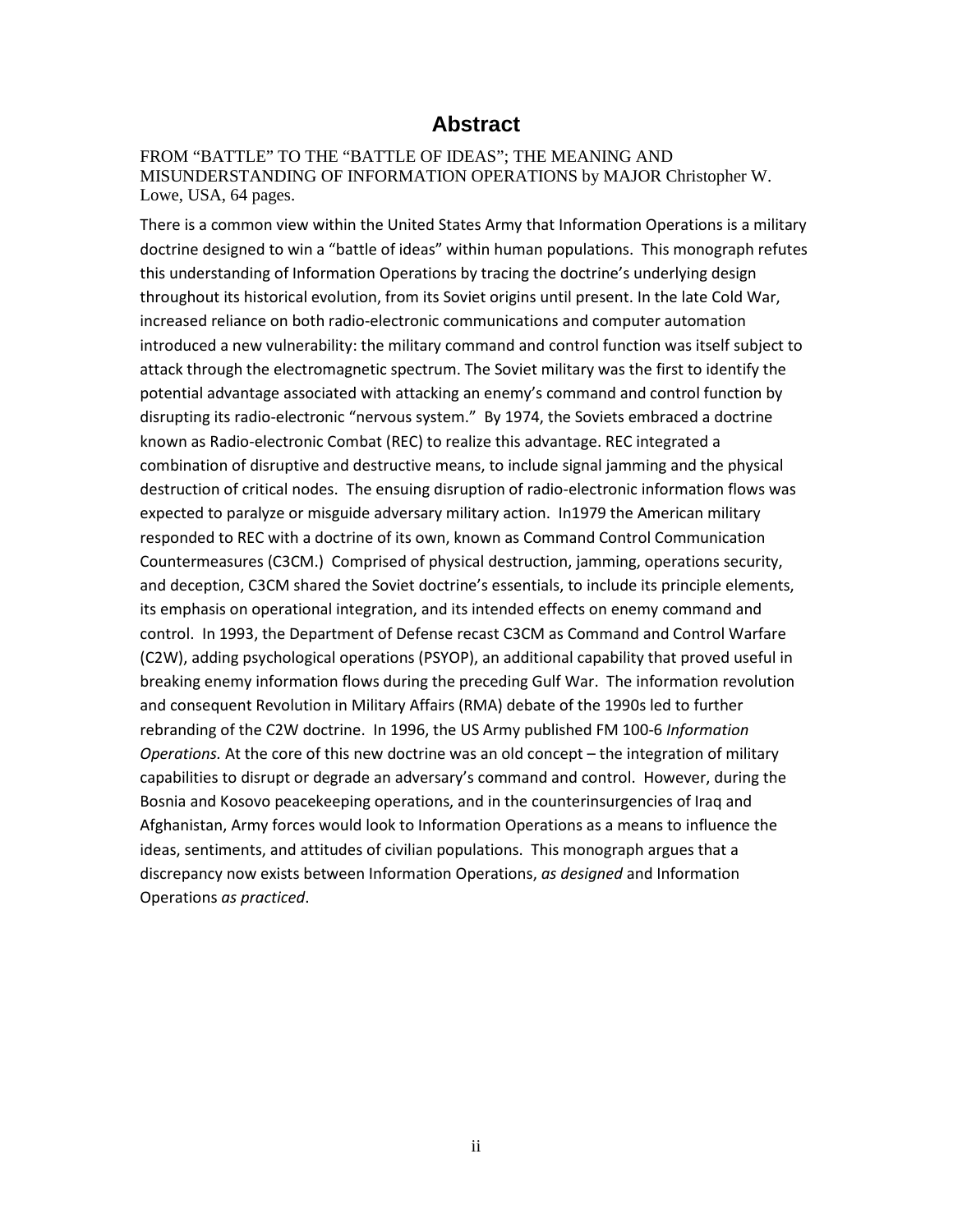# **Table of Contents**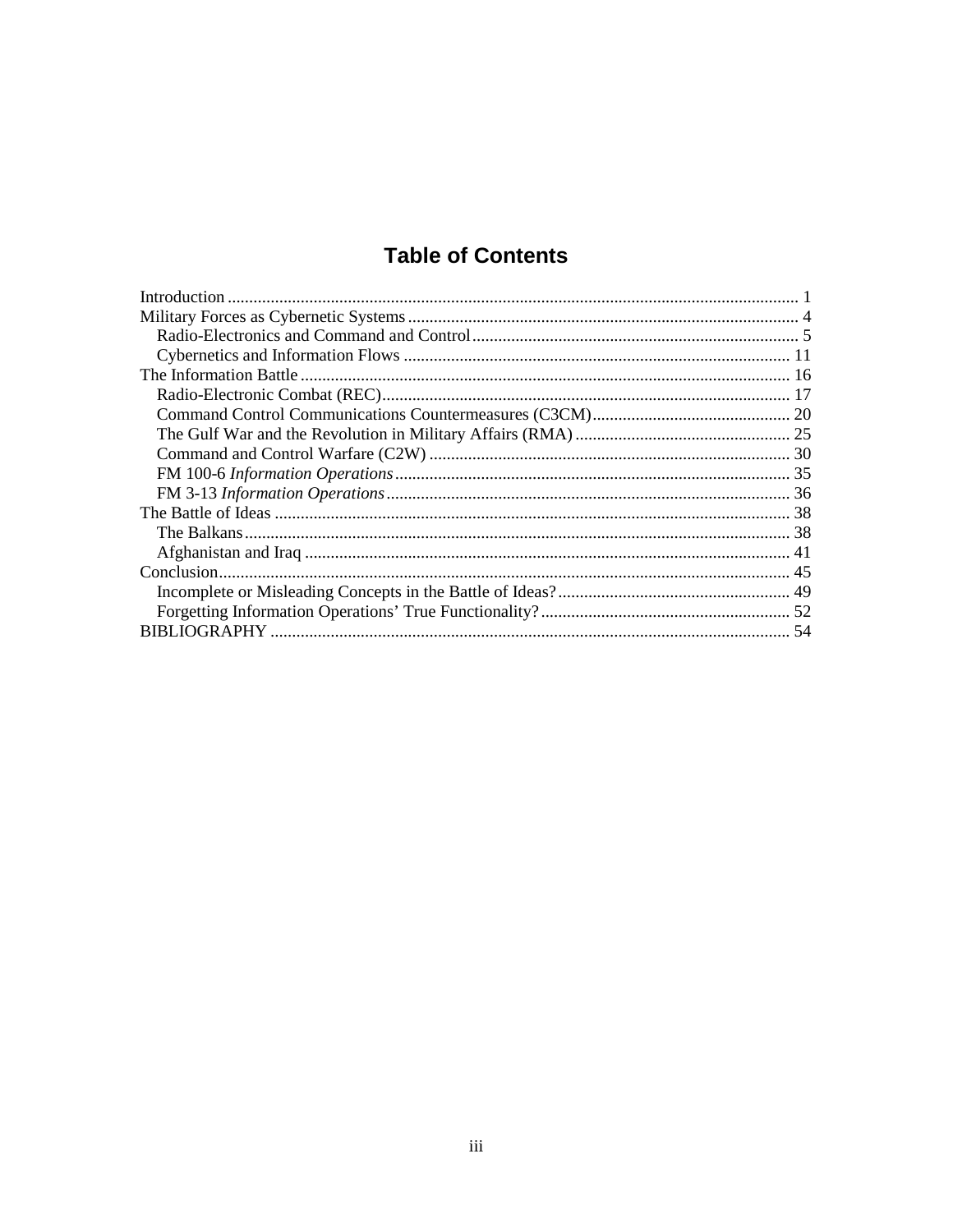## **Introduction**

<span id="page-5-0"></span> The term Information Operations entered the United States Army's doctrinal lexicon in 1996, with the publication of Field Manual 100-6, *Information Operations*. Since then, Army leaders, military theorists, and others have made competing claims as to the meaning and contribution of Information Operations. Throughout its history, authors have alternatively characterized Information Operations as a combat multiplier, <sup>[1](#page-5-1)</sup>a decisive means to prevent or win wars, a form of statecraft,<sup>[2](#page-5-2)</sup> a non-lethal targeting methodology,<sup>[3](#page-5-3)</sup> or the military use of information technologies.

The most recent and widely accepted claim is that Information Operations is the primary

tool to shape the perceptions of civilian populations and win a proverbial 'battle of ideas'. [4](#page-5-4)

Proponents of this view expect that Information Operations lead to the framing of local

l

<span id="page-5-1"></span><sup>&</sup>lt;sup>1</sup> See Robert J. Bunker, "Information Operations and the Conduct of Land Warfare," Military *Review* LXVIII (September-November 1998). [http://cgsc.cdmhost.com/cgi](http://cgsc.cdmhost.com/cgi-bin/showfile.exe?CISOROOT=/p124201coll1&CISOPTR=424&filename=425.pdf)[bin/showfile.exe?CISOROOT=/p124201coll1&CISOPTR=424&filename=425.pdf](http://cgsc.cdmhost.com/cgi-bin/showfile.exe?CISOROOT=/p124201coll1&CISOPTR=424&filename=425.pdf) (accessed April 21, 2010)

<span id="page-5-2"></span> $2$  For a view of information operations as "an instrument of statecraft" and tool for deterrence, see Roger W. Barnett, "Information Operations, Deterrence, and the Use of Force," *Naval War College Review* (Spring 1998) <http://www.au.af.mil/au/awc/awcgate/navy/art1-sp8.htm> (accessed November 10, 2010).

<span id="page-5-3"></span><sup>&</sup>lt;sup>3</sup> In their article concerning tactical targeting and Information Operations, Field Artillery Observer Controllers at the Joint Readiness Center assert that "IO is really targeting with new terminology" in MAJ Matt Anderson, *et al*. "Battalion/Task Force Targeting and the Military Decision-Making Process (MDMP) in the Information Operations (IO) Environment"<http://www.iwar.org.uk/iwar/resources/call/00-4ch1.htm> (accessed September 14, 2010).

<span id="page-5-4"></span><sup>4</sup> Many view Information Operations as a means to modify the assumptions, perceptions, behaviors, attitudes, beliefs, or second nature of local civilian populations. This 'battle of ideas' view of Information Operations is prevalent within the United States Army, and is reflected in journal articles, such as LTG Thomas F. Metz, US Army and James E. Hutton, "Massing Effects in the Information Domain: A Case Study in Aggressive Information Operations," *Military Review,* 3 (Mar-April 2006) and CPT Leonardo J. Flor, US Army, "Harnessing Information Operations' Potential Energy," *Military Review* 3 (May-Jun 2010). For a similar perspective, emanating from outside of the Army, see Tim Foxley, "Countering Taliban Information Operations in Afghanistan," *Prism* 1, no. 4 (September 2010). For a broader theoretical treatment of the battle of ideas, see Antulio J. Echevarria, *Wars of Ideas and The War of Ideas*, Carlisle, PA: US Army War College, Strategic Studies Institute: 2008. <http://www.strategicstudiesinstitute.army.mil/pubs/display.cfm?pubID=866> (accessed 14 Nov 2010).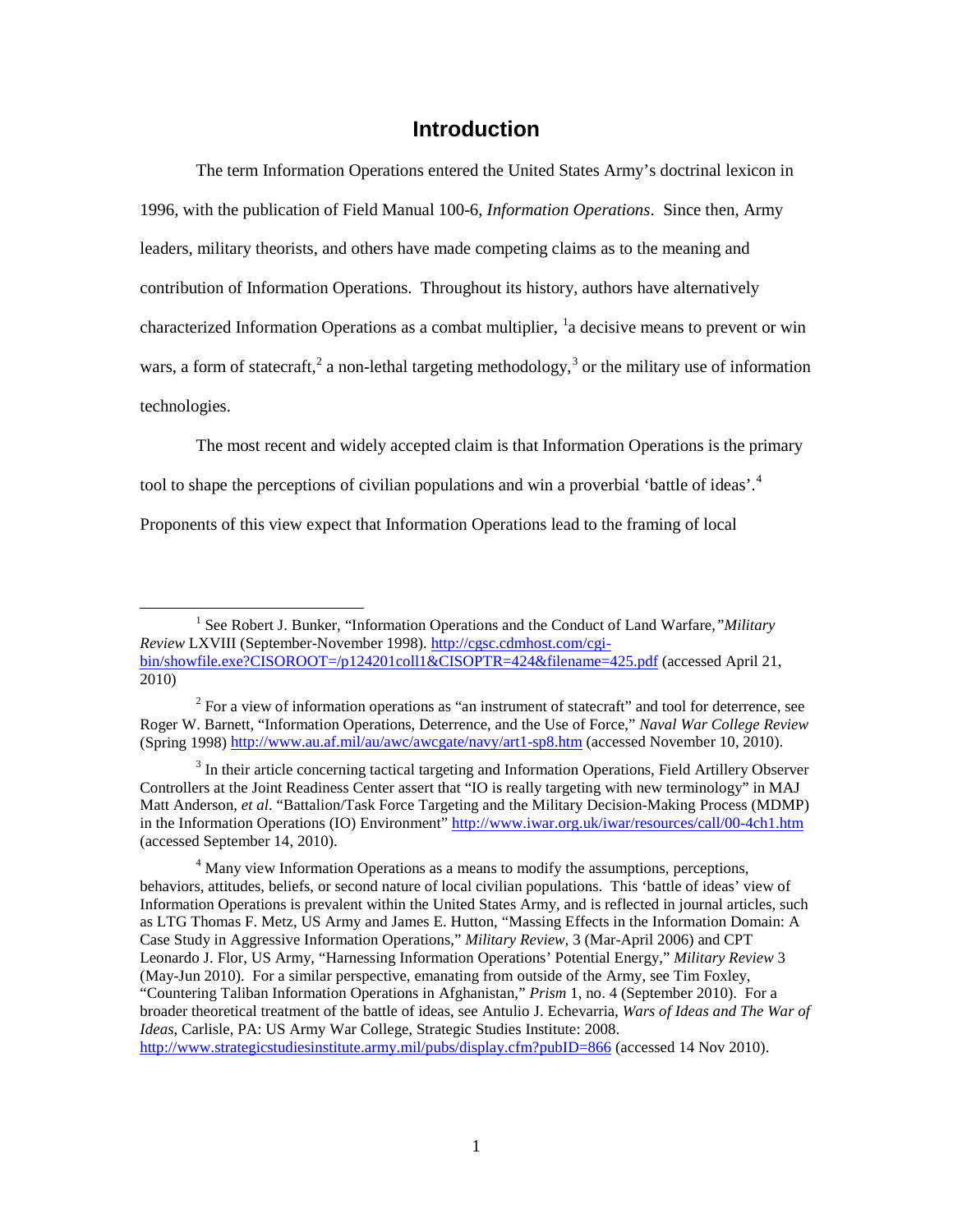interpretations, consistent with US goals and objectives. For much of the Army then, Information Superiority refers to the domination of news cycles, social narratives, and public sentiment.

However, if Information Operations is a tool to win the battle of ideas, why has the military designed Information Operations around a suite of capabilities that includes electronic warfare, operational security, and military deception? In short, does Information Operations design really reflect this purpose? This monograph argues that Information Operations' design<sup>[5](#page-6-0)</sup> is optimal for an altogether different function: the disruption of enemy, and preservation of friendly information flows, and the subsequent establishment of a relative command and control advantage. In other words, Information Operations is designed for battle, not for the battle of ideas.

 This monograph will develop this thesis by outlining the continuity of Information Operations' underlying design throughout its doctrinal evolution, from its first expression as Soviet REC doctrine, its successive American reincarnations as Command, Control, Communication Countermeasures (C3CM), Command and Control Warfare (C2W), and most recently, as Information Operations (IO). Doctrines are always artifacts of their time – to help the reader make sense of these doctrines, and to contextualize the continuity of purpose between them, this monograph selectively draws on the writings of contemporary observers, relevant official publications, and documented historical events.

Of specific interest are the historical influences that shaped doctrinal thought and development. These include the field of cybernetics; the growth of what General Westmoreland labeled the "electronic battlefield" and the military's operational dependency on radio-electronic communications; Soviet thought and US policy during the Cold War; the Gulf War and the

<span id="page-6-0"></span><sup>&</sup>lt;sup>5</sup> Information Operations' design refers to the selection of elements that constitute the Information Operations core capabilities, which are also under the integrating authority of the Information Operations staff. These elements currently include electronic warfare (EW), operational security (OPSEC), military deception (MILDEC), psychological operations (PSYOP), and computer network operations (CNO.) When mutually integrated within operations, these capabilities contribute to an operational effect, which is the purpose of Information Operations.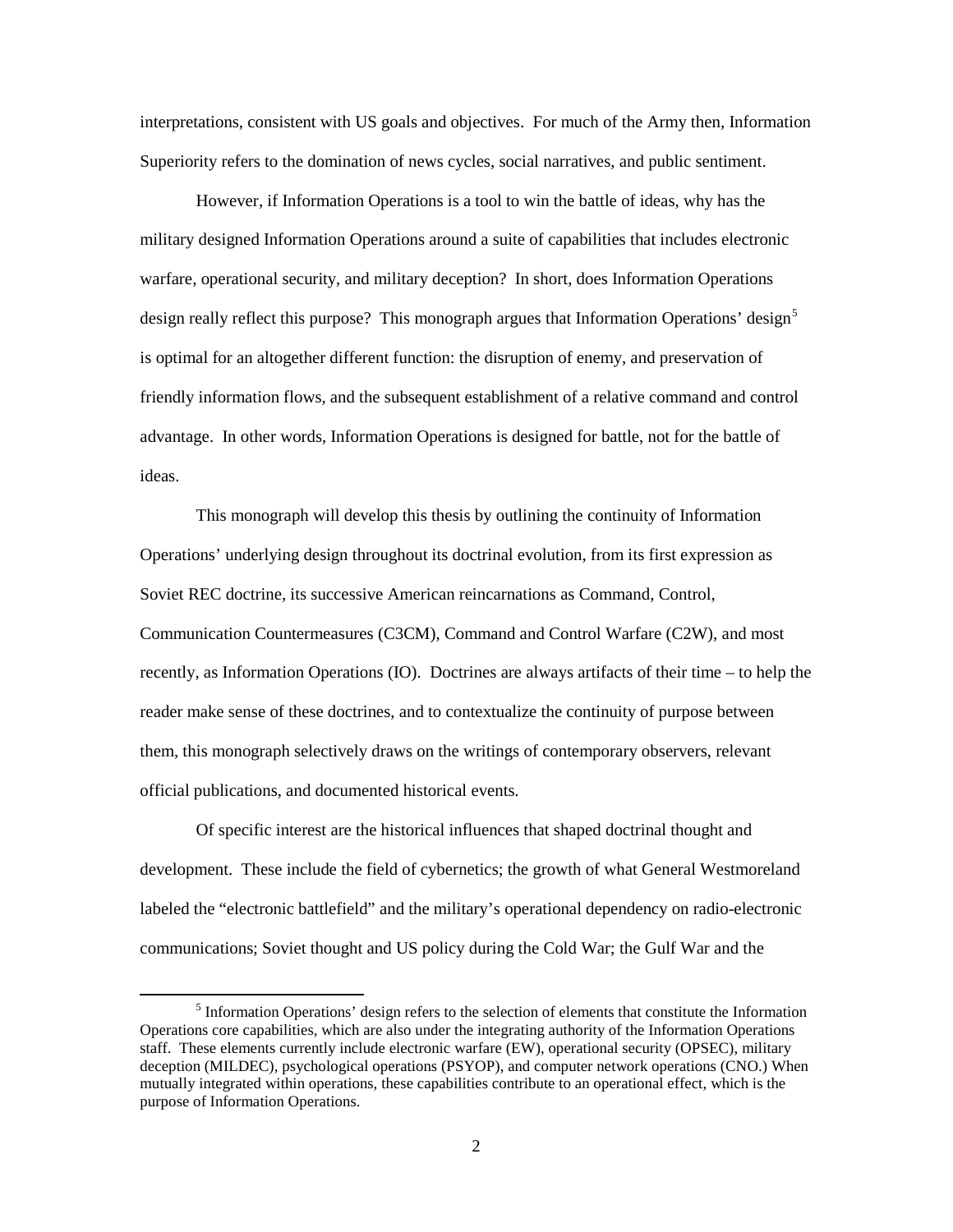ensuing Revolution in Military Affairs (RMA) debate; the Balkan peacekeeping operations, and the post-9/11 wars in Afghanistan and Iraq.

 This monograph consists of three sections. The first section, "Military Forces as Cybernetic Systems," details the historical and military-technical conditions that led to the Soviet development of Radio-electronic Combat (REC) doctrine, which would later serve as a blueprint for US doctrines (ultimately, for Information Operations.) Specifically, this section will focus on technologically driven changes to the nature of command and control during the Cold War. As militaries grew increasingly reliant on radio-electronic devices for command and control, the electromagnetic spectrum became an important area of military contest. In essence, military forces became cybernetic systems, dependent on radio-electronic "information flows" for selfregulation. The Soviets developed Radioelectronic Combat (REC) to realize the relative information advantage stemming from the disruption of enemy radio-electronic information flows.

 The second section, "The Information Battle" charts the evolution of doctrine from Soviet REC in the early 1960s, to Information Operations, in 1996. This section pays particular attention to the overwhelming design consistency between Soviet REC and subsequent US doctrines. This section thereby establishes that defense officials intended US doctrines – to include Information Operations--to essentially achieve the same ends as Soviet REC, namely, a relative advantage in the ability to collect and process information.

 The third section, "The Battle of Ideas", details the Army's reinterpretation of Information Operations as means to engage in, and win, a battle of ideas. Driven by its Balkan peacekeeping experience, and enabled by the addition of Psychological Operations to Information Operations core capabilities, the Army no longer saw Information Operations as a means to consistently 'know and control more than the enemy' but as a means to shape the perceptions, change the attitudes, and alter the behavior of civilian populations.

3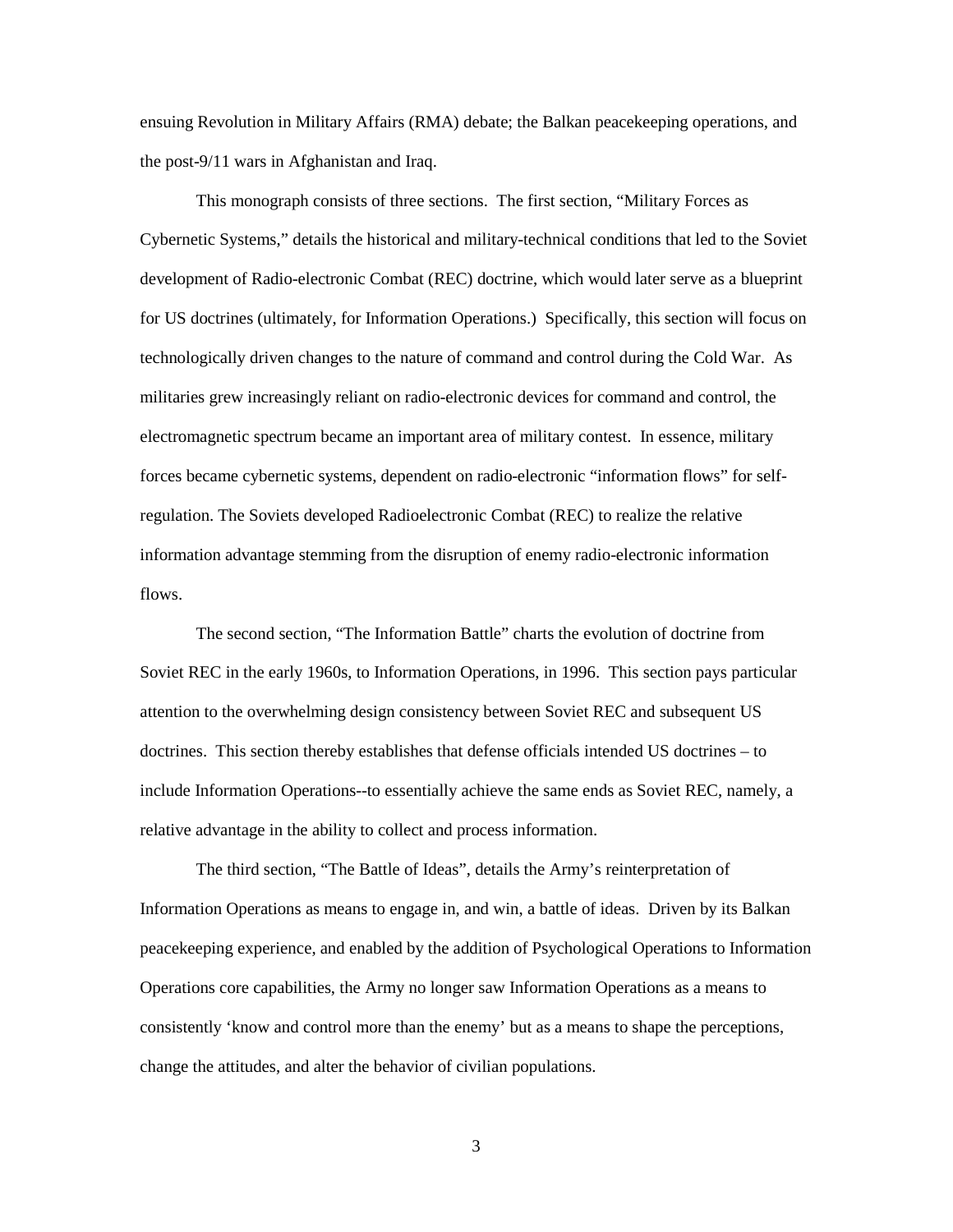However, despite this shifting focus, the Army did little to change the underlying design of Information Operations. In fact, in 2003, new Information Operations doctrine erased the language that might otherwise point to the design's logic and purpose. An ambiguous new doctrine in tow, the population-centric counterinsurgencies in Afghanistan and Iraq only underscored the Army's interpretation of Information Operations as a means to win the battle of ideas. Finally, a concluding section will summarize the major findings and present several areas that warrant further research.

## **Military Forces as Cybernetic Systems**

<span id="page-8-0"></span>One thing is as certain as death and taxes – communications and electronics are here to stay. -General William C. Westmoreland, "The Military Uses of Communications-Electronics"

 During the Cold War, both the militaries of the United States and the Soviet Union underwent a massive explosion in the employment of radio-electronic devices for the purpose of commanding forces and controlling weapon systems. While technology expanded the capacity for command and control, it also presented a new vulnerability: military forces were suddenly dependent on the electromagnetic spectrum in order to function.

 Information needed to regulate military performance, such as the location of enemy targets or friendly units, now predominantly passed between human decision makers via the electromagnetic spectrum. Therefore, a significant advantage would go to the side that could dominate the use of the electromagnetic spectrum, since that side could ensure the flow of friendly information while denying or disrupting the flow of enemy information.

The Soviets were the first to organize a comprehensive approach to exploit this new condition. This section details this approach, known as Radio-electronic Combat (REC), and expounds on its logic, which is best expressed through cybernetic theories of feedback, communication and control.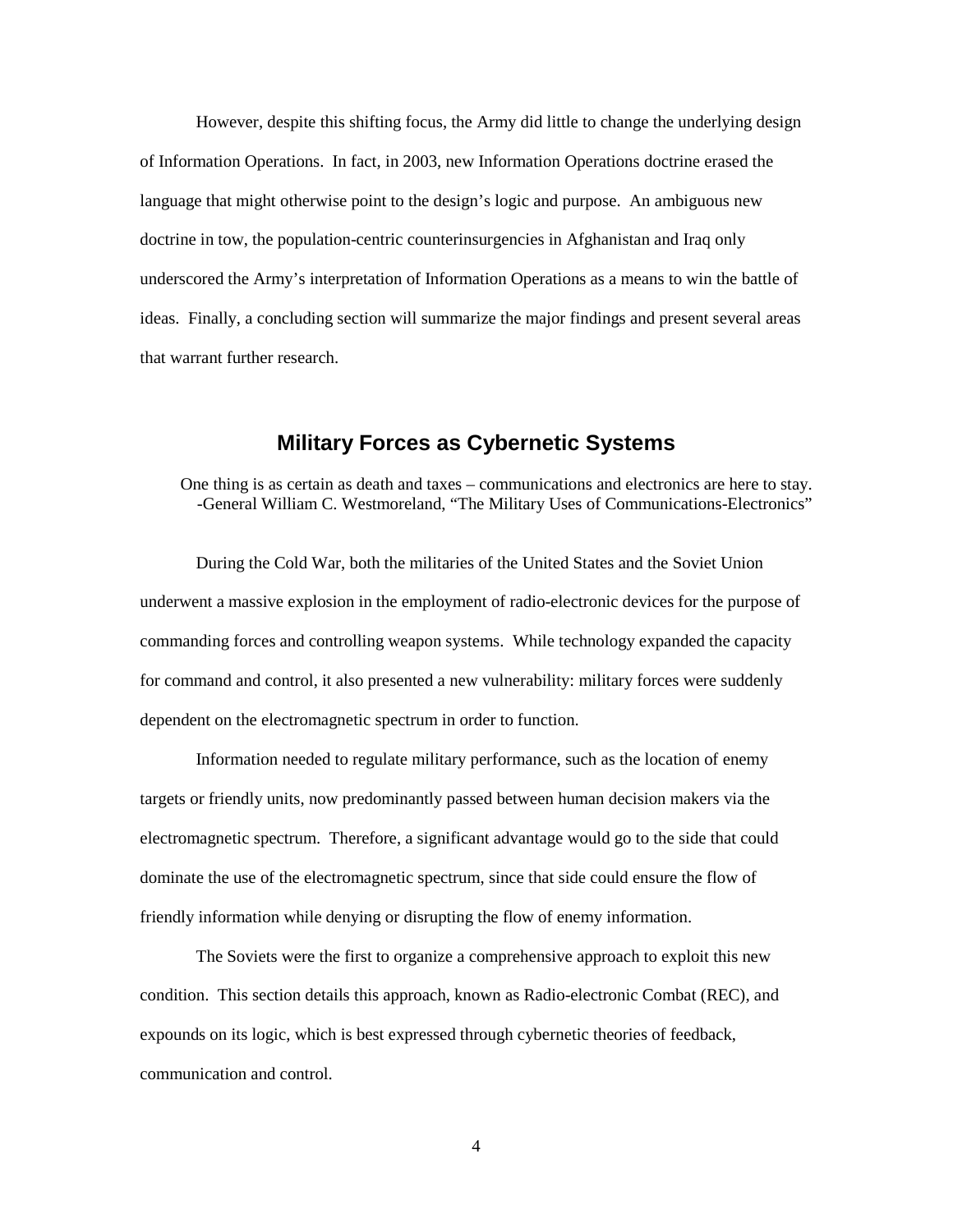#### <span id="page-9-0"></span>**Radio-Electronics and Command and Control**

 In the years following World War II, both the militaries of the Soviet Union and the United States grew increasingly dependent on radio-electronic devices for the purpose of command and control. Evidence of this transformation can be found in a 1969 address by General William C. Westmoreland, in which the Army Chief of Staff famously articulated a high technology, communications-dependent vision of war. According to Westmoreland, the Army in Vietnam had experienced a "quiet" though "not fully understood," "revolution in ground warfare."<sup>[6](#page-9-1)</sup> The first and most obvious component of this revolution was the massive increase in air mobility. The second, not yet fully developed component of the revolution was what Westmoreland termed "the electronic battlefield."[7](#page-9-2)

 The development and integration of combat helicopters during the Vietnam War meant that ground units were largely freed from the "constrictions of terrain" and distance that have always challenged Armies.<sup>[8](#page-9-3)</sup> As a result, Army forces could rapidly and unexpectedly, concentrate firepower. However, air mobility did not automatically resolve the problem of determining where Army forces should mass, because the very location and disposition of North Vietnamese Army units was often in doubt.

Searching for the enemy was a major focus of US operations. Frequently used terms such as "search and destroy," "combat sweep" and "reconnaissance in force" all point to the significant effort US forces placed on finding NVA units.<sup>[9](#page-9-4)</sup> The task of finding enemy units diverted combat power from a finite pool of forces. Herein lay the second component of Westmoreland's revolution – a network of automated sensors could be developed that would give

<span id="page-9-2"></span><span id="page-9-1"></span><sup>7</sup> General William C. Westmoreland, *Addresses by General W. C. Westmoreland, Chief of Staff, United States Army, Volume IV, 3 July 1969 – 16 December 1969.* (Washington DC: 1973), 93.

<sup>8</sup> Ibid.

<span id="page-9-4"></span><span id="page-9-3"></span><sup>9</sup> Robert A. Doughty, *The Evolution of US Army Tactical Doctrine, 1946-197. (*Leavenworth: Combat Studies Institute, U.S. Army Command and General Staff College, 1979), 32.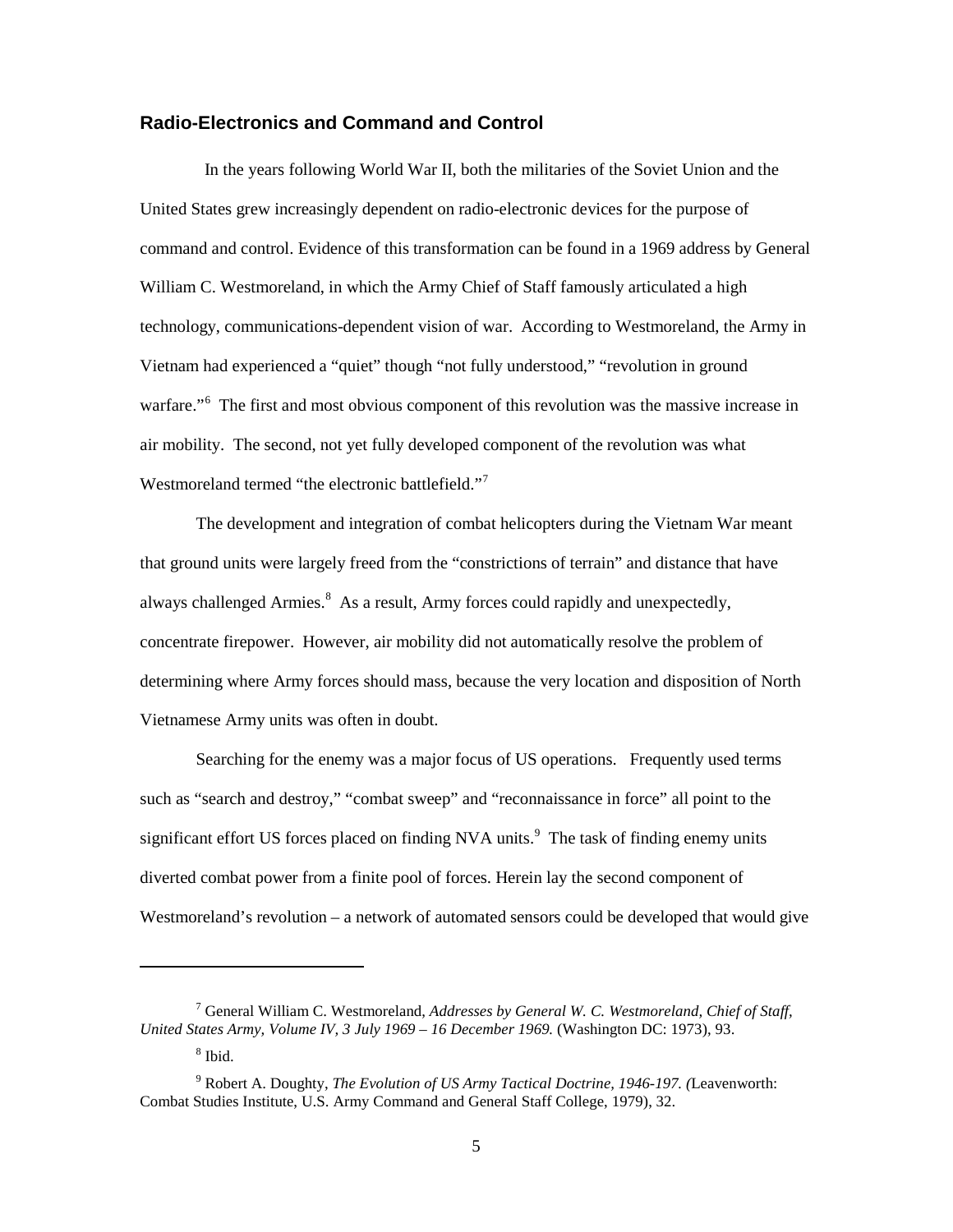the American Army the eyes it needed without the force-structure costs. According to Westmoreland:

"On the battlefield of the future, enemy forces will be located, tracked, and targeted almost instantaneously, through the use of data links, computer assisted intelligence evaluation, and automated fire control. With first round kill probabilities approaching certainty, and with surveillance devices that can continually track the enemy, the need for large forces to fix the enemy will be less important."<sup>[10](#page-10-0)</sup>

Indeed, by the time of Westmoreland's speech, defense engineers had already taken the first step with new surveillance devices. In 1966, Robert McNamara directed the development of a "high technology barrier system," to identify and interdict NVA movements along the Ho Chi Minh trail.<sup>[11](#page-10-1)</sup> The project, later known as the McNamara line, employed some \$670 million in unattended sensors.<sup>[12](#page-10-2)</sup> Seismic, chemical, and electromagnetic sensors transmitted data to overflying aircraft, which in turn relayed this information to an operations center in Nakhon Phanom, Thailand. At Nakhon Phanom, raw sensor data was processed, displayed, and turned into targeting data. Nahkon then furnished this information to attack aircraft, which could engage and destroy enemy forces in the field.

 Soon after its employment, US forces discovered tactical uses. In 1968, while US forces were emplacing sensors to complete the McNamara line, the NVA attacked the nearby Marine Corps firebase at Khe Sahn. Westmoreland directed that the uninstalled sensors be diverted for use at Khe Sahn.<sup>[13](#page-10-3)</sup> The sensors ringing the firebase may have reduced US casualties at Khe Sahn

<sup>10</sup> Westmoreland, *Addresses*, 96.

<span id="page-10-3"></span><span id="page-10-2"></span><span id="page-10-1"></span><span id="page-10-0"></span><sup>&</sup>lt;sup>11</sup> Thomas G. Mahnken, *Technology and the American Way of War*, ( New York: Columbia University Press, 2008), 108.

 $12$  Ibid., 109.

 $13$  Ibid., 112.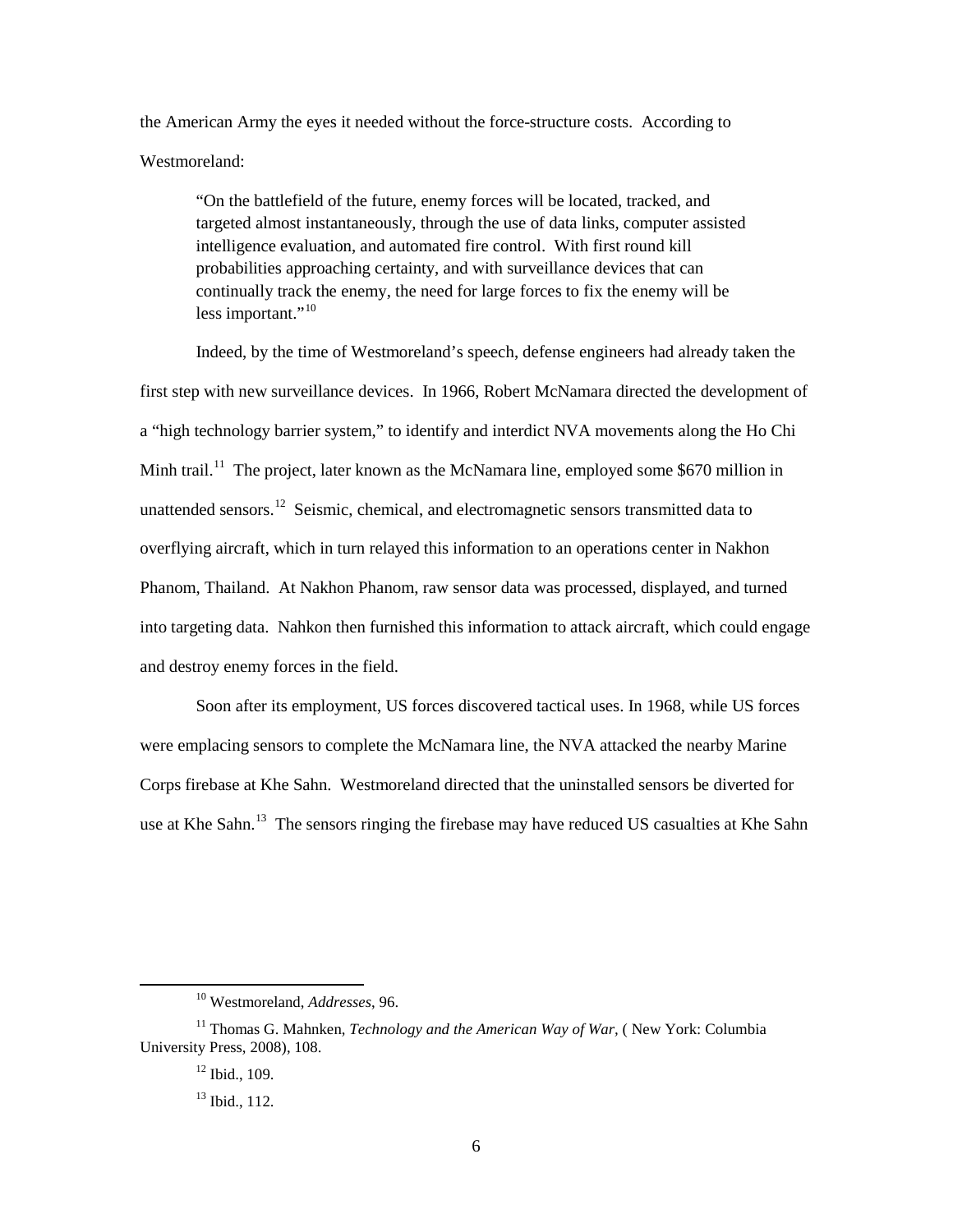by half, according to one officer.<sup>14</sup> Soon thereafter, units tactically deployed sensors along road networks and around installations.<sup>[15](#page-11-1)</sup>

Military Assistance Command Vietnam (MACV) also relied on automation extensively for the analysis of more traditionally derived intelligence. Under Major General Joseph A. McChristian's direction the MACV intelligence staff transformed into "a computerized, automated intelligence processing organization" in which over a thousand US and Republic of Vietnam intelligence workers interrogated, exploited or analyzed enemy prisoners, weapons, documents and other materiel.<sup>16</sup> This "futuristic intelligence system"<sup>[17](#page-11-3)</sup> was "the most elaborate ever organized against a US enemy."<sup>18</sup> According to Lloyd H. Norman, then Pentagon correspondent for Newsweek, "Data on every Viet Cong guerilla or North Vietnamese regular who falls into the clutches of combined U.S. and South Vietnamese intelligence go on an IBM card." $19$ 

At the same time, automated systems were showing promise for use field use. Under the auspices of the US Army Automatic Data Field Systems Command, formed in 1965, the Tactical Operations System (TOS) was developed and fielded for trial with the US Seventh Army in Germany.<sup>[20](#page-11-6)</sup> Its developers intended that the TOS provide the "field Army commander and his staff with relevant and timely information in selected functions of intelligence, operations, and

 $14$  Ibid.

<span id="page-11-2"></span><span id="page-11-1"></span><span id="page-11-0"></span> $\overline{\phantom{0}}$ 

 $15$  Ibid.

 $17$  Ibid.

<span id="page-11-6"></span><sup>20</sup> R. H. Scherer, "Data Communications and Field Data Information Handling Systems," *Signal*  XXIII, no. 5 (January 1969): 8. The TOS was an improved version of the Army's first tactical operations center, the ARTOC, developed in 1958. Unlike the ARTOC, the TOS was a mobile platform designed for use in the field.

<sup>16</sup> Lloyd Norman, "Westmoreland's J2," *Army 17* no. 5 (May 1967): 24.

<sup>18</sup> Ibid., 23.

<span id="page-11-5"></span><span id="page-11-4"></span><span id="page-11-3"></span> $19$  Ibid. On page 24 of the same article Norman also related how the automated intelligence system performed: "Data are cross-indexed and filed on IBM cards or tapes. To process these data, hundreds of Vietnamese IBM operators man three shifts and keep the machines going 22 hours a day … From master tapes, J2 can search for intelligence data at the rate of 6,400 frames of film a minute. By punching a button, a desired frame can be blown up and read in either English or Vietnamese, and a copy can be made of that frame in five seconds by punching another button."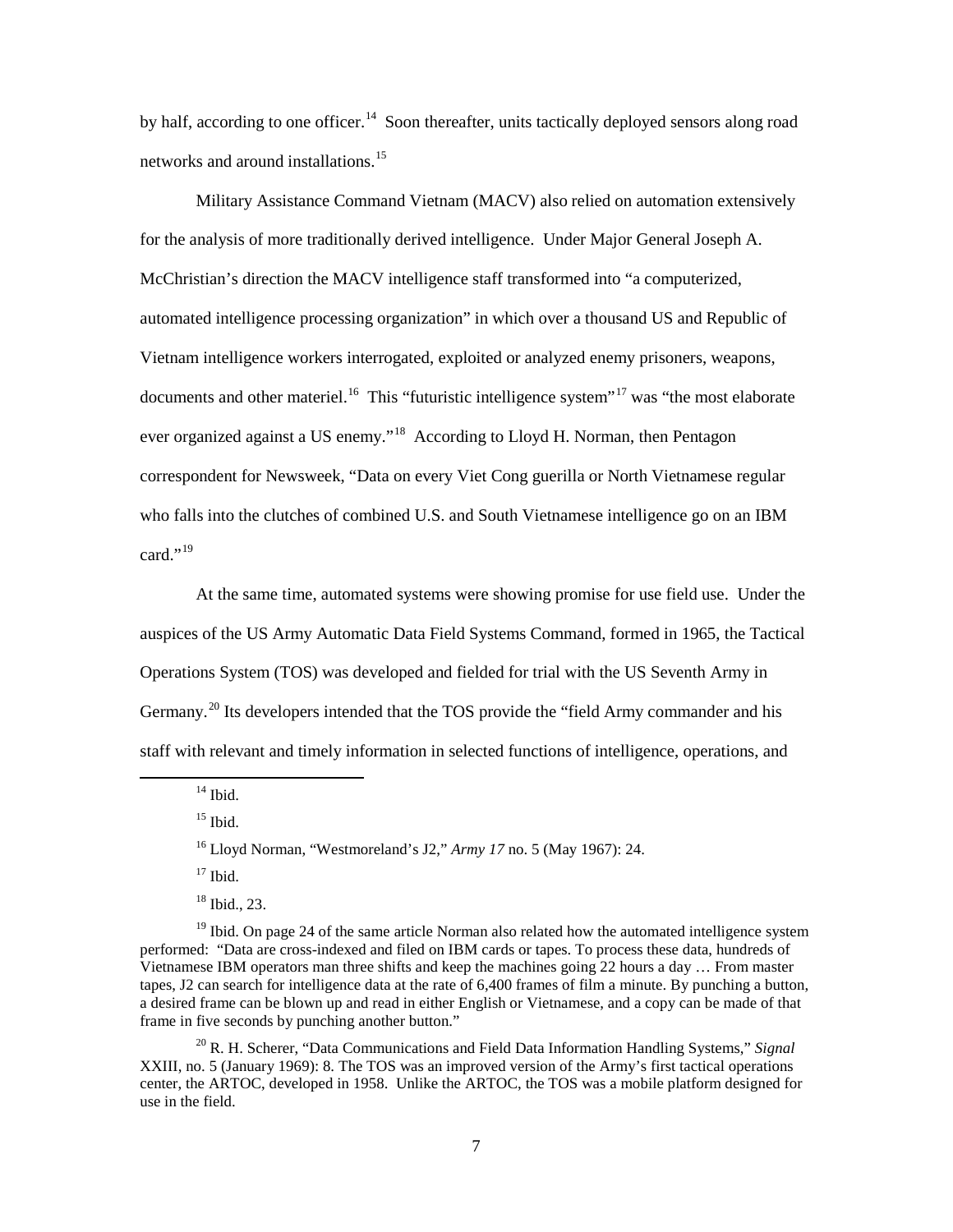fire support coordination by utilizing an on-line near real-time automatic data processing system." $^{21}$  $^{21}$  $^{21}$ 

While the computer processing and sensor technologies that enabled MACV intelligence, the McNamara Line, tactical defensive operations such as Khe Sahn, and the TOS were, by the late 1960s only nascent, they were undoubtedly a significant step toward the "electronic battlefield" advocated by Westmoreland.<sup>[22](#page-12-1)</sup>

 However, the Army was realizing the "electronic battlefield" in other ways as well. As Martin Van Creveld relates in *Command in War,* voice communications took a qualitative and quantitative leap during the Vietnam years. By 1971, the standard Army brigade maintained 539 radio sets.<sup>[23](#page-12-2)</sup> This figure represents an 857 percent increase in fielded radios, per brigade, since  $1943<sup>24</sup>$  $1943<sup>24</sup>$  $1943<sup>24</sup>$  In the Korean War, the division headquarters maintained eight channels, in Vietnam, thirty-two -- a three-fold increase.<sup>25</sup> Very High Frequency (VHF) radio sets provided reliable communications at lower tactical echelons, enabling units to operate outside of visual range in disruptive terrain.<sup>26</sup> Furthermore, the American Army in Vietnam, for "the first time in history" enjoyed both "voice encryption at the tactical level"<sup>[27](#page-12-6)</sup> and a "fully automated telephone system" for intra-theater communication.<sup>28</sup> To support the massive communications effort, one of out every five soldiers at the division level were radio operators.<sup>[29](#page-12-8)</sup>

 $\overline{\phantom{0}}$ 

<sup>26</sup> Ibid.

 $^{21}$  Ibid.

<span id="page-12-2"></span><span id="page-12-1"></span><span id="page-12-0"></span><sup>22</sup> See General William C. Westmoreland, *A Soldier Reports,* ( New York: Da Capo Press, 1989),418. As Army Chief of Staff, General Westmoreland established a program at Fort Hood Texas, to further develop and exploit sensor technologies.

<sup>23</sup> Martin Van Creveld, *Command in War,* (Cambridge: Harvard University Press, 1985), 238.

 $^{24}$  Ibid.

 $^{25}$  Ibid.

<span id="page-12-8"></span><span id="page-12-7"></span><span id="page-12-6"></span><span id="page-12-5"></span><span id="page-12-4"></span><span id="page-12-3"></span><sup>27</sup> General William C. Westmoreland, "The Military Uses of Communications-Electronics," *Signal (*August 1969): 73.

<sup>28</sup> Van Creveld, *Command in War,* 239.

 $29$  Ibid.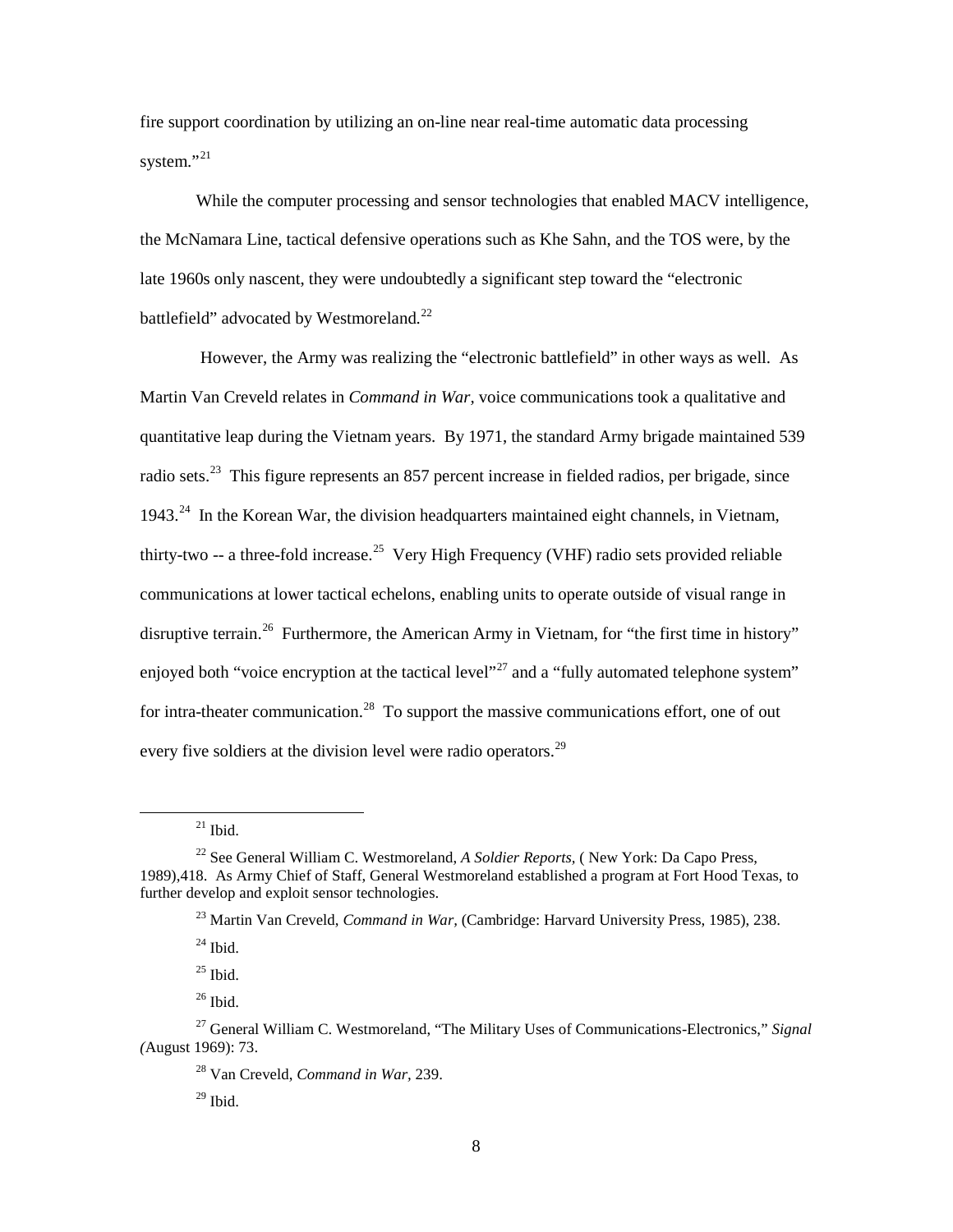Maintenance figures further underscore how communications intensive American warfighting had grown. Signal units serviced communications devices at 150 maintenance sites in South Vietnam, where over 500,000 stockpiled communications parts were installed.<sup>[30](#page-13-0)</sup> The criticality of voice communications to modern war was most aptly summed up by General Westmoreland himself, who noted that "on the battlefield no plan of operation is given serious consideration without assured communications. Compare this with the shooting and moving of the mob which has no communication – no control."<sup>[31](#page-13-1)</sup>

During the same period, the Soviet military was also increasing its technological sophistication and its overall electronic dependency. Writing in 1964, Soviet Major General I. Kurnosov, chair of the communications department at the Frunze Military Academy, noted that the "role of radioelectronics cannot be overevaluated, easily here."<sup>32</sup> "The use of radioelectronics for controlling weapons and equipment" writes Kurnosov, "is becoming even more widespread. It is difficult to find a means of combat whose effectiveness to some degree is not dependent upon radio-electronics."<sup>[33](#page-13-3)</sup>

As in the US Army, by the 1970s, Soviet Army forces reportedly enjoyed "reliable and really uninterrupted communication while moving in fast motor vehicles, APCs, tanks, aircraft and helicopters."<sup>[34](#page-13-4)</sup> For the Frunze Academy Deputy Chief, Lieutenant General Vasily Gerasimovich Reznichenko, the combination of high mobility platforms and radio-electronic communications meant that battle would be "characterized by vast spatial range, high dynamism

 $30$  Ibid.

<sup>&</sup>lt;sup>31</sup> Westmoreland, "The Military Uses of Communications-Electronics," 30.

<span id="page-13-2"></span><span id="page-13-1"></span><span id="page-13-0"></span><sup>&</sup>lt;sup>32</sup> Ivan Kurnosov, "Development of Radioelectronic Means of Troop Control and Methods of Their Application," *Voyennaya mysl'*, No. 9, (September 1964) reprinted in *Selected Readings From Military Thought*, *1963-1973*, selected and compiled by Joseph D. Douglas, Jr. and Amoretta M. Hoeber, *Studies in Communist Affairs*, Vol. 5, Part 1 (Washington, DC: U.S. Government Printing Office [GPO], 1982), 1.

<sup>33</sup>Ibid.

<span id="page-13-4"></span><span id="page-13-3"></span><sup>34</sup> A. Belov, "Signal Troops in the Soviet Armed Forces," *Soviet Military Review,* English Edition, (November 1973): 2-4.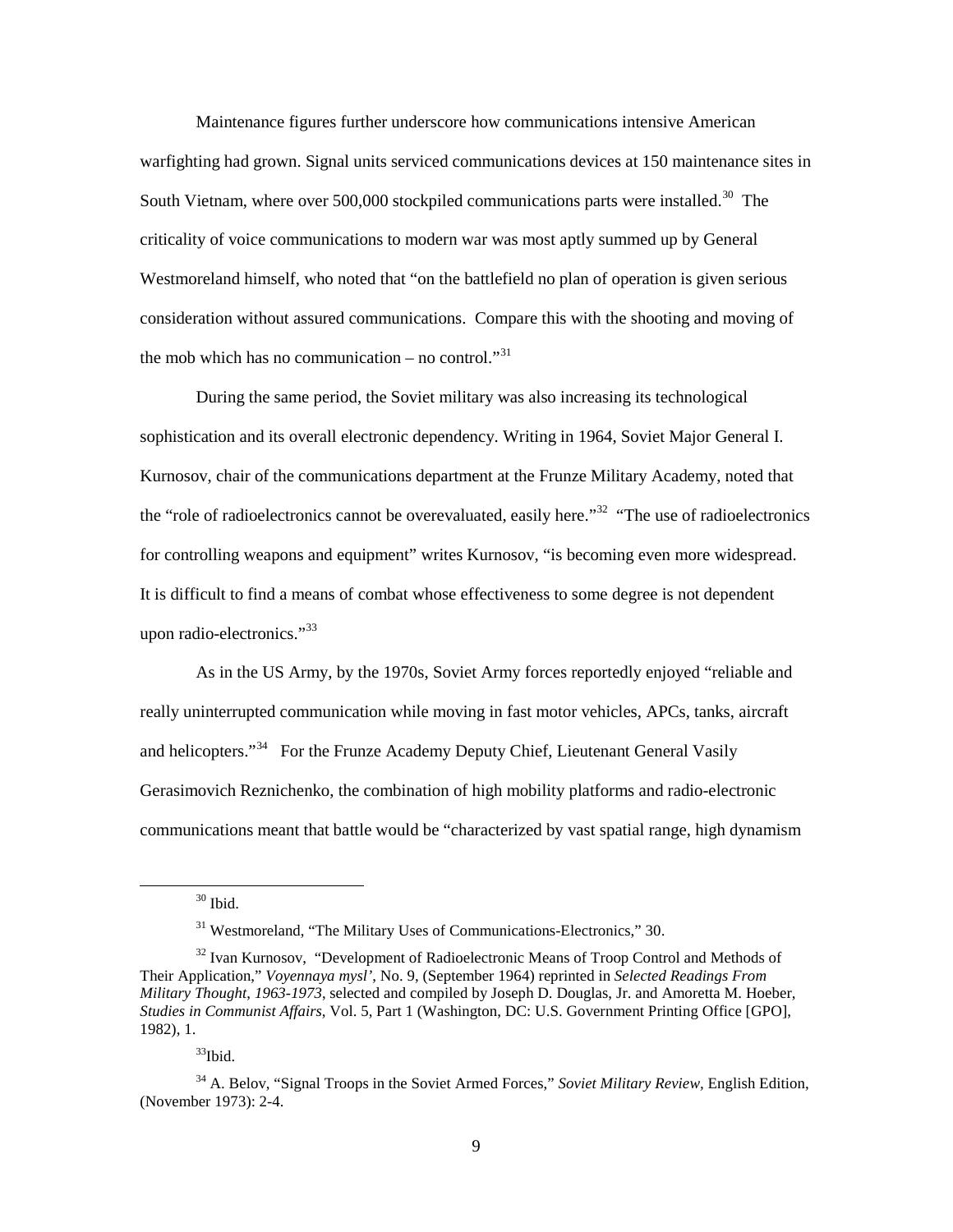and fluidity, quick changes from one form of combat action to another" and "intensification of critical situations."[35](#page-14-0)

Overall, this situation posed a dilemma: information flows increased, while, at the same time, commanders enjoyed "less and less time to collect, process, and communicate it."<sup>[36](#page-14-1)</sup> To resolve this dilemma, one option would be to decrease the span of military control, thereby increasing the number of controlling nodes on the battlefield. However, as Lieutenant-Colonel Engineer V. Kulikov noted, "this would require an enormous number of staff personnel which, in turn, would greatly complicate the management of such agencies."<sup>[37](#page-14-2)</sup> In other words, from the Soviet perspective, attempts to put more humans in the loop would merely add more complexity.

This complexity, characterized in the Soviet literature as a problem of "troop control" was manageable only with the assistance of automated systems.<sup>[38](#page-14-3)</sup> In 1972, V. Driuzhinin and D. Kontorov published their groundbreaking monograph *Idea, Algorithm, Decision,* providing the theoretical framework for the problems and opportunities associated with complexity, military decision-making, and troop control.<sup>39</sup> It is with the Soviet military's embrace of automation, the computer, that this monograph turns its attention to Cybernetics to explain the sudden emergence of information as a military resource.<sup>[40](#page-14-5)</sup>

<span id="page-14-0"></span><sup>35</sup>V. Reznichenko "Modern Weapons and Troop Control," *Soviet Military Review*, English Edition, (December 1978): 11.

<sup>36</sup> Ibid., 13.

<span id="page-14-2"></span><span id="page-14-1"></span><sup>37</sup> V. Kulikov, review of "Idea, Algorithm, Decision" *Soviet Military Review,* English Edition, (April 1974):56.

<span id="page-14-3"></span> $38$ Ibid. Kulikov notes that the "only way out of this contradiction is the incorporation on a large scale of automation equipment among which electronic computers are of paramount importance." Lt Col Bokariev similarly diagnoses "the contradiction between steadily rising and dynamic activity in battle and the existing systems of controlling man and weapons." in Lt Col V. Bokariev, "Cybernetics," *Military Review XLIV* no. 11 (November 1964): 69. He states, "As the difficulties of controlling troops grow, the flow of information in military communication links continuously increases. A simple numerical increase in the number of staff officers in a headquarters cannot sufficiently improve the ability of a staff to control subordinate units. It creates only disorder and the duplication of effort."

<sup>&</sup>lt;sup>39</sup> V. Kulikov, review of "Idea, Algorithm, Decision," 56.

<span id="page-14-5"></span><span id="page-14-4"></span> $40$  According to Slava Gerovitch, Soviet cybernetic pioneers Liapunov, Sobolev, and Kitov "chose" the computer rather than the servomechanism as the archetypal cybernetic machine. They therefore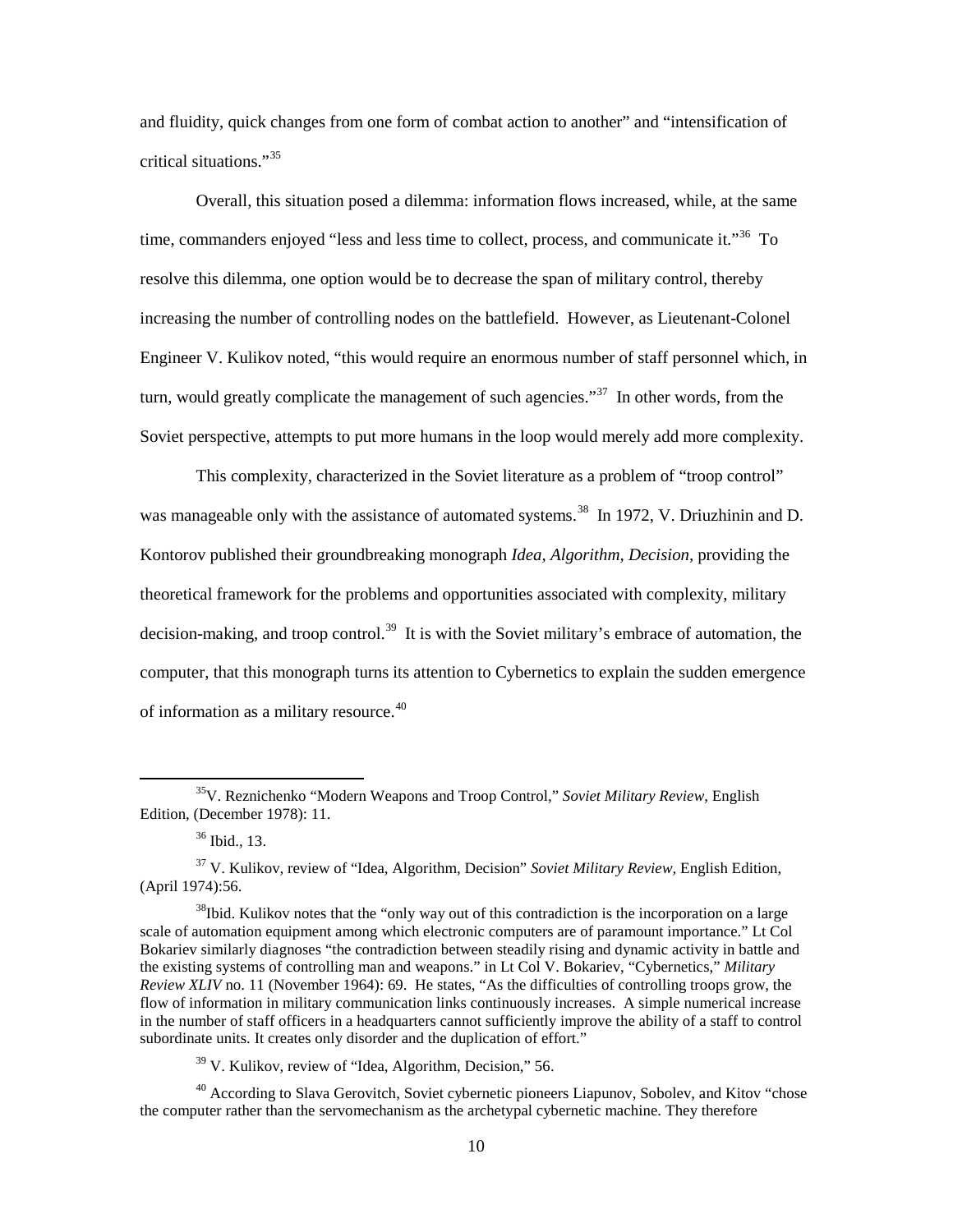#### <span id="page-15-0"></span>**Cybernetics and Information Flows**

 $\overline{\phantom{0}}$ 

 During the Second World War a new science of "communication and control" emerged. Norbert Wiener, its American founder, coined this new science 'cybernetics.' Wiener derived the term cybernetics "from the Greek word *kubernetes*, or "steersman," the same Greek word from which we eventually derive our word governor."<sup>41</sup> The wartime challenge that led Wiener to problems of communication and control was the improvement of antiaircraft technology, which aviation technology had outpaced.<sup>[42](#page-15-2)</sup>

Increasing aircraft altitude and faster performance meant that air defenders were often unable to visually acquire and engage enemy aircraft passing overhead.<sup>[43](#page-15-3)</sup> Wiener employed the idea of the servomechanism<sup>44</sup>, or feedback loop system, to design a machine that could "predict an airplane's trajectory by making use of information about its previous trajectories."[45](#page-15-5) Wiener and colleagues would continue to look to the idea of the servomechanism, or feedback loop system, as a prototype for intelligent machines.<sup>[46](#page-15-6)</sup>

<span id="page-15-3"></span><sup>43</sup> Antoine Bousquet, *The Scientific Way of Warfare: Order and Chaos on the Battlefields of Modernity*, (New York: Columbia University Press, 2009), 25.

<span id="page-15-4"></span><sup>44</sup> The servomechanism predates Cybernetics. The first servo-mechanism is credited to James Watt, who invented the steam engine governor in the latter half of the  $18<sup>th</sup>$  century.

<span id="page-15-5"></span><sup>45</sup> Jennifer Light, *From Warfare to Welfare: Defense Intellectuals and Urban Problems in Cold War America*, (Baltimore: Johns Hopkins University Press, 2003), 37. As Peter Gallison relates, the antiaircraft predictor would ultimately add little to the war effort – simpler mechanisms proved marginally better in trials, in Gallison, "The Ontology of the Enemy," 244.

broadened the subject of cybernetics to encompass not only feedback models but also computer algorithms." in Slava Gerovitch, *From Newspeak to Cyberspeak, (*Cambridge: The MIT Press, 2002), 178.

<span id="page-15-1"></span><sup>41</sup> Norbert Wiener, *The Human Use of Human Beings: Cybernetics and Society*, Da Capo Series in Science. (1954; repr., Boston: De Capo Series in Science, 1998), 1.

<span id="page-15-2"></span> $42$  Peter Gallison "The Ontology of the Enemy: Norbert Wiener and the Cybernetic Vision," *Critical Inquiry* 21, no.1. (Autumn, 1994): 234. [http://www.jstor.org](http://www.jstor.org/) (accessed 15 September, 2010)

<span id="page-15-6"></span><sup>&</sup>lt;sup>46</sup> Ultimately, cybernetic scientists expanded this vision, and saw the feedback loop as an explanation for the behavior of all living organisms, to include humans. As Peter Gallison notes,"Step by step, Wiener came to see the predictor as a prototype not only of the mind of an inaccessible Axis opponent, but of the Allied antiaircraft gunner as well, and then even more widely to include the vast array of human proprioceptive and electro-physiological feedback systems … Finally, the AA predictor, along with associated engineering notions of feedback systems and black boxes, became, for Wiener, the model for a cybernetic understanding of the universe itself." In Gallison, "The Ontology of the Enemy," 229.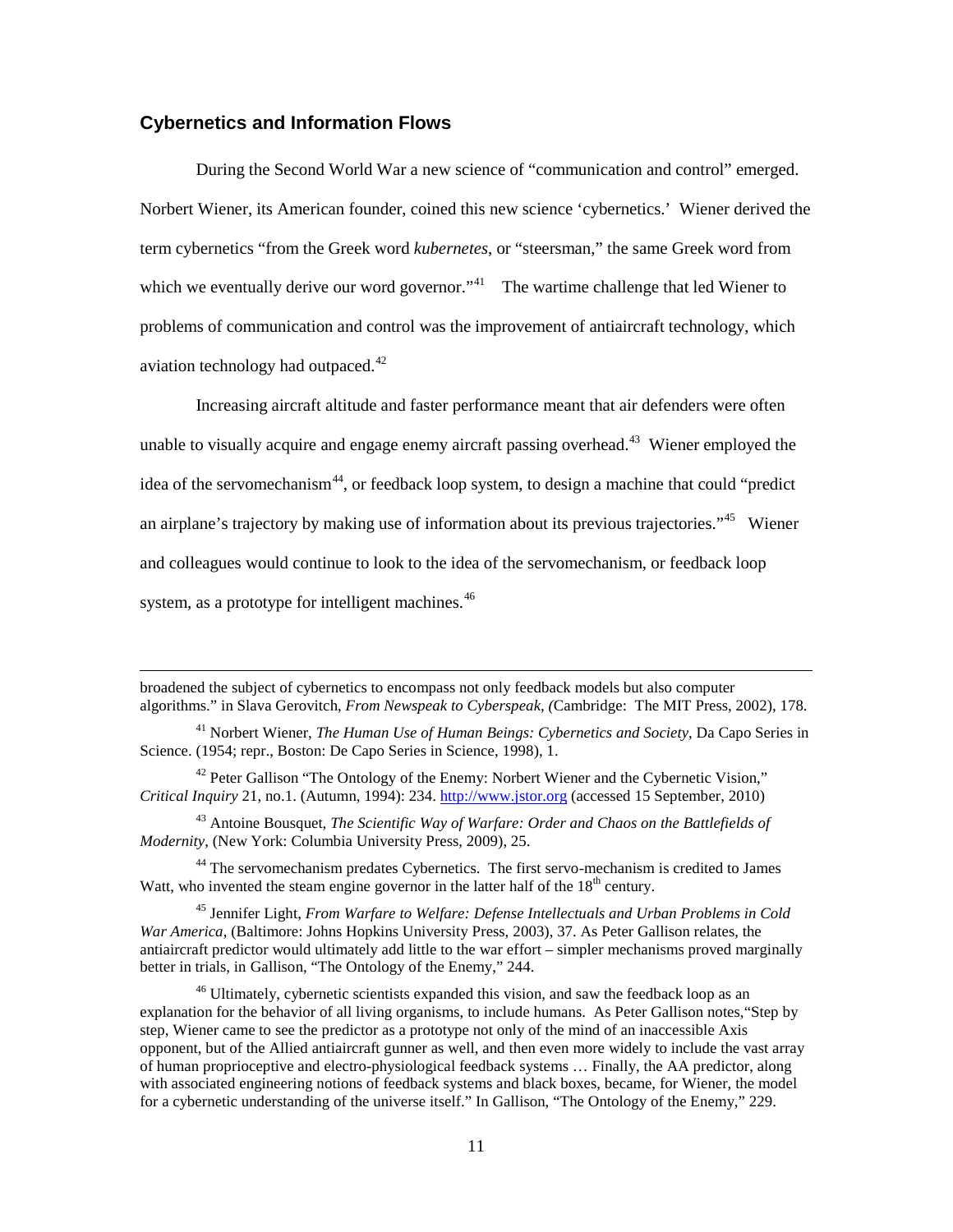The feedback loop is a circular cause-effect process, in which informational feedback regulates 'outputs.' A classic example of a negative (or self-regulating) feedback loop is the thermostat. The thermostat 'senses' temperature information from the environment, causing it to either raise or lower the output of hot or cool air; a new temperature reading results, causing the thermostat to adjust its output again. This process of feedback and response occurs indefinitely, so long as the thermostat continues to 'sense' its environment (in terms of temperature) and can send messages or commands to increase or decrease the flow of heat.

In Wiener's estimation, the "behavior" of the thermostat is little different from the individual human's process of *homeostasis*:

"our bodily temperature rises or sinks one degree from its normal level of  $98.6^\circ$ we take notice of it, and if it rises or sinks ten degrees, we are all but sure to die. The oxygen and carbon dioxide and salt in our blood, the hormones flowing through our ductless glands, are all regulated by mechanisms, which tend to resist any untoward changes in their levels. These mechanisms constitute what is known as homeostasis, and are negative feedback mechanisms of a type that we may find exemplified in mechanical automata."<sup>47</sup>

 With colleagues Arturo Rosenblueth and Julian Bigelow, Wiener described the "behavior" of negative feedback systems, whether man or machine, as purposeful.<sup>[48](#page-16-1)</sup> The common goal of all negative feedback systems, to include mechanical automata as well as living beings, argues the cyberneticist, is to prevent entropy. However, as the thermo-stat and *homeostasis* examples show, cybernetic systems require an uninterrupted flow of information to balance against entropy. Without continuous information flows, a cybernetic system could neither 'sense' the environment appropriately, nor could it command new behaviors.

<sup>47</sup> Wiener, *The Human Use of Human Beings*, 96.

<span id="page-16-1"></span><span id="page-16-0"></span><sup>&</sup>lt;sup>48</sup> "A torpedo with a target-seeking mechanism is an example. The term servo-mechanisms has been coined precisely to designate machines with intrinsic purposeful behavior." See Arturo Rosenblueth, Norbert Wiener, and Julian Bigelow, "Behavior, Purpose and Teleology," *Philosophy of Science* 10, no. 1 (January 1943): 19[. http://www.jstor.org/stable/1343893](http://www.jstor.org/stable/1343893) (accessed 15 September, 2010).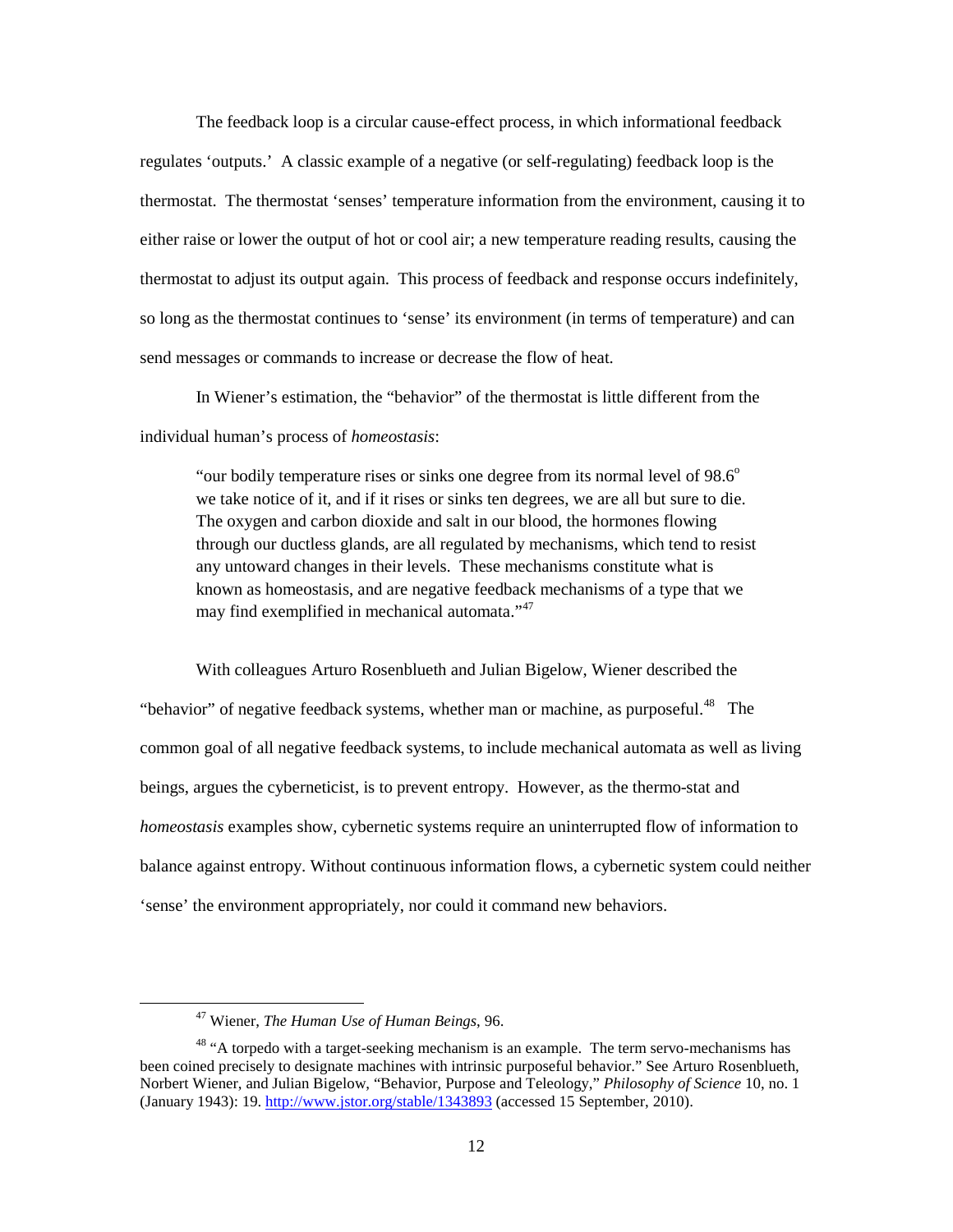Herein lay one of Cybernetics most important insights, at least at it relates to military affairs: military forces rely on negative feedback to regulate performance and to achieve their ends. In practical terms, military systems too could be treated as cybernetic systems. By the 1960s, Soviet "military specialists" would view military forces in precisely these terms. As Slava Gerovitch contends, Soviet thinkers such as Aleksei Liapunov – one of the Soviet Union's earliest and most prolific cybernetic proponents – saw "weapon systems, including both machines and the people who operate them as cybernetic systems".<sup>[49](#page-17-0)</sup> For Liapunov, the military was analogous to an organism, the brain of which was the commander.

As Jacob Kipp relates, according to Irina Grekova, "one of the leading Soviet specialists in applied mathematics and a long-time professor at the Zhukovsky Academy" the Soviets were discussing cybernetics as early as 1952, only four years following Wiener's publication of *Cybernetics or Control and Communications in the Animal World and the Machine*. In 1953, Soviet Admiral A. I. Berg, the newly appointed Deputy Defense Minister, was given responsibility to develop "Soviet radio electronics and cybernetics." By 1958, the Soviets had translated Wiener's *Cybernetics* into Russian, and a year later, "the Frunze Academy organized a faculty of military cybernetics."<sup>[50](#page-17-1)</sup> Throughout the late 1950s, 1960s, and into the late 1970s, Soviet military publications explored the consequences of military cybernetics relating to troop control, weapons development, modeling and simulation, decision support and operational art.

In 1964, Soviet naval Captain  $1<sup>st</sup>$  Rank A.L. Lifshits described the "Navy as a system of subsystems"<sup>51</sup> and, in 1965, Iu. V. Chuev published a volume on Operations Research that stressed the importance of systems thinking and the cybernetic principle of feedback and self-regulation.<sup>[52](#page-17-3)</sup> Similarly, in 1963 Lieutenant Colonel V. Bokariev noted the "governing" nature of

<span id="page-17-0"></span><sup>49</sup> Slava Gerovitch, *From Newspeak to Cyberspeak,* (Cambridge: The MIT Press, 2002), 265.

<span id="page-17-1"></span><sup>50</sup> Kipp, *From Foresight to Forecasting,*178.

<span id="page-17-2"></span> $51$  Ibid., 184.

<span id="page-17-3"></span><sup>52</sup> Ibid., 183.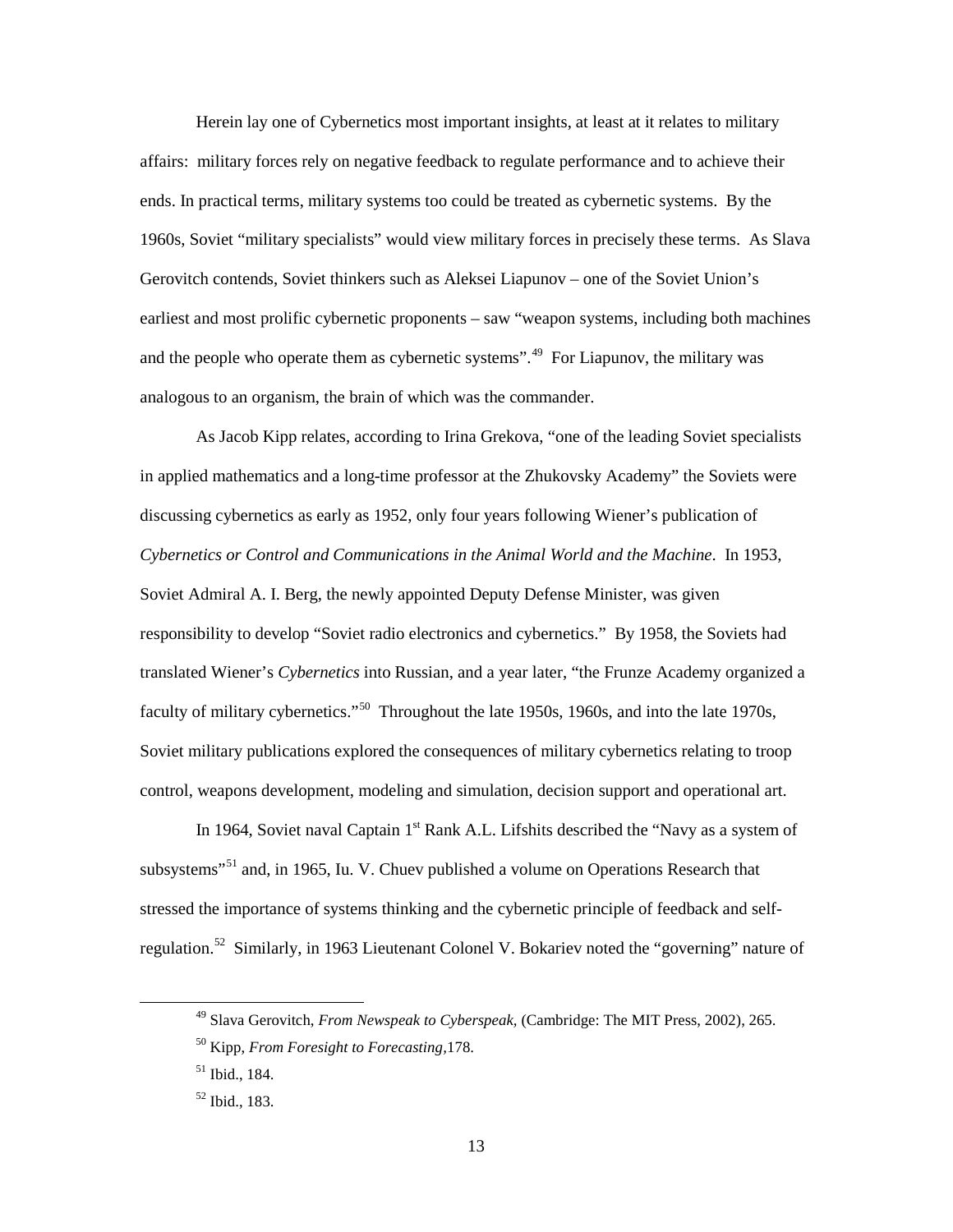information in military cybernetic systems. "As an example," writes Bokariev, "imagine … an order sent to subordinate units … If, when the information is received by the subordinate unit, it is valuable to the receiver (man, animal, or automat), then it will have an influence upon the recipient's behavior. The ability of the information to affect the condition or behavior of the receiver is called "governing."<sup>53</sup> As with Liapunov, Bokariev goes on to draw an analogy between this process of "governing" in military cybernetic systems and the nervous system of living organisms. "For the first time" writes Bokariev "cybernetics provides the possibility of examining thoroughly the characteristics of the nervous system of man as one link of an automated system of control."<sup>[54](#page-18-1)</sup>

 In 1966, another author, detailing the state of cybernetics in Eastern Europe, credited cybernetics as "an important factor in the Soviet "revolution in the military system.' "<sup>[55](#page-18-2)</sup> In 1971, Major General of Artillery Ionov recommended methods to "cause the enemy to make and execute a decision that is favorable to us" and in 1973, Colonel A.F. Shramchenko advocated for the use of disinformation and the systematic electronic jamming and destruction of "troop control points" and "radio-electronic sensors." Jacob Kipp quotes Shramchenko:

"Systematic strikes upon the troop control points besides the fact that they have an adverse effect on the will of officers also call forth an unpleasant emotional state and rob them of rest. All of this can lead to certain errors, to an overassessment of the capabilities of the other side, to mistakes in decisions and actions.<sup>37</sup>"

The Soviet military's embrace of cybernetics was comprehensive, affecting not only weapons and computer system development, but also operational thought, especially in terms of troop control. The cybernetic influence on American military thinking was perhaps less

<sup>53</sup> Lt Col V. Bokariev, "Cybernetics," *Military Review* XLIV, no. 11 (November 1964): 68.  $54$ Ibid., 69.

<span id="page-18-3"></span><span id="page-18-2"></span><span id="page-18-1"></span><span id="page-18-0"></span><sup>55</sup> Michael Csizmas, "Military Cybernetics in Eastern Europe," *Military Review* XLVII, no. 9 (September 1967): 22. The United States Defense establishment would similarly proclaim a Revolution in Military Affairs (RMA) in the early 1990s.

<sup>56</sup> Kipp, *From Foresight to Forecasting*, 211.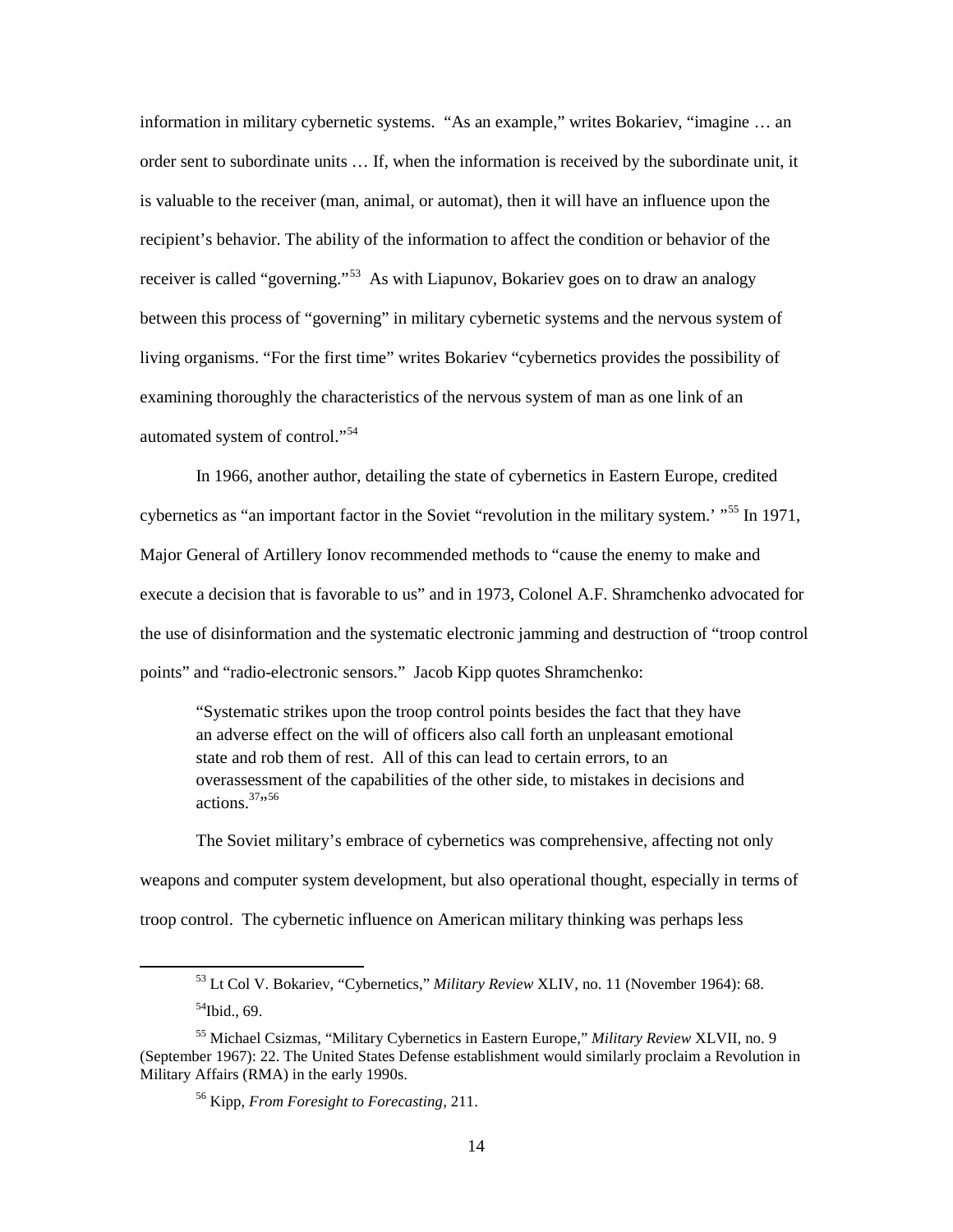consciously reflected in the professional military literature, at least in terms of its implications for military theory. Nonetheless, cybernetics was informing technological development, and in this way, the discipline was bearing significantly on military officers' imagination and expectations, as General Westmoreland's desire for an automated battlefield reflects.<sup>[57](#page-19-0)</sup>

Army Lieutenant Colonel Charles J. Davis articulated a lucid and highly developed understanding of cybernetics and its implications for military affairs in his 1963 *ARMY* article, "Command Control and Cybernetics." Davis analogizes the automated military force as man himself, and in so doing, relates the life and death importance of information flows in military operations:

"Picture this "machine-man" on the battlefield. It senses the many events in this environment through the delicate mechanism of sound, light, electromagnetic radiation, and pressure. Myriads of sensory signals, quantitized and at various repetition rates, move down the fine network of "aherent" "nerve fibers" to reflex centers where they stimulate the first of the reflex arcs. Insufficient processing has taken place to result in intelligent instructions to the effectors of muscles of the system. So the "data" enter the central transmission system – the spinal cord and its amazing trunk of communication lines – on its way to the master processor, the brain. Here, masses of information are sorted, correlated, rejected, and arranged in an orderly array of instructions – orders, if you will – to be sent out over the efferent nerve network to the proper effector elements: hands, legs, arms, feet, eyelids, fingers – the soldiers of the battlefield. Some days the system is sick—pain within, or damage to brain or central nervous system and all response ceases. The thing must be protected – or its dies."<sup>[58](#page-19-1)</sup>

Not only did Davis identify the military force as a cybernetic system, dependent on

information flows for its very life, he situated this understanding within the context of a military contest. In so doing, Davis articulated an adaptive combat cycle sixteen years ahead of Boyd's presentation of his now famous Orient Observe Decide Act (OODA) loop.<sup>[59](#page-19-2)</sup> As Davis expressed

<span id="page-19-1"></span><span id="page-19-0"></span><sup>58</sup> LTC Charles J. Davis, USA., "Command Control and Cybernetics," *ARMY* 13, no. 6 (January 1963): 55.

<span id="page-19-2"></span><sup>59</sup> According to Air Force Captain Paul E. Vanden Dries, retired Air Force Colonel John Boyd presented his "asymmetric fast transient theory," from which the OODA loop derives, at the Air Command and Staff College in 1979 in Capt Paul Vanden Dries, USAF, "C3CM-The Boyd Cycle's Throttle,"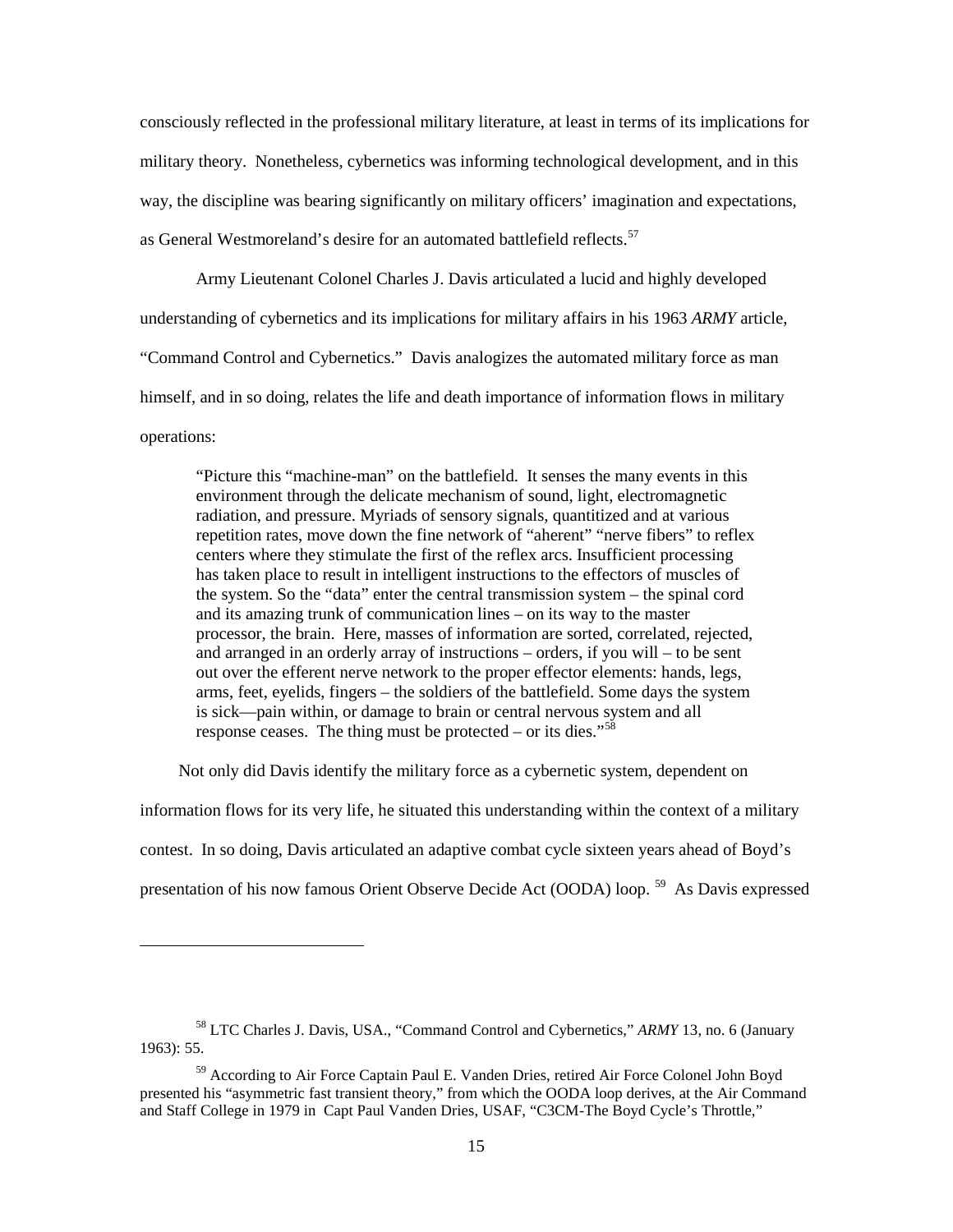it, "the mission is stated, an estimate of the situation is made, alternative courses of action are considered, a course of action is chosen; orders are issued; the progress of the battle is monitored; and adjustments to the orders are made as time passes."<sup>[60](#page-20-1)</sup>

As Davis notes further, radio-electronic systems play a vital role in this adaptive cycle. "Progress is fed back through the area communications system and its complex network of transmission media and switching centers. Using the control information and *new* battlefield information, another cycle starts – and so on until time is called by defeat of the opposing force or agreement between the national powers."<sup> $61$ </sup> In the 1970s, the Soviets sought to gain a decisive advantage in this interlocking contest of adaptive cycles. It would come by attacking the enemy's central nervous system, which, as David realized, was dependent on a host of radio-electronic devices, and more generally on the electromagnetic spectrum itself. The Soviet approach was termed *radioelektonnaya bor'ba*, or in English, radio-electronic combat (REC.)<sup>[62](#page-20-3)</sup>

# **The Information Battle**

<span id="page-20-0"></span> In the years following Vietnam, the US Army returned to a 'conventional' war fighting emphasis and a re-orientation to the Soviet threat in Europe.<sup>[63](#page-20-4)</sup> By the second half of the 1970s, US Army intelligence had uncovered the Soviet concept known as radio-electronic combat."<sup>[64](#page-20-5)</sup> This doctrine was the impetus for later American efforts to protect its radio-electronic communications systems, thereby ensuring the flow of information necessary to command and

 $\overline{\phantom{0}}$ 

<span id="page-20-5"></span><sup>64</sup> Charles F. Smith, "Command, Control and Countermeasures (C3CM)," *Military Review* LXIII, no. 1 (January 1983): 68.

<span id="page-20-1"></span>Proceedings of the 1981 Western Region Technical Symposium, (San Antonio: Western Region of the Association of the Old Crows, 1981): 7.

<sup>60</sup> Davis, "Command Control and Cybernetics," 53.

 $61$  Ibid., 54.

<span id="page-20-3"></span><span id="page-20-2"></span><sup>62</sup> David G. Chizum, *Soviet Radioelectronic Combat.*Westview, Special Studies in Military Affairs (Boulder: Westview Press, 1985), 3. Chizum asserts that a better translation would be radioelectronic "struggle."

<span id="page-20-4"></span><sup>63</sup> Robert A. Doughty, *The Evolution of US Army Tactical Doctrine, 1946-1976,* Leavenworth Papers No 1. (Fort Leavenworth, KS: Combat Studies Institute, U.S. Army Command and General Staff College, 1979), 40.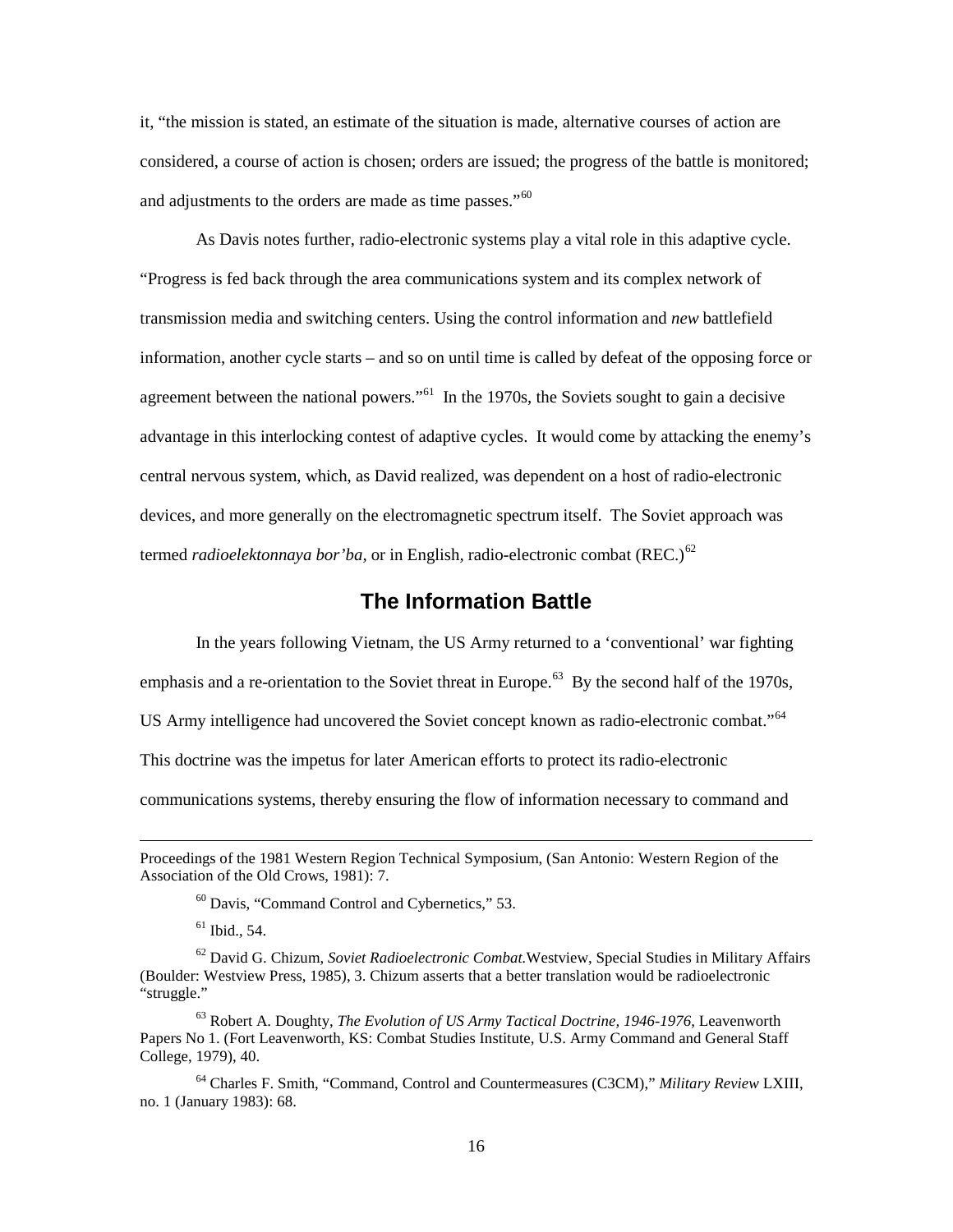control forces and weapons systems. Furthermore, radio-electronic combat provided the essential blueprint, which US forces would later appropriate, with some modifications, under the name Command Control Communications Countermeasures (C3CM). C3CM would later evolve into Command and Control Warfare (C2W). C2W in turn would evolve into Information Operations. Throughout this evolution Information Operations essential design – the deliberate integration of electromagnetic capabilities with stratagem-related practices, aimed at disrupting enemy and protecting friendly information flows – remained virtually unchanged.

#### <span id="page-21-0"></span>**Radio-Electronic Combat (REC)**

 Beginning in the late 1960s, the Soviets started moving toward integrated approaches to "combating enemy radioelectronic equipment"<sup>[65](#page-21-1)</sup> This occurred as the Soviets grew increasingly aware of modern Armies' radio-electronic dependence, particularly related to Command Control Communications and Intelligence (C3I), and as they monitored the successful employment of Electronic Countermeasures (ECM) against Soviet equipment in the Vietnam and 1973 Arab-Israeli wars. As US Navy CDR Floyd Kennedy argued, to the Soviets the "message was clear ...EW developments were moving very fast in the West".<sup>[66](#page-21-2)</sup>

 Throughout the early 1970's analysis of Soviet military discourse suggests internal debate over REC's "proper nature".<sup>67</sup> It was not until 1974, however, when Soviet Major General A.I. Paliy, the "most consistent and authoritative writer on the subject,"<sup>[68](#page-21-4)</sup> whom David

l

<span id="page-21-1"></span><sup>&</sup>lt;sup>65</sup> David Chizum notes that this "rather wordy term" came into usage sometime after World War II in Chizum, *Soviet Radioelectronic Combat,* 20-21.

<span id="page-21-2"></span><sup>66</sup> Commander Floyd D. Kennedy USN Reserve, "The Evolution of Soviet Thought on "Warfare in the Fourth Dimension'," *Naval War College Review* (March-April 1982): 42.

<sup>67</sup> Chizum, *Soviet Radioelectronic Combat,* 24.

<span id="page-21-4"></span><span id="page-21-3"></span><sup>68</sup> Richard H. Phillips, "Workshop Trends in Soviet Views on Theater War," (Cambridge: MIT Center for International Studies, November 5, 1987): 2.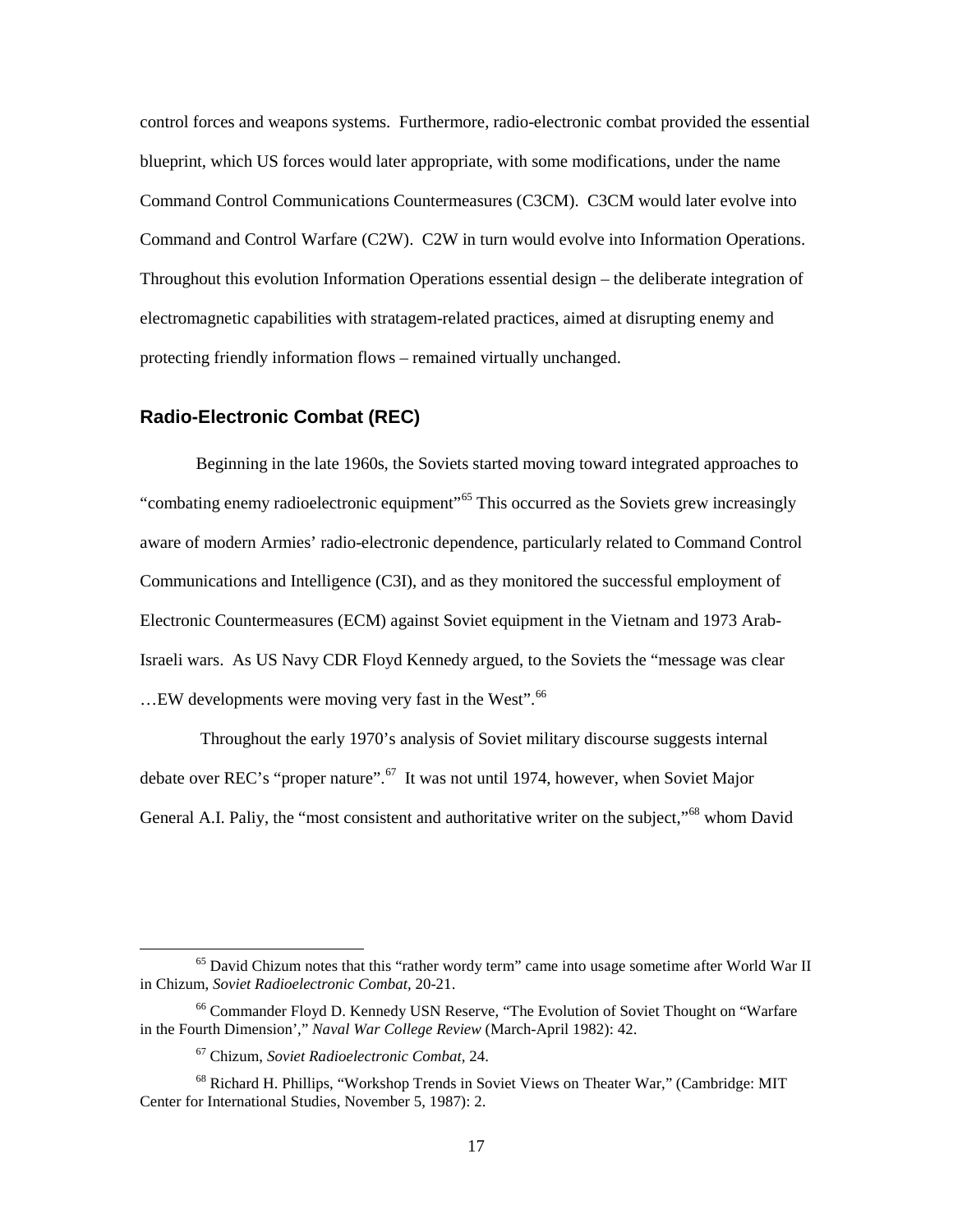Chizum refers to as "the Grand old man of Soviet electronic warfare"[69](#page-22-0) published *Radioelectronic Combat*, thereby galvanizing Soviet doctrinal consensus.[70](#page-22-1)

 According to the unclassified 1978 US Army study, Radio-electronic Combat was an "integrated system" that combined "signal intelligence, direction finding, intensive jamming, deception, and suppressive fires to attack enemy organizations and systems throughout their means of control."<sup>[71](#page-22-2)</sup> The overall purpose of REC says the study, was "to limit, delay, or nullify the enemy's use of his command and control systems, while protecting one's own."<sup>[72](#page-22-3)</sup>

As REC expert, David Chizum explains, "Integration stands out as" the concept's "most significant point." According to Chizum's reading of Soviet military writing, "The word integrated… has five specific meanings." Here, it is useful to quote extensively from Chizum's analysis:

<span id="page-22-5"></span>

"1. It means that REC has been adopted for use by all the services of the Soviet armed forces, subject to central direction, probably by the General staff. 2. It portrays the combination of political ideology and military strategy into one unified concept.

3. It signifies that REC is an integral part of overall Soviet military doctrine. 4. It means that REC integrates all methods of manipulating radioelectronic emissions throughout the electromagnetic spectrum – including electro-optical and acoustic signals – into one inclusive system of military practice. 5. Finally, it indicates that several of the component elements of REC are employed simultaneously for maximum effectiveness."<sup>[73](#page-22-4)</sup>

Aside from integration, the REC concept differed significantly from contemporary Western notions of EW in its emphasis on the "physical destruction of electronic targets."<sup>[74](#page-22-5)</sup>

<span id="page-22-1"></span><span id="page-22-0"></span>ı

 $171$  Kennedy, "The Evolution of Soviet Thought on "Warfare in the Fourth Dimension'", 42.

<sup>69</sup> Chizum, *Soviet Radioelectronic Combat,* 24.

 $70$  Ibid.

<span id="page-22-4"></span><span id="page-22-3"></span><span id="page-22-2"></span><sup>72</sup> The same year in which the US Army published Department of the Army, *Field Manual 100-2- 1: The Soviet Army, Operations and Tactics, (*Washington DC: 16 July, 1984), 5-81. from which this quote was taken, David Chizum reports that the Soviets themselves officially added the term "disruption of command and control" to the Soviet Military Encyclopedia, which he characterizes as "the partial or complete disorganization of enemy command and control and weapons sytems…" in Chizum, *Soviet Radioelectronic Combat,* 46-47.

<sup>73</sup> Chizum, *Soviet Radioelectronic Combat,* 4.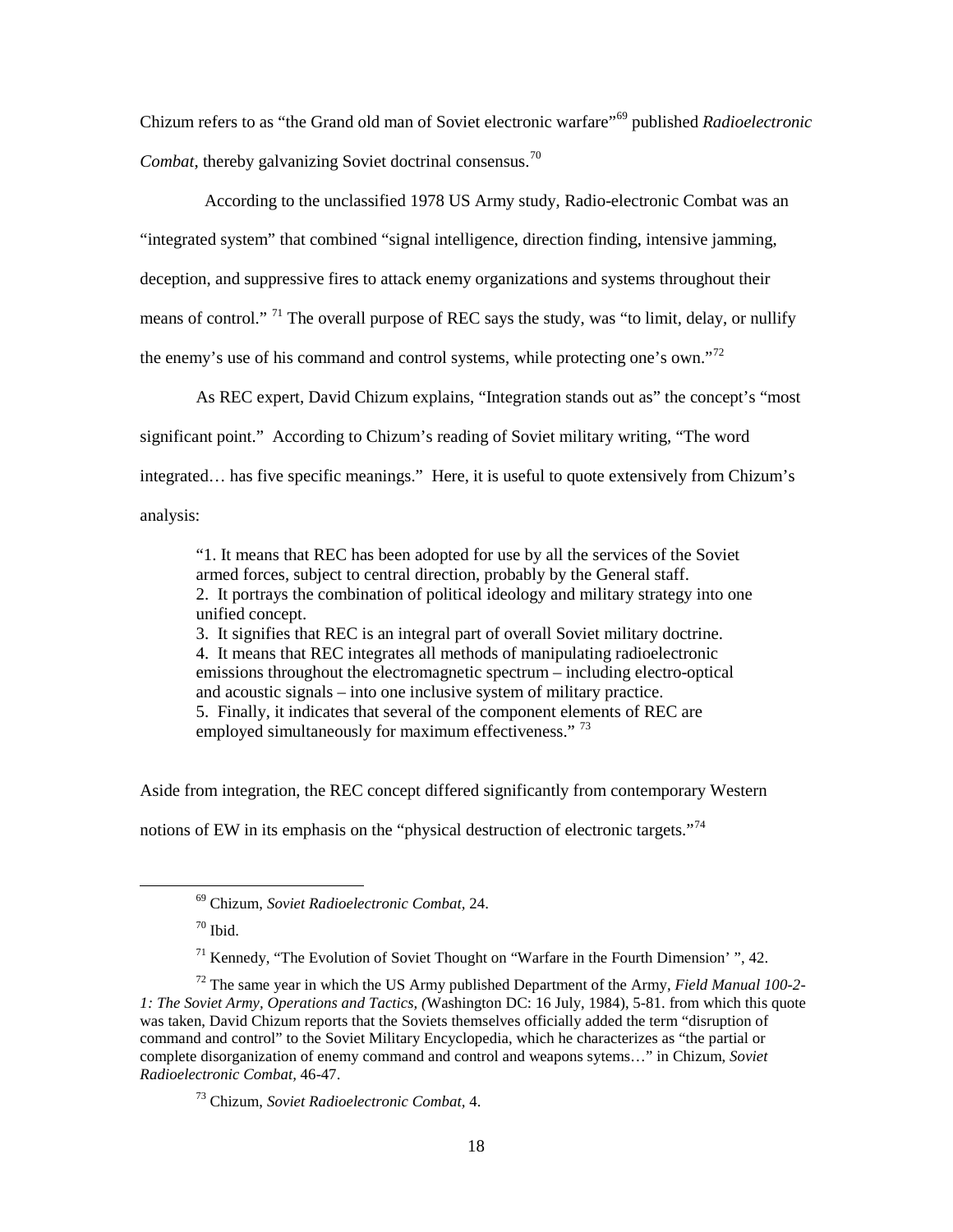Another important feature of REC was its overall relationship to operations in general.

Was REC an enabling function or was it something more?<sup>75</sup> On this, Chizum concludes that REC was undoubtedly construed as "a form of operational, or battle, support."<sup>76</sup> In other words, REC has its "proper place among support measures" and can be considered in American military terms as a combat multiplier or force multiplier. $^{77}$  $^{77}$  $^{77}$ 

 The Soviets appreciated that, whatever REC's effects, they were not, in themselves decisive. However, REC offered a period of advantage in which a decisive blow was possible.<sup>78</sup> REC doctrine did not hold on to the illusion that this period of advantage could be sustained "for extended periods of time."<sup>[79](#page-23-4)</sup> Therefore, the Soviets intended to employ REC during "critical" times" in command and control procedures" to render important yet, "perishable information  $...$ obsolete. $80$ 

ı

<span id="page-23-1"></span>[bin/showfile.exe?CISOROOT=/p124201coll1&CISOPTR=424&filename=425.pdf](http://cgsc.cdmhost.com/cgi-bin/showfile.exe?CISOROOT=/p124201coll1&CISOPTR=424&filename=425.pdf) (accessed April 21, 2010).

<sup>76</sup> Chizum, *Soviet Radioelectronic Combat,* 34.

 $77$  Ibid.

<span id="page-23-3"></span><span id="page-23-2"></span> $78$  This is consistent with the American doctrinal understanding that Information Operations contributes to Information Superiority, which is itself expressed in terms of an "an operational advantage" in US Joint Chiefs of Staff, Joint Publication 3-13, *Information Operations*, (Washington DC: 13 February 2006), I-1.

<span id="page-23-4"></span><sup>79</sup> Department of the Army, *Field Manual 100-2-1: The Soviet Army, Operations and Tactics, 1*5- 1.

<span id="page-23-5"></span><sup>80</sup> Department of the Army, *Soviet Army Operations,* (Arlington, VA: BDM Corporation and the US Army Intelligence and Threat Analysis Center, 1978), 5-81.

<sup>74</sup> Ibid., 24.

<span id="page-23-0"></span> $<sup>75</sup>$  This very question has divided US military thinkers concerning Information Operations from its</sup> very introduction to doctrine. For instance, consider Robert Bunker's statement, made only two years following the publication of FM 100-6 Information Operations that "One school of thought posits that they [Information Operations] represent an adjunct to current operations – the end result of which is to enhance current Army capabilities by making what it has traditionally done better by means of a force multiplier effect. Another school of thought suggests that IO will provide the Army with new capabilities. Instead of being a simple adjunct to current operations, according to this school the influence of the "information revolution" on warfare will result in the redefinition of operations themselves" in Robert J. Bunker, "Information Operations and the Conduct of Land Warfare," *Military Review* LXVIII (September-November 1998): 6. [http://cgsc.cdmhost.com/cgi-](http://cgsc.cdmhost.com/cgi-bin/showfile.exe?CISOROOT=/p124201coll1&CISOPTR=424&filename=425.pdf)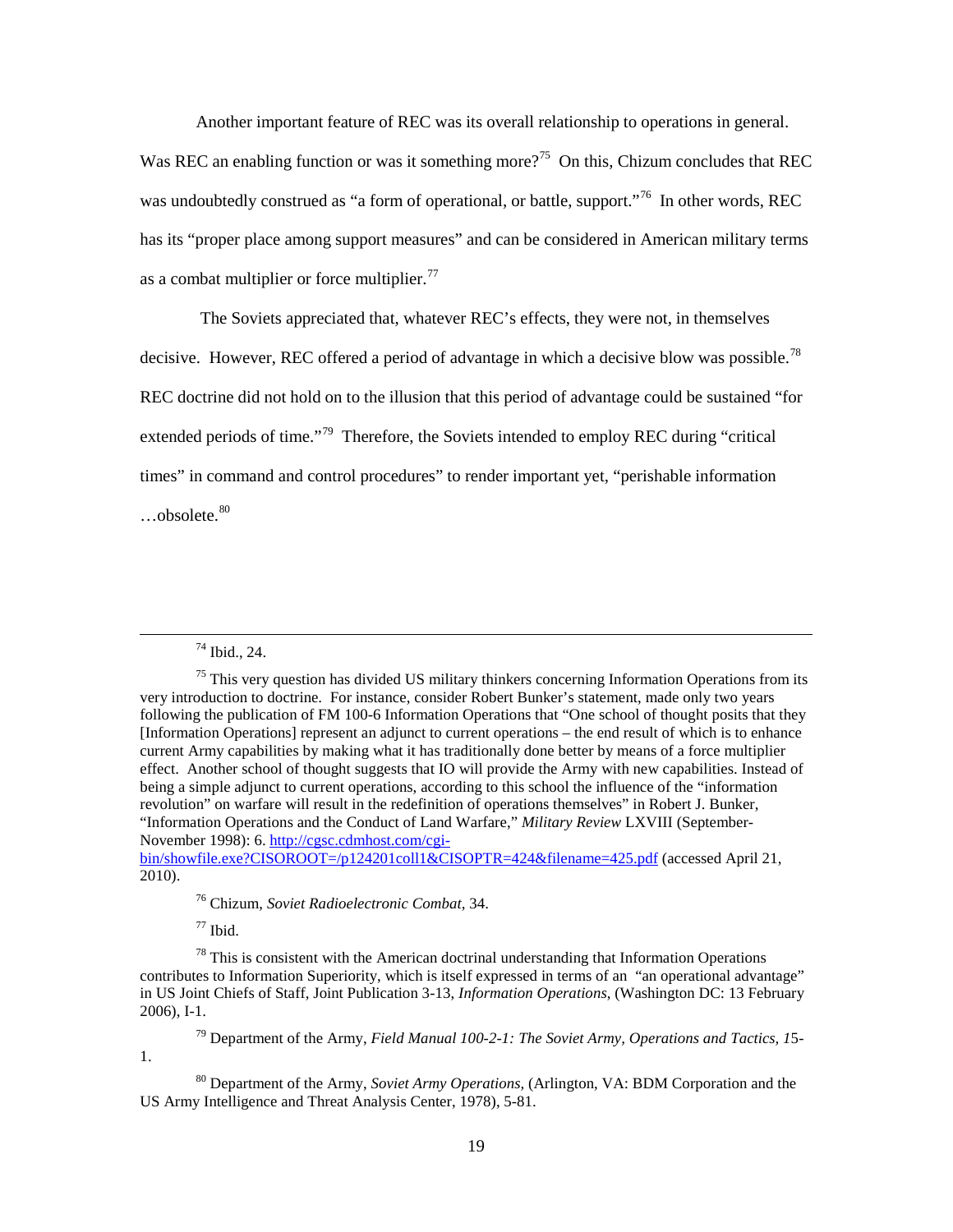In total, the Soviet Army expected REC to render "at least 50 percent of the enemy's command, control, and weapon system communications" either disrupted or destroyed.<sup>[81](#page-24-1)</sup> American analysis of REC doctrine, history, and training suggested that Soviets would concentrate lethal fires at the forward edge of the battle area (FEBA).<sup>82</sup> According to Soviet General-Major N.A. Kostin, "the experience of exercises and the results of scientific studies" suggested that knocking out as much as 40% of NATO command and control would require as much as much as ten percent of rockets, fifteen percent of conventional ammunition, and twenty percent of helicopter flights.<sup>[83](#page-24-3)</sup>

 By the late 1980s, the Soviet Military had invested heavily in non-lethal REC force structure. At the Front Level, for instance, EW assets alone consisted of up to twenty-five units, comprising up to 300 ground "jamming stations" and fifty jamming aircraft. In addition, as much as one third of all Soviet combat aircraft were equipped with electronic jammers. According to Kostrin, this ensemble was able "to suppress the most important [short wave] communication lines of a group of Armies...air defense systems and up to 3-4 army corps."<sup>[84](#page-24-4)</sup>

#### <span id="page-24-0"></span>**Command Control Communications Countermeasures (C3CM)**

 The discovery of Soviet Radio Electronic Combat (REC) highlighted the Soviet's plan to dominate the electromagnetic spectrum and disrupt NATO command and control. Although no single element of REC, to include jamming, deception, secrecy, intelligence, or destructive fires, was missing from American capabilities or doctrine, at the time of REC's discovery, the US possessed no single approach to integrate these functions. In fact, it does not appear that the

 $81$  Ibid.

<sup>82</sup> Department of the Army, *Field Manual 100-2-1: The Soviet Army, Operations and Tactics,*15-4.

<span id="page-24-4"></span><span id="page-24-3"></span><span id="page-24-2"></span><span id="page-24-1"></span><sup>83</sup> N.A. Kostin *Organization and Conduct of Radioelectronic Combat in a Defensive Coalition-Based Front Operation in the Initial Period of a War*, trans. by CRH & Associates (Moscow: Union of Soviet Socialist Republics, 1989), 2.

<sup>84</sup> Ibid., 4.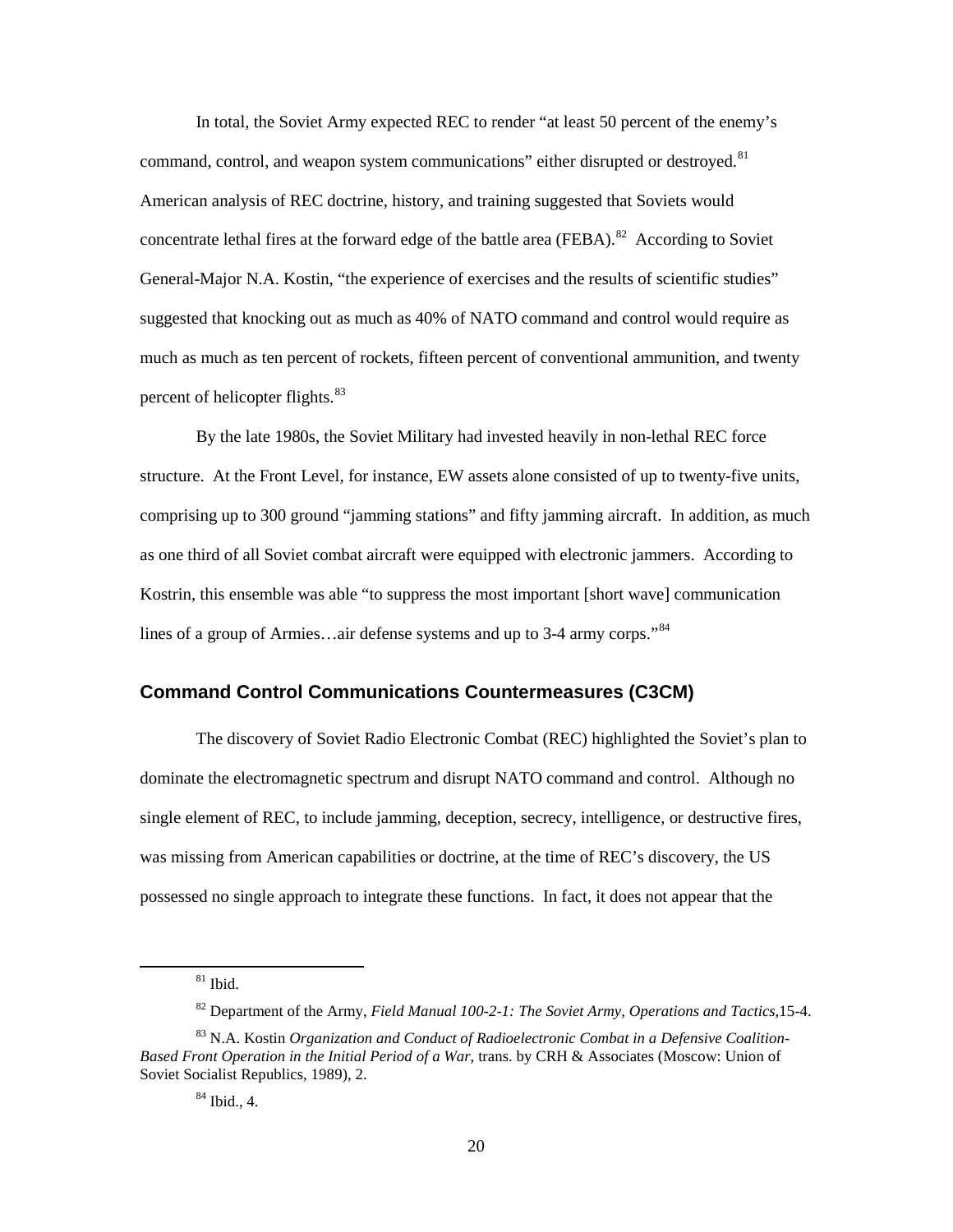United States military had considered the prospect of having to fight for the electromagnetic spectrum, except in the tactical sense of electronic countermeasures.

 The Department of Defense would ultimately appropriate REC, with only minor changes, under the title Command Control Communication Countermeasures (C3CM). As such, C3CM was the first American instance of the deliberate operational integration of capabilities specifically designed to disrupt enemy decision-making while protecting friendly decisionmaking.

 Between 1975 and 1978, both the Air Force and Department of Defense conducted several studies that further analyzed the implication of Soviet numerical superiority, and the newly discovered REC doctrine.<sup>[85](#page-25-0)</sup> A 1976 Defense Science Board study demonstrated the desirability and logic of US employment of an integrated approach akin to REC, in order to disrupt Soviet command and control, and prevent Soviet attempts to do the same. As later articulated by Lieutenant Colonel Evan H. Parrot, the study determined that "If good C3 is considered a "force multiplier" for NATO … then disruption of the enemy's systems would be a "force-divider" for our adversaries."<sup>[86](#page-25-1)</sup>

 Force multiplication and division were important concepts, as they provided the logic for the then nascent "offset strategy," first formulated by Undersecretary of Defense for Research and Engineering, William Perry in 1977.<sup>[87](#page-25-2)</sup> Soviet expenditures in military equipment had outpaced US investment by "\$240 billion" in the previous decade, and the principle challenge, evident

<sup>85</sup> Smith, "Command, Control and Countermeasures (C3CM)," 68.

<span id="page-25-1"></span><span id="page-25-0"></span><sup>86</sup> Evan H. Parrot, "C3CM: Theory, Application and Process," Research Report, (Maxwell Air Force Base: Air War College, Air University, February, 1983): 15. The exact extent to which C3 variables affect total military force is inconclusive. The historian and retired Army Colonel Trevor N. Dupuy assessed that completely ineffective C3 degraded combat power by as much as half, leading at least one journalist to surmise that electronic warfare systems could potentially "double a unit's combat capability" in Deborah M. Kyle and Benjamin F. Schemmer, " $C^3$ /EW in Europe – Can NATO Get Its Electrons Together," *Armed Forces Journal* 118, no. 1 (Sepetember 1980): 28.

<span id="page-25-2"></span> $87$  Lawrence Castro, "Communications for Tactical Signals Intelligence – A Weak Link in the C3I Force Multiplier?," Research Report, (National War College, National Defense University, April, 1984): 3.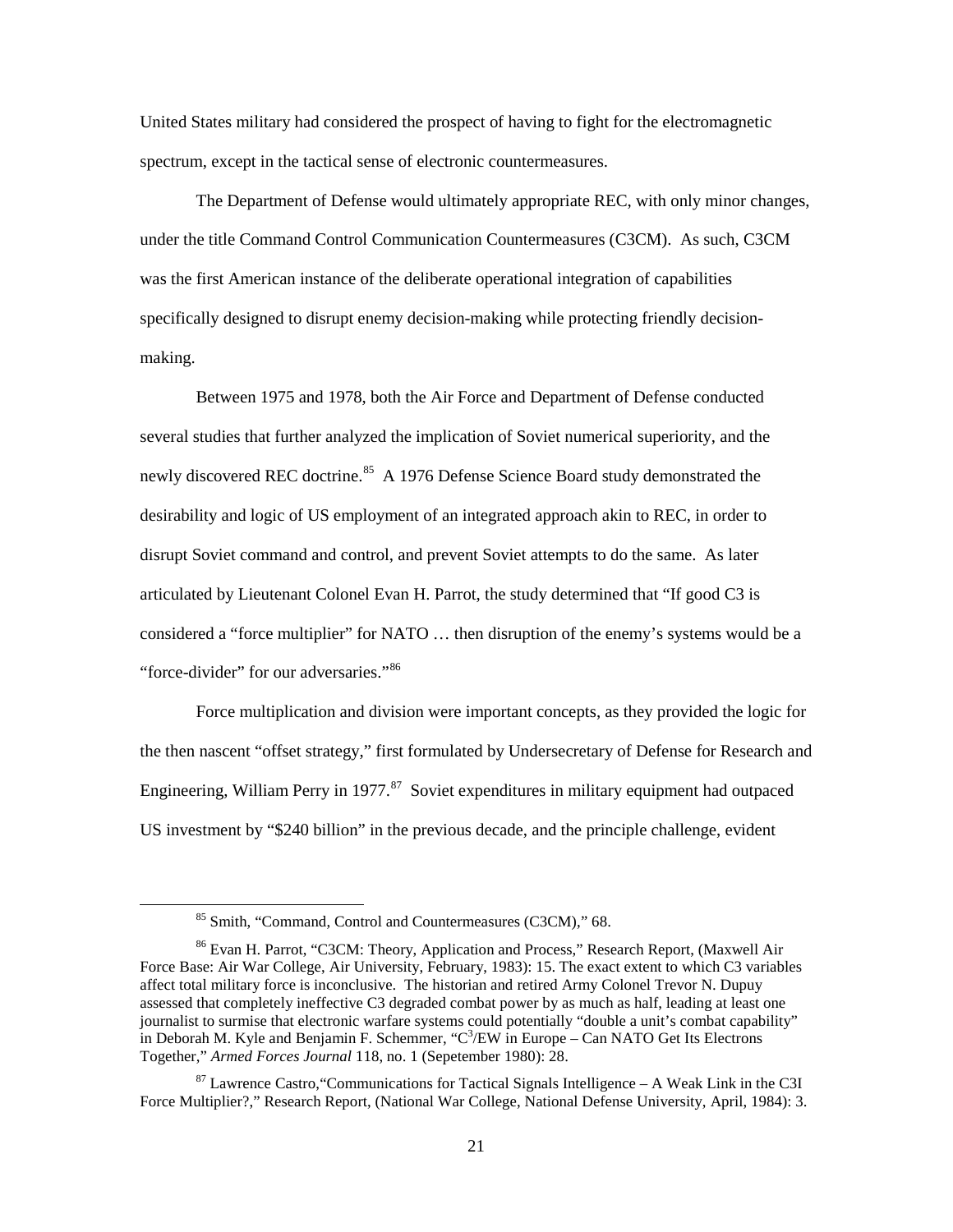since the 1973 Arab Israeli War, was how to fight outnumbered and win.<sup>[88](#page-26-0)</sup> Perry's approach was to "counteract a numerical disadvantage in military equipment" through a technological "offset."[89](#page-26-1) The "offset" technologies pursued by the Department of Defense under Perry's strategy included "surveillance systems", data communication systems, "positioning systems", and missile "guidance systems"<sup>[90](#page-26-2)</sup> – all dependent, in some fashion, on the electromagnetic spectrum.

 In 1978, Admiral (ret) Daniel Murphy, the Deputy Under Secretary of Defense for Policy, chaired a DOD committee appointed to further consider the DSB report.<sup>[91](#page-26-3)</sup> A year later, Murphy's committee published DOD Directive 4600.4, which introduced an American version of the REC concept, which it termed Command, Control, Communications Countermeasures (C3CM) (see figure 1). DOD Directive 4600.4 defined C3CM as:

"The integrated use of operations security, military deception, jamming, and physical destruction, supported by intelligence, to deny information, to influence, degrade, or destroy adversary C3 capabilities and to protect friendly C3 against such action."

 A year following C3CM's unveiling in DOD Directive 4600.4, the doctrine was put to the test in a training environment, for the first time. This occurred in TEAM SPIRIT 80, a JCS directed exercise, conducted in the Republic of Korea.<sup>[92](#page-26-4)</sup> During TEAM SPIRIT 80, joint forces implemented or, in the case of physical destruction, simulated, all of the C3CM elements. Integration occurred in a "C3CM cell," which furnished recommendations for decision to a

<span id="page-26-1"></span><span id="page-26-0"></span><sup>88</sup> United States Department of Defense, *Statement on Technology and Military Manpower,* by William J. Perry, Undersecretary of Defense for Research and Engineering Before the Subcommittee on Armed Services, United States Senate, 96<sup>th</sup> Cong., Second Sess.(Washington DC, 4 December 1980):1.

 $89$  Ibid., 9.

 $90$  Ibid., 1.

<sup>&</sup>lt;sup>91</sup> Parrot, "C3CM: Theory, Application and Process," 14.

<span id="page-26-4"></span><span id="page-26-3"></span><span id="page-26-2"></span> $92$  Scott S. Custer, "C3CM: Putting It All Together in Team Spirit 80," Proceedings of the 1981 Western Region Technical Symposium, (San Antonio: Western Region of the Association of the Old Crows, 1981): 3.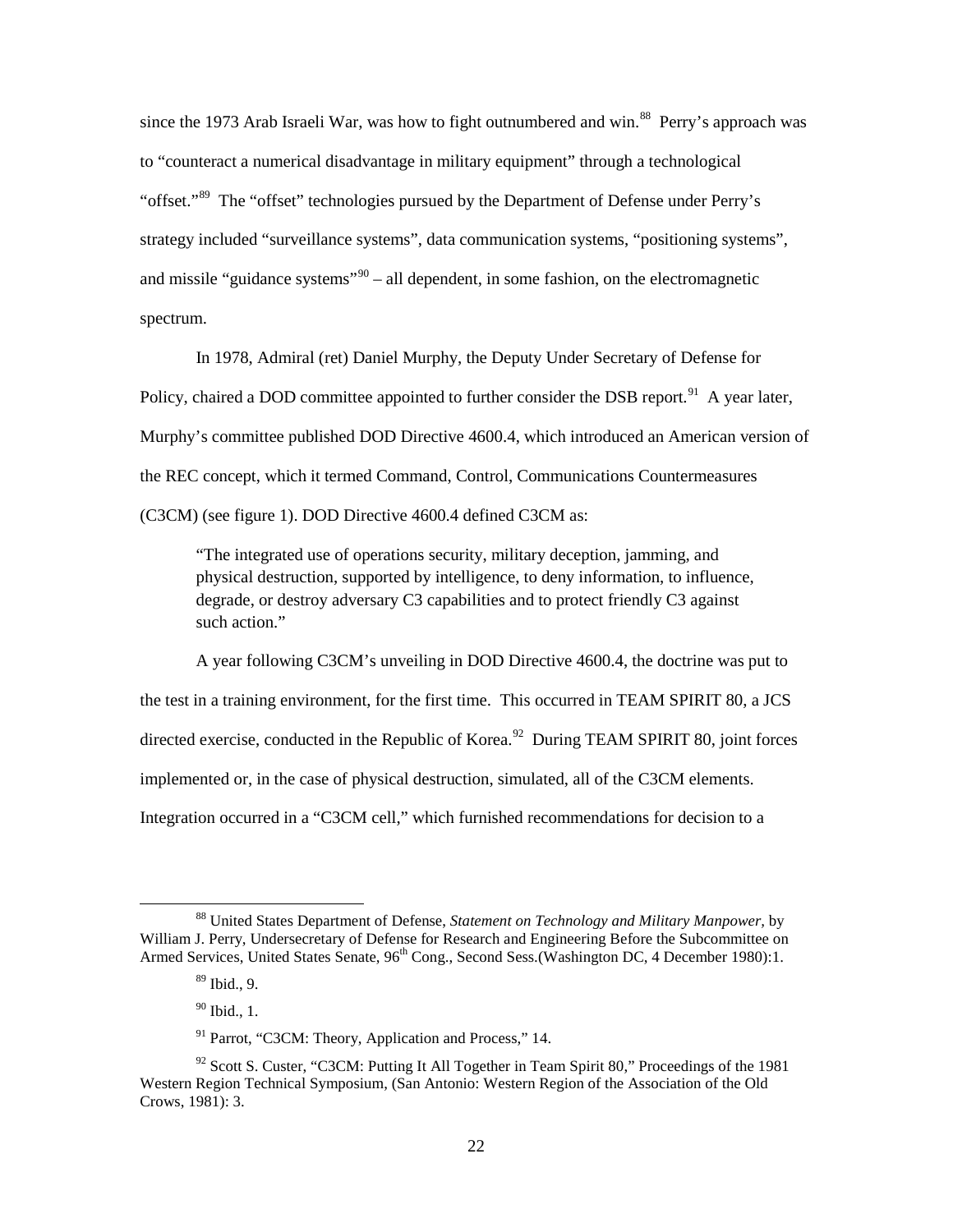"C3CM Director", who "had final authority to …jam, deceive, or exploit C3 targets, or to designate them for destruction."

 In addition to the TEAM SPIRIT exercise, 1980 would also witness the 'standup' of the Joint Electronic Warfare Center (JEWC).<sup>[93](#page-27-0)</sup> The JEWC had "an initial cadre of 70 personnel drawn from all four military services."[94](#page-27-1) The JEWC was responsible for providing "electronic warfare combat analysis support to U.S. forces; assessing the capabilities and vulnerabilities of U.S. electronic warfare-C3CM equipment and employment concepts; maintaining comprehensive data to satisfy information requirements; providing special research and study support; and assisting joint operations planners in electronic warfare support."<sup>[95](#page-27-2)</sup>

Air Force Major General Doyle Larson, the JEWC's first director, noted considerable interest in the development of C3CM. In the JEWC's inaugural year alone, his staff briefed "more than fifty general and flag officers and flag-equivalent civilians on the missions and functions of the Joint Electronic Warfare Center and its C3CM activities."<sup>96</sup> Nonetheless, Doyle surmised the enormous difficulty in achieving C3CMs most salient feature – the battlefield integration of its elements. $97$ 

 $^{96}$  Ibid.

<span id="page-27-0"></span> $93$  Further demonstrating the continuity between C3CM, C2W, and Information Operations, note that the JEWC "later evolved into the Joint Command and Control Warfare Center (JC2WC) and most recently the Joint Information Operations Center" in Mark H. Johnson, "Welcome to the JIOWC," *IO Sphere* (Winter, 2007): 5.

<span id="page-27-1"></span> $94$  COL Kenneth E. Rexrode, USA, "An Overview of the Joint Electronic Warfare Center," Proceedings of the 1981 Western Region Technical Symposium, (San Antonio: Western Region of the Association of the Old Crows, 1981): 1. Major General Larson also noted that Admiral Murphy, the lead agent in the policy establishment of C3CM, was responsible for recommending that initial cadre include "experts on lethal countermeasures" emphasizing the importance of C3CM's physical destruction component in Major General Doyle E. Larson, "C3CM: Progress and Outlook," *Defense Management Journal*, Vol 18, No.3 (3d Quarter 1982): 7.

<sup>&</sup>lt;sup>95</sup> Ibid., 8.

<span id="page-27-4"></span><span id="page-27-3"></span><span id="page-27-2"></span> $97$  Among Doyle's recommendations was the establishment of a single "battle manager" for C3CM in Major General Doyle E. Larson, "C3CM: Let's Get On With It!," *Journal of Electronic Defense* (January 1982): 33.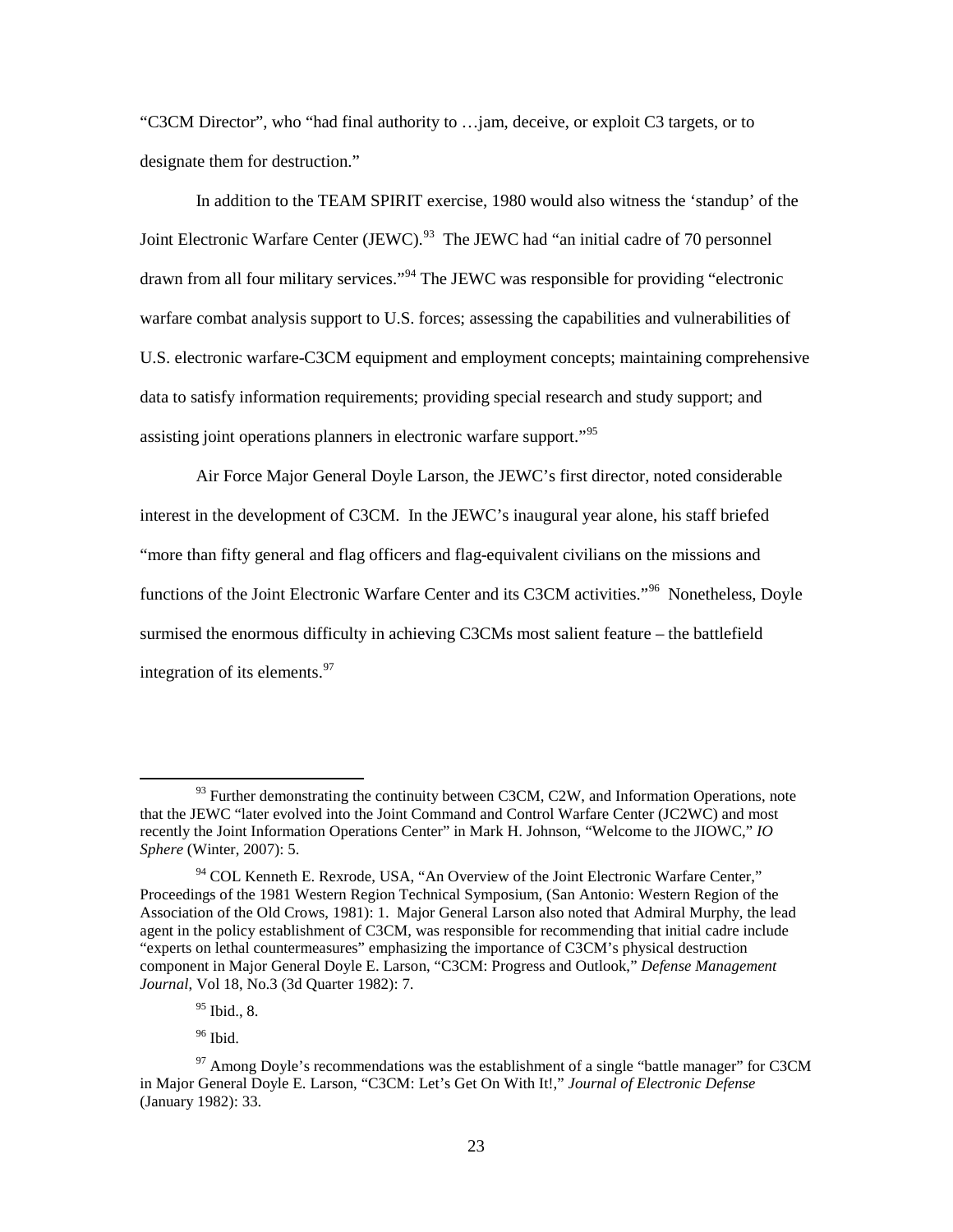#### Soviet REC, 1974

#### C3CM, 1979

Jamming Signals Intelligence Direction Finding Deception Physical Destruction Electronic Warfare Operational Security Military Deception Physical Destruction

Figure 1. C3CM and the US adaptation of Soviet Radioelectronic Combat. *Sources:* left, adapted from Department of the Army, *Field Manual 100-2-1: The Soviet Army, Operations and Tactics,* (Washington DC, 16 July, 1984), 15-1.; right, adapted from Department of the Army *Field Manual 90-24: C3CM: Multi-Service Procedures for Command, Control, and Communications Countermeasures,* (Washington DC: Government Printing Office, 1991), vii.

 $\rightarrow$ 

 One of the immediate challenges associated with C3CM implementation was the alignment of doctrine to ensure, in the potential of war, a unified and self-reinforcing C3CM effort across the battle space. Within the context of already ongoing AirLand Battle coordination, the Army's Training and Doctrine Command (TRADOC) and the Air Force's Tactical Air Command (TAC) sought to develop C3CM doctrine for support to the forward edge of the battle

area. [98](#page-28-0)

 $\overline{\phantom{0}}$ 

Together, TRADOC and TAC published TRADOC Pam 525-7 "Joint Operational

Concept for Command, Control, and Communications Countermeasures (C3CM)" in December 1981. The Joint concept fixed primary joint C3CM responsibility to the Army echelon above corps (EAC), with staff responsibilities to the J3. However, the concept also recognized the requirement for Corps and Division level C3CM planning. TRADOC's Joint Operational Concept for C3CM would remain in service for a period of almost ten years, until it was superseded by the Army's Field Manual 90-24 *C3CM* in May of 1991.

<span id="page-28-0"></span><sup>98</sup> MAJ Roderick J. Isler, USA, "The AirLand Battle—Command, Control, Communications Countermeasures (C3CM) Integration," Student Report, (Air Command and Staff College: March, 1982): 14-15.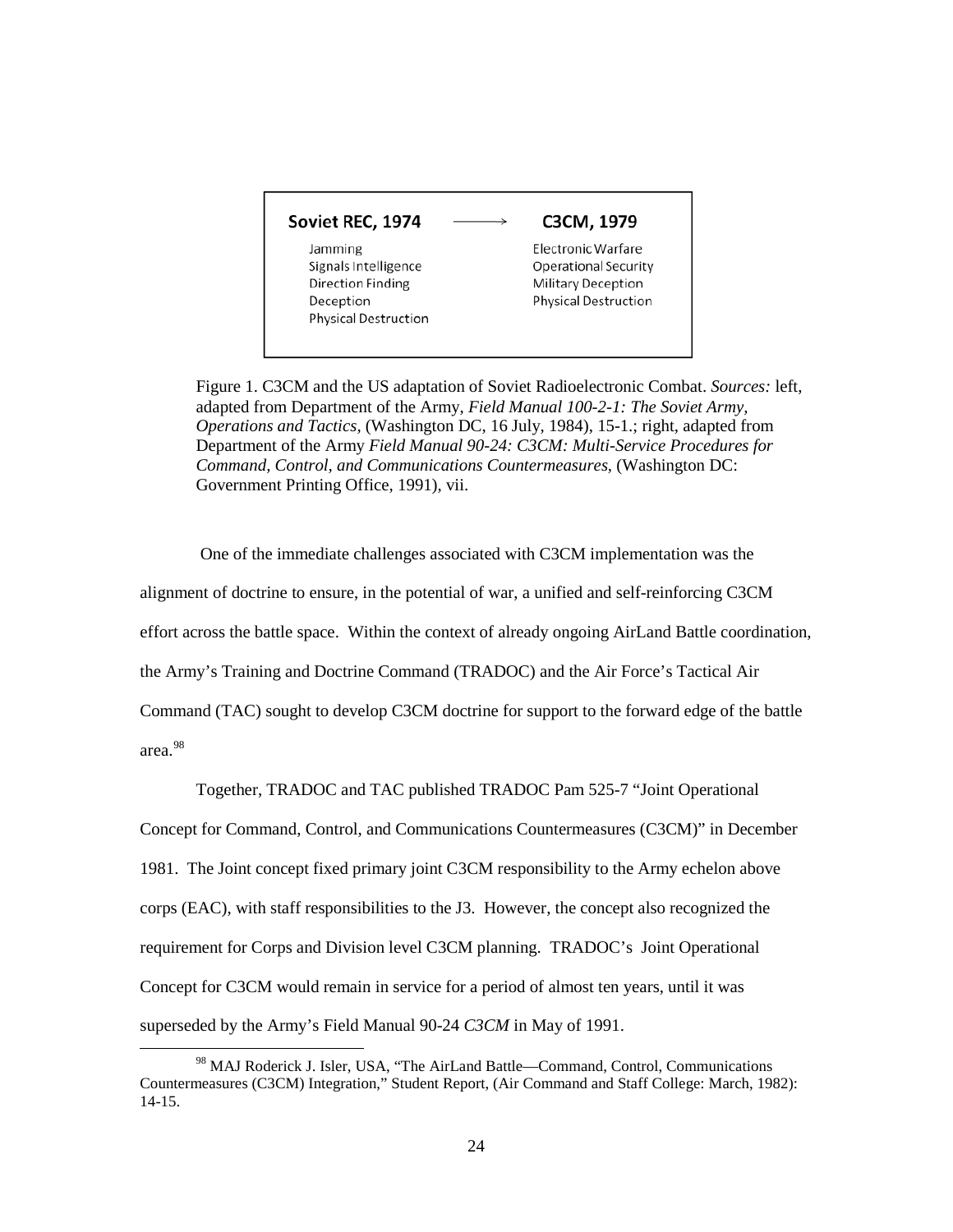#### <span id="page-29-0"></span>**The Gulf War and the Revolution in Military Affairs (RMA)**

In August 1990, Saddam Hussein's Iraqi Army invaded and occupied neighboring Kuwait. The ensuing Gulf War, in which an American led coalition expelled the Iraqi army from Kuwait and liberated its population, demonstrated the fruit of the US military's technological, doctrinal, and training renaissance of the previous decade. As Robert Citino asserts in *Blitzkrieg to Desert Storm: the Evolution of Operational Warfare,* Desert Storm was both "the most successful campaign in U.S. military history "and one of "the great annihilation battles of all time."<sup>[99](#page-29-1)</sup>

 Some also hailed Desert Storm as a proof of concept for a new kind of war, in which information and knowledge played the definitive, if not decisive role. As Alan Campen wrote shortly following the war, "knowledge came to rival weapons and tactics in importance, giving credence to the notion that an enemy might be brought to its knees principally through destruction and disruption of the means for command and control."<sup>[100](#page-29-2)</sup> Indeed, the US military did a great deal to destroy Iraqi command and control during the Gulf War, "utilizing a deadly combination of hard and soft kill."<sup>[101](#page-29-3)</sup>

 The destruction or disruption of radar sites, air defense systems, command and control centers, electric power nodes, and communications relays effectively severed vital Iraqi information flows, leading many to employ the metaphors of decapitation, blindness, paralysis, and shock in describing the effects of US targeting against the Iraqi Army. For instance, during the war General Colin Powell characterized the "battle plan" as "first to destroy the Iraqis' air defense system and their command, control, and communications to render the enemy deaf,

<span id="page-29-1"></span><sup>99</sup> Robert M. Citino, *Bliztkrieg to Desert Storm: The Evolution of Operational Warfare*, (Lawrence Kansas: University Press of Kansas, 2004): 288.

<span id="page-29-3"></span><span id="page-29-2"></span><sup>100</sup> Alan D. Campen, Contributing Editor, *The First Information War: the Story of Communications, Computers, and Intelligence Systems in the Persian Gulf War,* (Virginia: AFCEA Press, 1992), x.

<sup>101</sup> Ibid., xiv.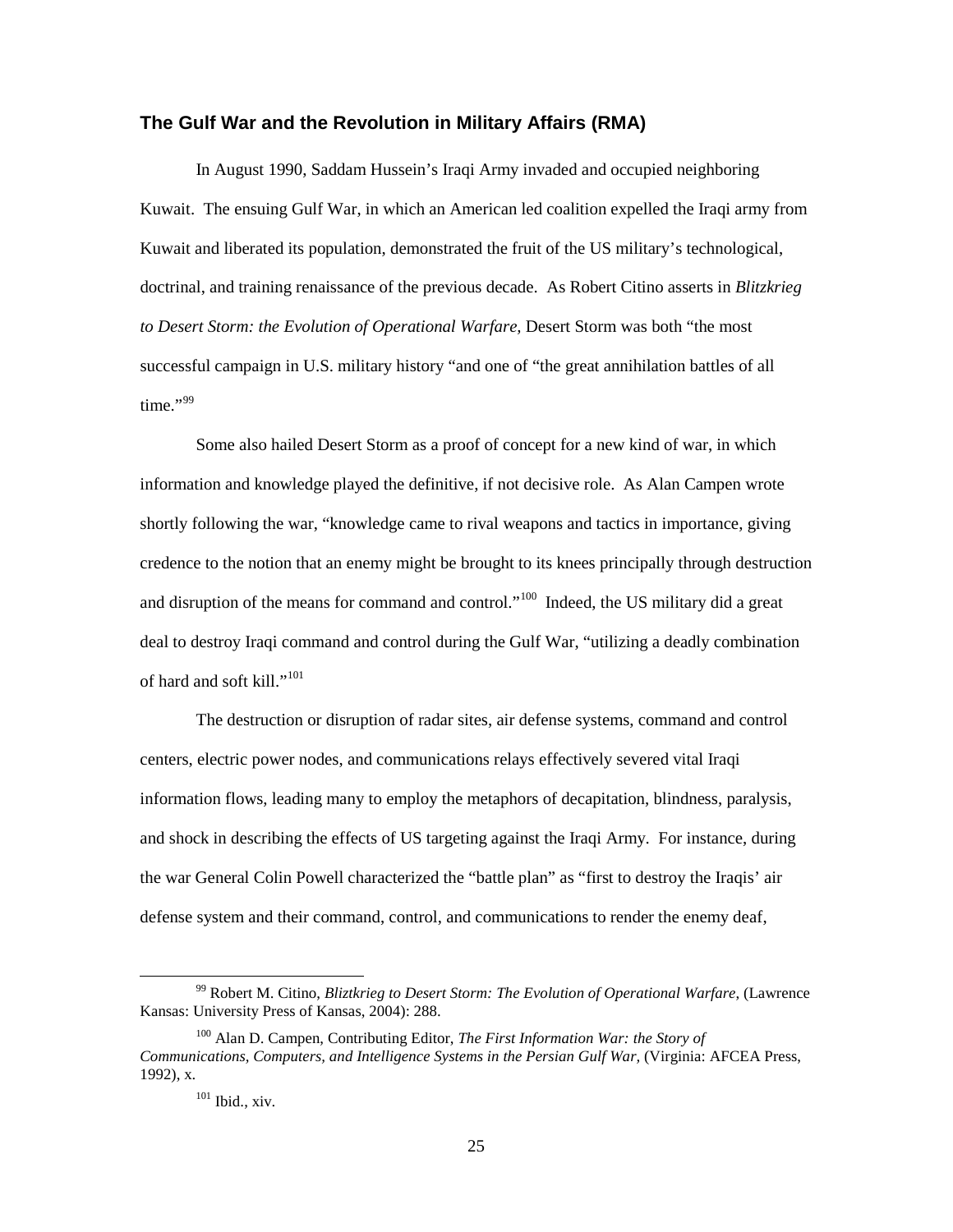dumb, and blind." Powell noted in a press conference that "Our strategy is …very simple … First we are going to cut it off, and then we are going to kill it."<sup>102</sup> In 1993, Air Force First Lieutenant Gary Vincent similarly reflected, "The vulnerability of C2 systems to destruction by air power was demonstrated by the highly centralized Iraqi system. The mixture of Soviet and Western equipment and doctrine was blinded, then paralyzed, then largely destroyed by coalition air attack."<sup>[103](#page-30-1)</sup>

 However, it was not only US dominance of the electromagnetic spectrum, whether through physical destruction or electronic warfare, that contributed to Iraqi paralysis. Nearly some 87,000 Iraqi soldiers surrendered as US Psychological Operations forces targeted Iraqi units with leaflets, loudspeaker scripts, and radio broadcasts.<sup>[104](#page-30-2)</sup> Widespread Iraqi surrender or desertion undoubtedly disabled Iraqi command and control (C2), as it robbed Iraqi high command of its 'eyes and ears,' contributed to poor morale, and lowered tactical responsiveness. Whether these effects are principally attributable to PSYOP or to Air Force bombing, is another question. Nonetheless, it is clear that PSYOP products provided Iraqi soldiers with the instructions on how to surrender, even if American bombing provided the motivation.

 The Gulf War seemed to validate the logic of viewing military forces as cybernetic systems, dependent on information flows for command and control. As Alvin and Heidi Toffler expressed in *War and AntiWar* "The Iraqi forces, especially after most of their radar and

<span id="page-30-0"></span><sup>102</sup> Colin Powell and Joseph Perisco, *My American Journey*, Rev. Ed. (New York: Ballantine Books, 2003), 509- 510.

<span id="page-30-1"></span><sup>&</sup>lt;sup>103</sup> 1LT Gary A. Vincent, USAF, "A New Approach to Command and Control: The Cybernetic Design," *Airpower Journal*, (Summer 1993): 27. Also, in 2000, Naval Post Graduate Research Associate Professor Jan S. Breemer offered a definition of what he predicted would be the future form of warfare: "Paralytic warfare is aimed at incapacitating the opponents war-making system by causing a complete or partial loss of function involving the power of motion or of sensing in any part of his system. Paralysisbased warfare is precision warfare; it relies on a combination of physical and psychological means to incapacitate critical physical and/or sensory sub-systems in order to immobilize the opponent's war-making system short of its destruction. Whereas implicit in the destruction-based model of warfare is a presumption Jar destruction, paralytic warfare is based on a presumption against destruction" in Jan S. Breemer, "War as We Knew It: The Real revolution in Military Affairs / Understanding Paralysis in Military Operations." Occassional Paper 19, (Maxwell AFB: Air University Press, December 2000): 2.

<span id="page-30-2"></span><sup>&</sup>lt;sup>104</sup> Kathy J. Perry, "The Use of Psychological Operations as a Strategic Tool," Research Project, (Carlisle: US Army War College, April 2000): 7.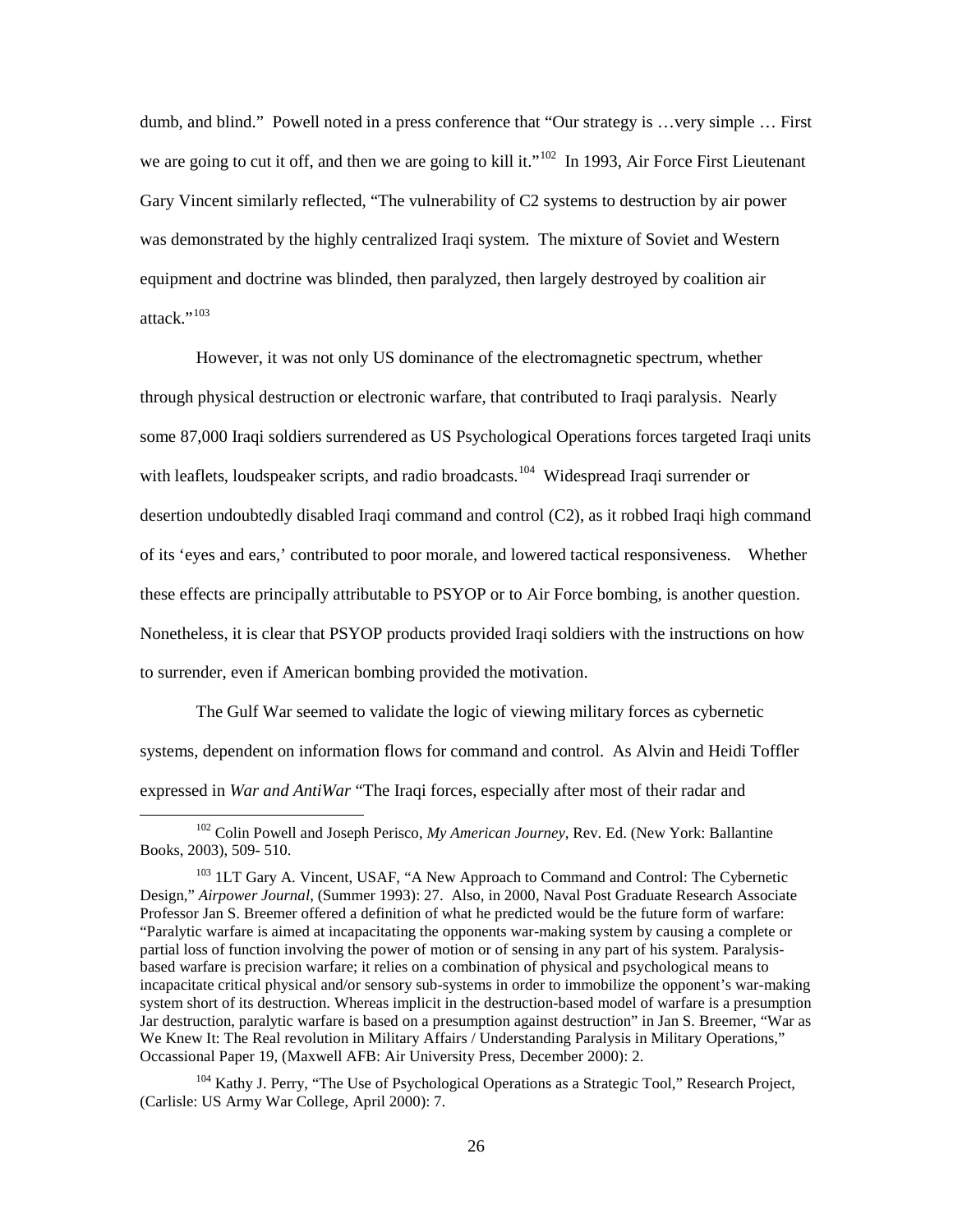surveillance were excised, were a conventional "military machine"…. By contrast, the allied force was not a machine, but a system with far greater internal feedback, communication, and self-regulatory adjustment capability. It was, in fact, in part at least ... a "thinking system.' "<sup>[105](#page-31-0)</sup>

That the US led alliance achieved this relative advantage was not without significant irony. As Alan Campen noted: "It is ironic that the Soviet Union –Iraq's prime mentor—was the first to advance the belief that the balance in war might be tipped by attacking the opponent's control structure."<sup>[106](#page-31-1)</sup> A further irony was that the Soviet Union's political control structure was itself dissolving, virtually concurrent with the American led takedown of the Iraqi command structure. These two events, the near total military success of American forces during the Gulf War and the disintegration of the Warsaw pact (and with it the Cold War) would lead to significant reevaluation of threats, opportunities, and doctrine.

 Prior to the Gulf War, the Office of Net Assessment launched an assessment into the claim, long maintained by the Soviet Union, that a military-technical revolution was causing "a major shift in the character of military competitions." [107](#page-31-2) The assessment, entitled *Military Technical Revolution: A Preliminary Assessment,* interpreted the "overwhelming U.S. victory in the Gulf War" as evidence that the revolution had in fact arrived.<sup>[108](#page-31-3)</sup> However, the assessment also emphasized that the United States was at the "*beginning* of the revolution."[109](#page-31-4) While the United States possessed important technologies, such as precision guided weapons and information and simulations systems, it was only able to capitalize on "a *fraction* of their combat potential."[110](#page-31-5)

<span id="page-31-0"></span><sup>105</sup> Alvin Toffler and Heidi Toffler, *War and AntiWar: Survival at the Dawn of the 21st Century*, 1st ed. (New York: Little, Brown and Company, 1993), 80.

<sup>106</sup> Campen, *The First Information War,* 173.

<span id="page-31-5"></span><span id="page-31-4"></span><span id="page-31-3"></span><span id="page-31-2"></span><span id="page-31-1"></span> $107$  Andrew F. Krepinivich Jr., "The Military-Technical Revolution: A Preliminary Assessment," (Washington DC: Center for Strategic and Budgetary Assessments, 2002): iii.

 $108$  Ibid., 8

 $109$  Ibid.

 $110$  Ibid.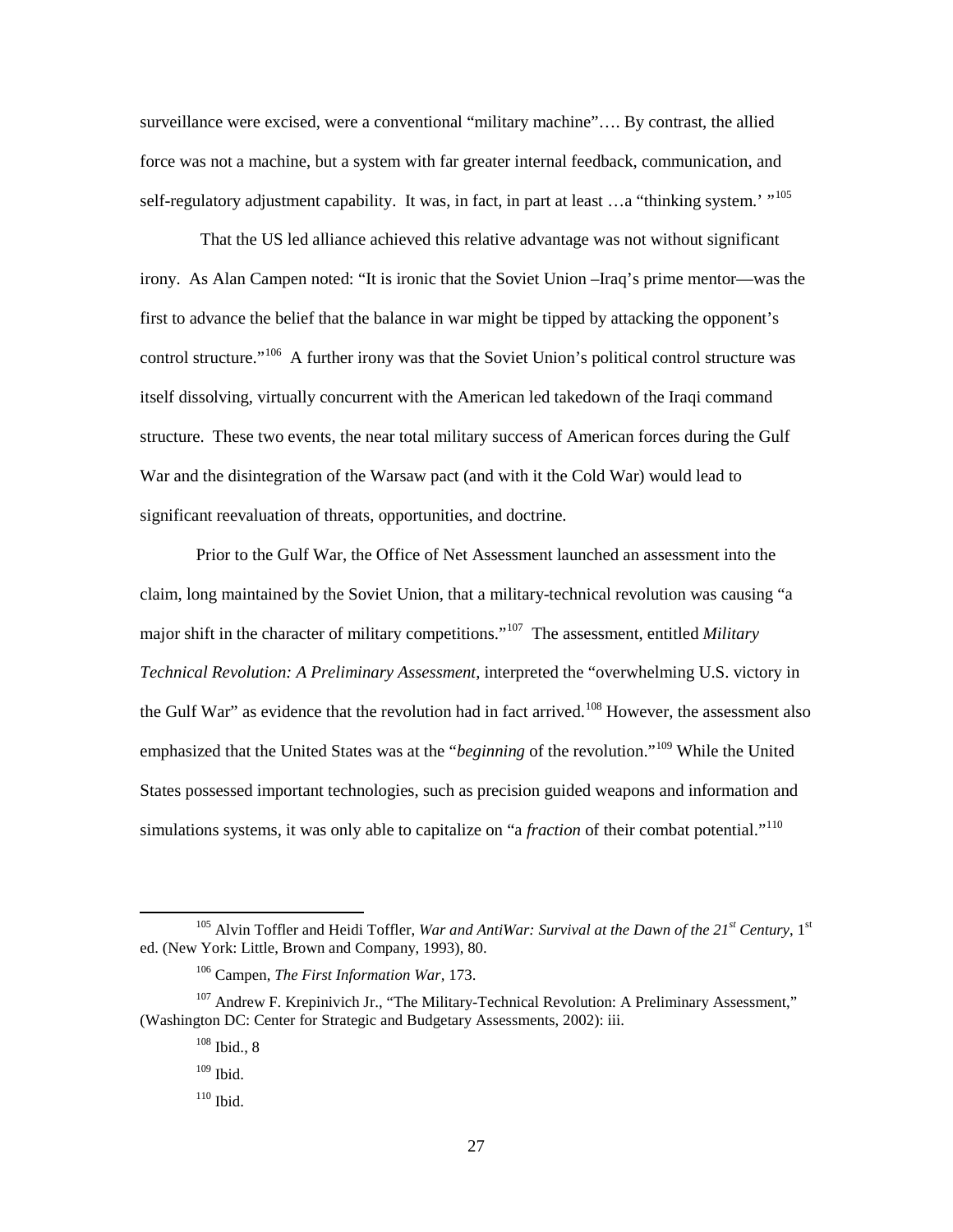This was because "the United States did not come close to its potential to move the most useful information rapidly to those who needed it most."<sup>[111](#page-32-0)</sup>

 Introducing language that would later find its way to doctrine, the report asserted, "information dominance could well be the *sine qua non* for effective military operations in future conflicts" [112](#page-32-1) and "information superiority could be *the decisive operation* in future conflicts."[113](#page-32-2) Furthermore, the report speculated that, since belligerents also understand the decisive nature of information dominance – especially after witnessing the Gulf War -- a zero-sum-game phenomenon would likely ensue. To allow enemy exploitation of information networks during peacetime would risk enemy information dominance, "which would quickly lead to the progressive inability of friendly forces to execute the highly integrated, information-intensive military operations that will be crucial to success in war."<sup>[114](#page-32-3)</sup> In essence, if the United States failed to maintain continuous information dominance, it would lose the deterrent and coercive power of its military force.

The report asserted that during war the United States would likely achieve information dominance through a "full-dimensional operation."<sup>[115](#page-32-4)</sup> "Strategic strikes (to include so called "electronic strikes" and special operations forces strikes) against an adversary's terrestrial information networks would ideally be carried out simultaneously with space control operations."<sup>[116](#page-32-5)</sup> As with Soviet REC & C3CM, dominance comes from the destruction or disruption of information networks, another way to say command and control systems.

<span id="page-32-1"></span><span id="page-32-0"></span>On the heels of the Gulf War and the ONA's Military Technical Revolution report, the futurist pair, Alvin and Heidi Toffler, published *War and Anti-War; Survival at the Dawn of the* 

- <span id="page-32-2"></span><sup>113</sup> Ibid., 23.
- <span id="page-32-3"></span> $114$  Ibid., 23.
- <span id="page-32-4"></span> $115$  Ibid., 22.
- <span id="page-32-5"></span> $116$  Ibid.

 $111$  Ibid.

 $112$  Ibid., 22.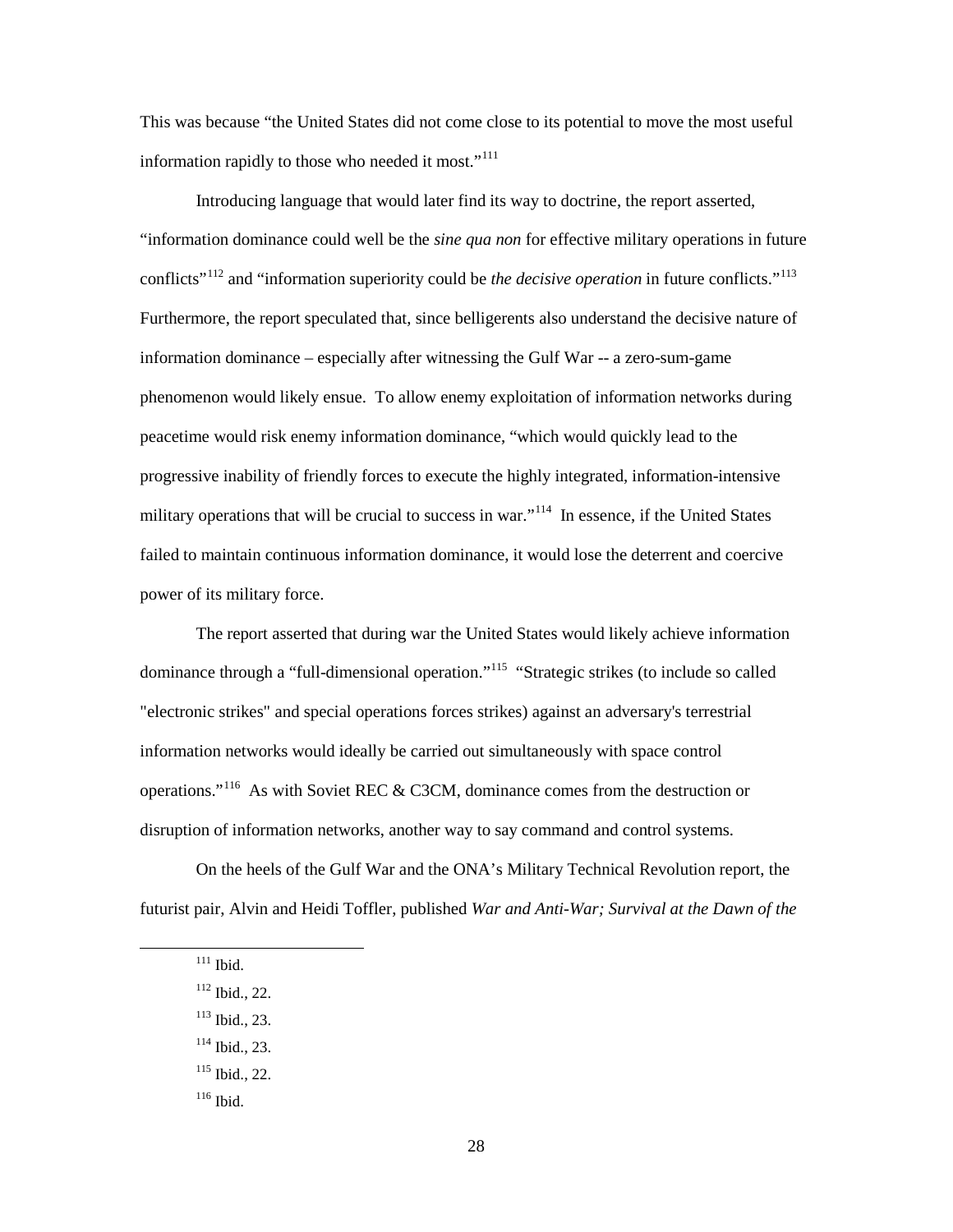*20th Century.* Preceded by the immanently popular *Third Wave, War and Anti-War's* essential thesis is that "the way we make wealth is the way we make war, and the way we make anti-war must reflect the way we make war."<sup>[117](#page-33-0)</sup> According to the Toffler's, history has been characterized by "waves", in which wealth generation and war making accorded to specific forms.

The first of these waves, beginning in antiquity and largely terminating with the Industrial revolution, was agrarian. Agrarian war was seasonal, intermittent, unprofessional, and technologically unsophisticated. The Second Wave, brought on by economic industrialization, epitomized mass-production, high lethality, and mechanization. The Third Wave, only emergent at the time of *War and Anti-War*, came with the increasing use of computer technology within the society and the economy. "Knowledge" the Toffler's claimed, "... is now the central resource of destructivity, just as it is the central resource of productivity."<sup>[118](#page-33-1)</sup>

This thesis served as a lens through which the Army would view the Military Technical Revolution proposed by the ONA's report. The Toffler's already enjoyed considerable influence within the Army. In 1982, the Toffler's established contacts with a group of influential Army officers, to include the Chief of TRADOC, Commanding General Don Starry.<sup>[119](#page-33-2)</sup> At the time, Starry was instituting massive doctrinal and educational reforms, to include the development of AirLand Battle and the establishment of the School for Advanced Military Studies (SAMS), both of which later helped to account for the Army's success in the Gulf War. The Toffler's now saw the Gulf War as the opening campaign of the Third Wave: "Something occurred in the night skies and desert sands of the Middle East in 1991 that the world had not seen for three hundred years – the arrival of a new form of warfare that closely mirrors a new form of wealth creation".<sup> $120$ </sup>

<sup>117</sup> Alvin Toffler and Heidi Toffler, *War and AntiWar*, 3.

<sup>118</sup> Ibid., 71.

<span id="page-33-3"></span><span id="page-33-2"></span><span id="page-33-1"></span><span id="page-33-0"></span><sup>&</sup>lt;sup>119</sup> Ian Curtis, "Misinformed About Information War? The Three-Wave Theory is Under Fire," *Defense and Foreign Affairs Strategic Policy*, (March 1996): 4.

<sup>120</sup> Alvin Toffler and Heidi Toffler, *War and AntiWar*, 64.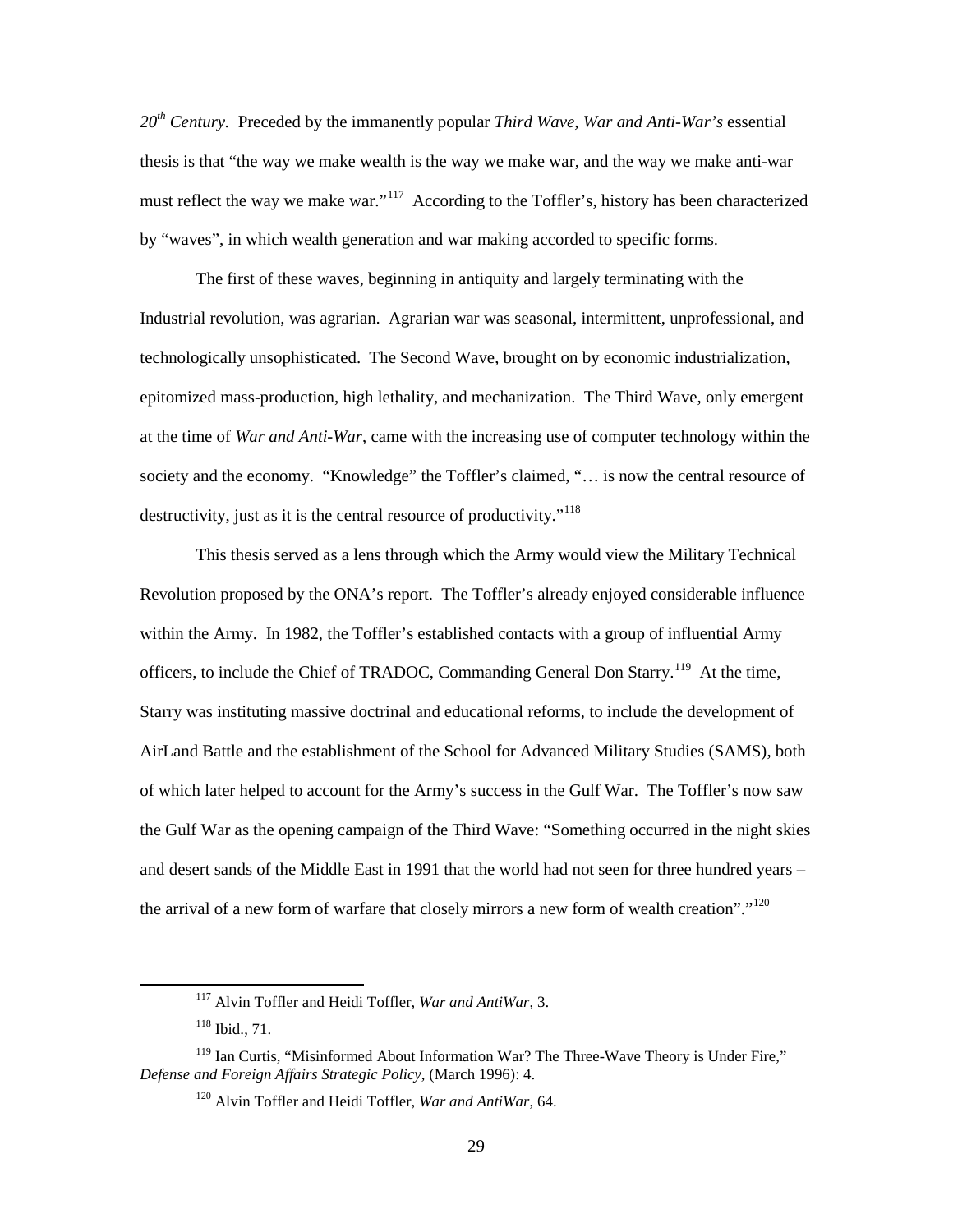To better understand the ramifications of the Third Wave, the Army turned to the Toffler's directly, inviting Alvin Toffler to deliver a keynote address at the US Army War College's conference, "The Revolution in Military Affairs: Defining an Army for the  $21<sup>st</sup>$ Century."<sup>[121](#page-34-1)</sup> Furthermore, no less than the Chief of Staff of the Army, General Gordon R. Sullivan, drew on Toffler's insights in developing internal documents, such as *War in the Information Age*. [122](#page-34-2)

*War in the Information Age* championed Toffler's idea that knowledge – translated by the Army as 'information'- was becoming the central resource of war. In so doing, its authors reiterated the underlying logic of General Westmoreland's "Electronic Battlefield" and William Perry's Offset Strategy – namely, that more perfect information collection and sharing, enabled by the integration of electronic technologies, would provide a marked advantage over larger Armies. [123](#page-34-3) Ironically, far from a revolutionary program, *War in the Information Age* proposed to continue the very Cold War approach that its authors eulogized.<sup>[124](#page-34-4)</sup>

### <span id="page-34-0"></span>**Command and Control Warfare (C2W)**

In the early 1990s, with the Defense community abuzz about MTR, RMA, the

Information Revolution, or Third Wave warfare, the DOD went about revisiting its existing

<span id="page-34-1"></span>99.

ı

 $122$  Ibid.

<sup>121</sup> Robert J. Bunker, "The Tofflerian Paradox," *Military Review* LXVV, no. 3 (May-June 1995):

<span id="page-34-3"></span><span id="page-34-2"></span> $123$  For instance, notice the unmistakable symmetry between the content of General Westmoreland's electronic battlefield speech in Westmoreland, *Addresses,* 93. and the following excerpt from *War in the Information Age*: "First, an information age army will be able to locate enemy forces quickly and precisely, whether those enemies are agrarian warlords, industrial armies, or an information age peer. Second, information age armies will know where their own forces are, much more accurately than before while denying that kind of information to their foes." In GEN Gordon R. Sullivan, USA and COL James M. Dubik, USA, *War in the Information Age,* (Carlisle Barracks: Strategic Studies Institute, US Army War College, 1994), 14.

<span id="page-34-4"></span><sup>&</sup>lt;sup>124</sup> For additional arguments that the RMA, contrary to its name, was in fact a continuation of the *status quo* see A. J. Bacevich, "Preserving the Well Bred Horse," *National Interest* (Fall 1994): 43-49.; Harvey M. Saplonsky, Benjamin H., Green*,* and Brendan Rittenhouse*,* editors, *US Military Innovation since the Cold War: Creation without Destruction,* (New York: Routledge, 2009). and Antoine Bousquet, *The Scientific Way of Warfare: Order and Chaos on the Battlefields of Modernity*, (New York: Columbia University Press, 2009).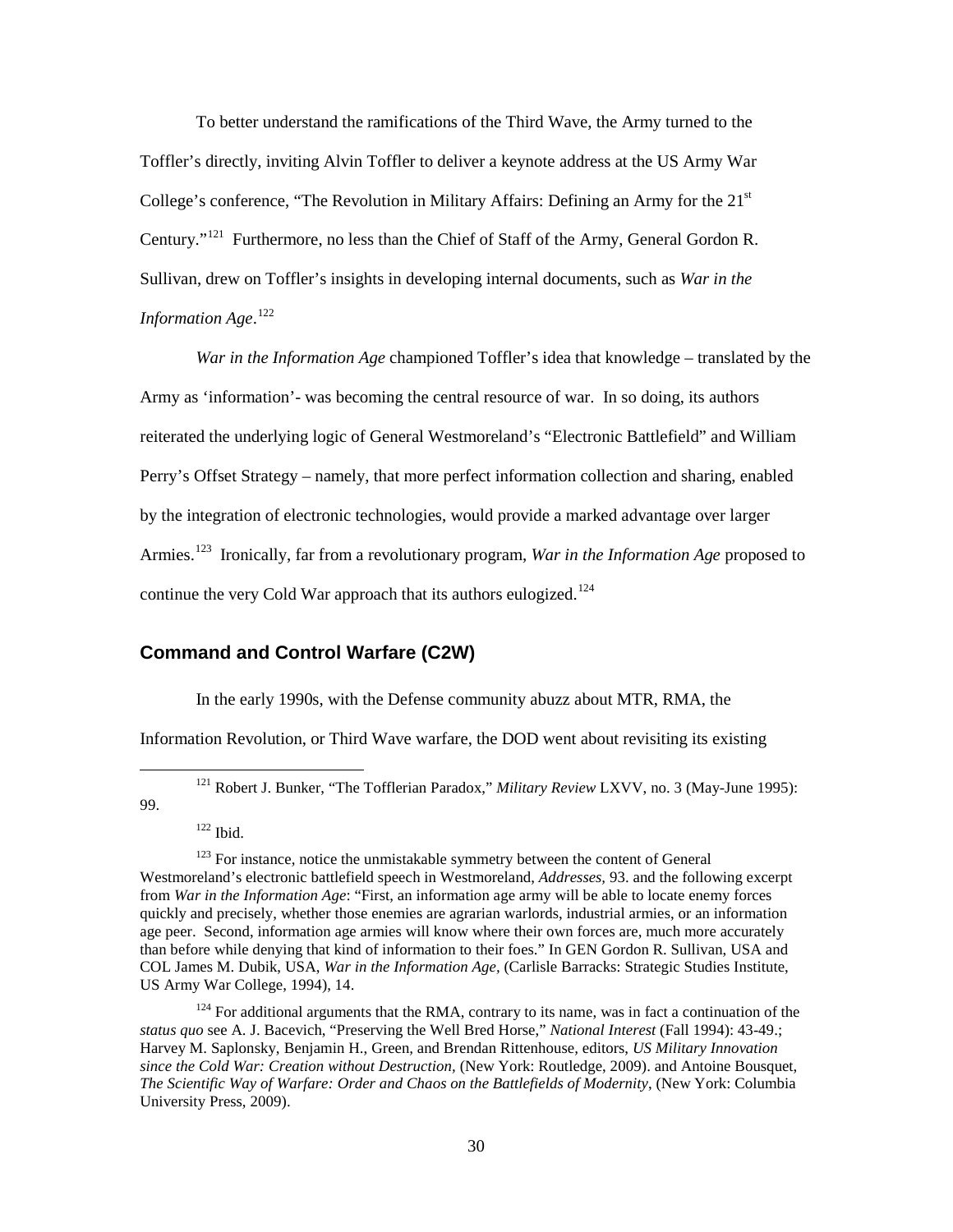C3CM policy. In December of 1992, the Department of Defense issued DOD Directive TS-3600.1 "Information Warfare." This classified directive officially defined Information Warfare for the purposes of joint and service doctrine. In 1996, Martin Hill, a worker in the Office of the Assistant Secretary of Defense for C3I (OASD/C3I) provided an unclassified rendering of Information Warfare. According to Hill, the directive essentially defined Information Warfare as "Actions to achieve information superiority by affecting adversary information, informationbased processes, and information systems, while defending one's own information, information-based processes, and information systems."<sup>[125](#page-35-0)</sup>

In response to this directive, the Chairman of the Joint Chiefs of Staff issued its first revision of Memorandum of Policy (MOP) 30 in March of 1993. The policy included three major changes. First, it directed that joint doctrine recast C3CM as Command and Control Warfare  $(C2W)$ .<sup>[126](#page-35-1)</sup> Second, it designated C2W as the "military strategy that implements Information Warfare." Third, the policy added psychological operations to the list of capabilities previously held by C3CM, bringing C2W's "principle military actions" to a total of five (see figure 2).<sup>[127](#page-35-2)</sup> The policy defined C2W as:

"The integrated use of Operations Security (OPSEC), military deception, psychological operations (PSYOP), electronic warfare (EW) and physical

<span id="page-35-0"></span><sup>125</sup> Stephen M Hardy, "Should We Fear the Byte Bomb?," *Journal of Electronic Defense* (January 1996): 42.

<span id="page-35-1"></span><sup>&</sup>lt;sup>126</sup> MOP 30's shift to the acronym C2 (in C2W) from C3 also has its roots in the understanding that command and control depends on more than electromagnetic spectrum. For instance, in the previous year the Army dropped "communications" from C3CM and instead employed the term Command and Control Countermeasures (C2CM). As the 1993, Army Regulation 525-20 C2CM argued that "Communications are not the focus of the Army C2CM strategy whereas command and control targets are

<sup>…</sup> Command and control functions are performed through an arrangement of personnel, equipment, facilities, and procedures employed … Communications are one means to maintain C2 of forces." In Department of the Army, *Army Regulation 525-20 Command and Control Countermeasures (C2CM)*, (Washington DC: 31 July, 1992).

<span id="page-35-2"></span><sup>127</sup> US Joint Chiefs of Staff, Memorandum of Policy #30*, Command and Control Warfare,* (17 July1990, 1st Revision*,* Washington DC: 8 March, 1993). [http://www.dod.gov/pubs/foi/reading\\_room/732.pdf](http://www.dod.gov/pubs/foi/reading_room/732.pdf) (accessed 22 April, 2010).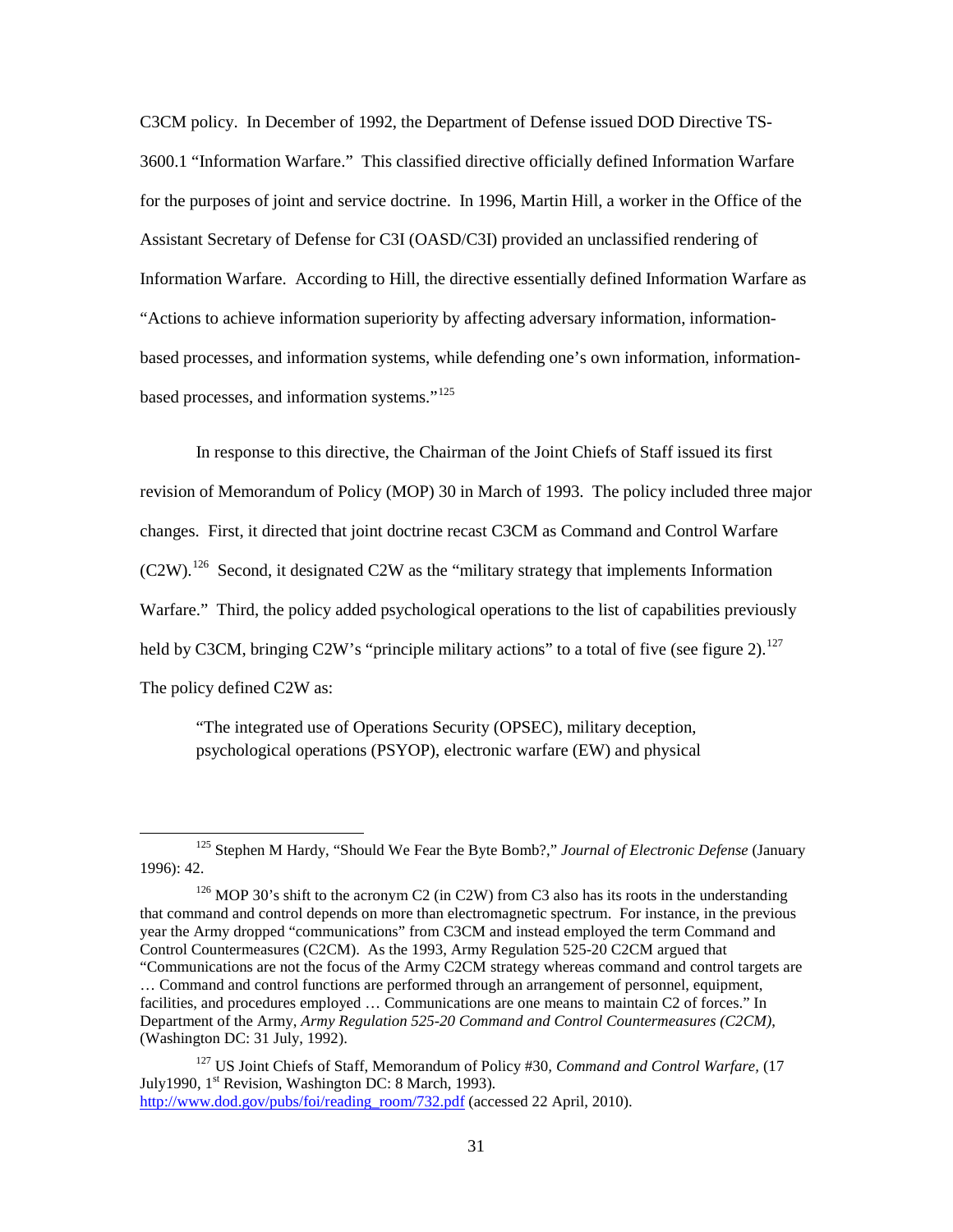destruction, mutually supported by intelligence, to deny information to, influence, degrade or destroy adversary C2 capabilities against such actions."<sup>[128](#page-36-0)</sup>

 MOP 30 noted that Gulf War success stemmed from separating the "the enemy's command structure from its body of combat forces." That PSYOP's primary operational contribution was in breaking information flows between the head and the body, by inducing enemy soldiers' surrender, noncompliance, or hesitation, meant that it was a contributor to the decline of enemy C2. This logic appears to have been the basis for PSYOP's inclusion in the C2W list of capabilities.

C3CM, 1979

Electronic Warfare Operational Security Military Deception **Physical Destruction** 

#### C2W, 1993

Electronic Warfare Operations Security Military Deception Physical Destruction Psychological Operations

Figure 2. The addition of psychological operations and the establishment of Command and Control Warfare (C2W). *Sources*: left, adapted from Department of the Army, *Field Manual 90-24: C3CM: Multi-Service Procedures for Command, Control, and Communications Countermeasures,* (Washington DC: Government Printing Office, 1991), vii.; right, adapted from US Joint Chiefs of Staff Memorandum of Policy #30*, Command and Control Warfare, 17 July1990, 1<sup>st</sup> Revision, (Washington DC: 8 March,* 1993), 2.

Only a few months following the release of MOP 30, the National Defense University

(NDU) began to develop and teach "a discipline in information-based warfare."[129](#page-36-1) In the Spring

of 1994 NDU expanded the program, officially establishing a "School of Information Warfare

and Strategy."<sup>[130](#page-36-2)</sup> Dr. Fred Giessler, NDU's Information Warfare Course Director described

Information Warfare in characteristically cybernetic terms, while participating in the Naval Post

 $128$ Ibid., 2.

<span id="page-36-2"></span><span id="page-36-1"></span><span id="page-36-0"></span><sup>&</sup>lt;sup>129</sup> LTG Paul G. Cerjan, USA and COL Robert B. Clarke, USA, "NDU Develops a Discipline in Information-Based Warfare," *ARMY* 44, no. 5, (May 1994): 19.

<sup>130</sup> Ibid.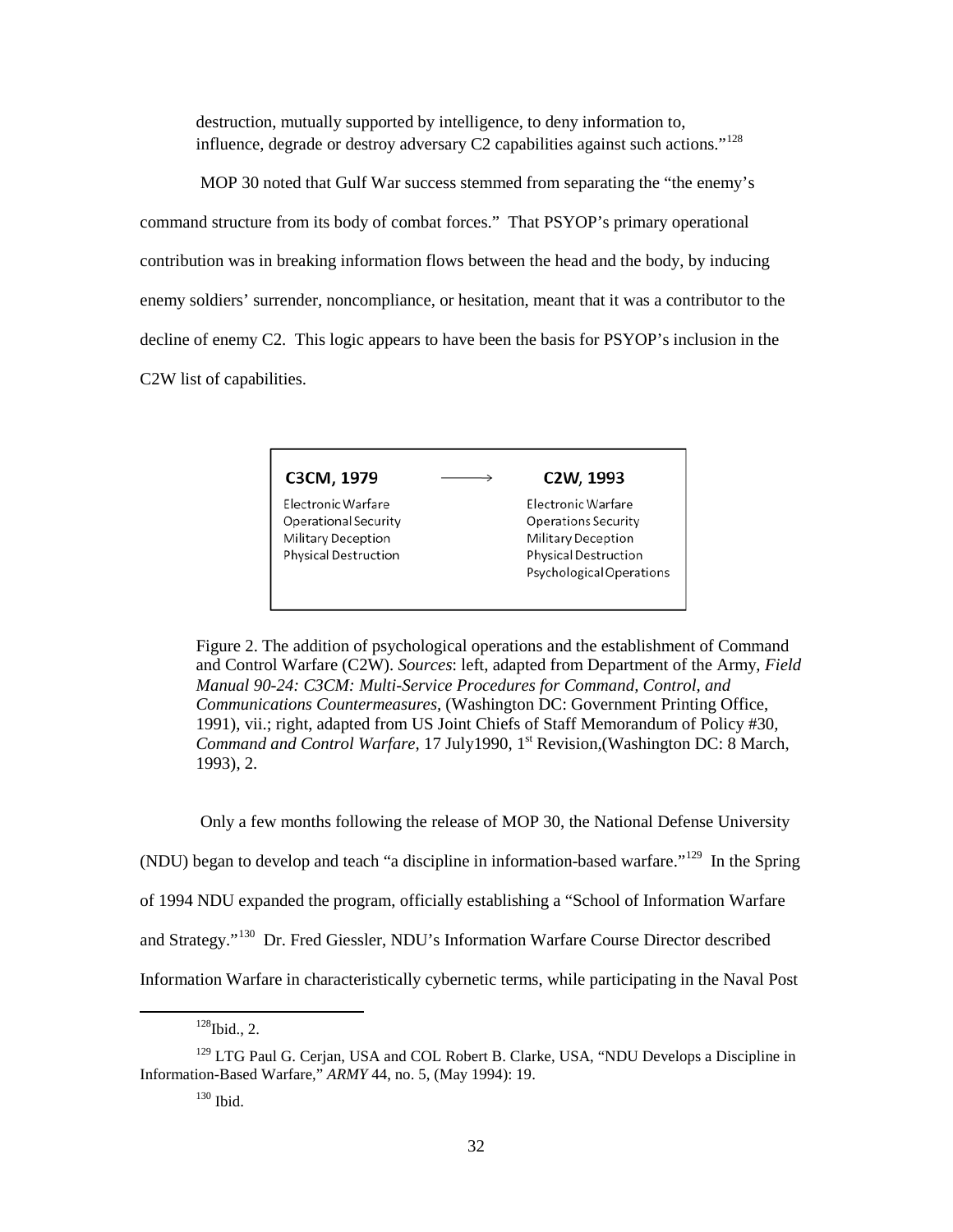Graduate School's "Information Warfare Delphi." For instance, when asked to define Information Warfare's characteristics, Giessler echoed Rosenblueth, Wiener, and Bigelow:

"Competing and conflicting information, control and communication in complex adaptive systems – which all have teleological goals with the ultimate being survival … All systems are involved in information warfare … IW is all about decisions and the use of information, energy and material resources to offset disturbances that may drive your system away from the attainment of its objectives – especially the one about survival."<sup>[131](#page-37-0)</sup>

In August 1995, the Army released a new *Concept for Information Operations* in

TRADOC Pamphlet 525-69.<sup>[132](#page-37-1)</sup> In keeping with the Third Wave and RMA discourse, the

Information Operations Concept announced revolutionary change. In the pamphlet's forward,

General William Hartzog, then TRADOC Commander proclaimed, "The information age

paradigm will ... change the way wars are fought."<sup>[133](#page-37-2)</sup>

l

Revolutionary proclamations aside, the Information Operations concept confirmed and

programmatically endorsed the logic underlying Soviet REC, C3CM, and C2W. Statements such

as "…by denying the adversary's view of friendly battlespace, and exploiting the use of the

spectrum, commanders can dominate the battlefield"<sup>[134](#page-37-3)</sup> and the "future C2 system is predicated

<span id="page-37-0"></span><sup>&</sup>lt;sup>131</sup> Roger Dean Thrasher, "Information Warfare Deplhi: Raw Results," (Monterey: Naval Postgraduate School, June 1996): 5. On page 24, when asked, "What can be considered an "information warfare system?" Giessler responded, "Any set of elements related to one another with a goal of survival in the information age. Such a system has input, process, output, and feedback. It is a complex adaptive system that is teleological – goal oriented. So—a commander and his trusted agents (sometimes known as staff) who is trying to defeat, deter, influence the competitor is a IWS [Information Warfare System]…IW Systems are everywhere."

<span id="page-37-1"></span><sup>&</sup>lt;sup>132</sup> See Department of the Army, "TRADOC Pamphlet 525-69: Concept for Information Operations," (1 August, 1995).<http://iwar.org.uk/iwar/resources/tradoc/p525-69.htm> (accessed 17 June, 2010). The Information Operations concept defined Information Operations as "Continuous military operations within the Military Information Environment that enable, enhance, and protect the commander's decision cycle and mission execution to achieve an information advantage across the full range of military operations. IO includes interacting with the GIE and, as required, exploiting or degrading and adversary's information and decision systems"

<span id="page-37-2"></span><sup>&</sup>lt;sup>133</sup> Ibid., Foreward. On page 4, after opening with a quote citation from John Arquilla and David Ronfeldt, the concept affirms, "The Information Age has irreversibly impacted the fundamental approach to warfare."

<span id="page-37-3"></span><sup>&</sup>lt;sup>134</sup> Department of the Army, "Army Regulation 525-20 Command and Control Countermeasures (C2CM)," (Washington DC: 31 July, 1992): 7.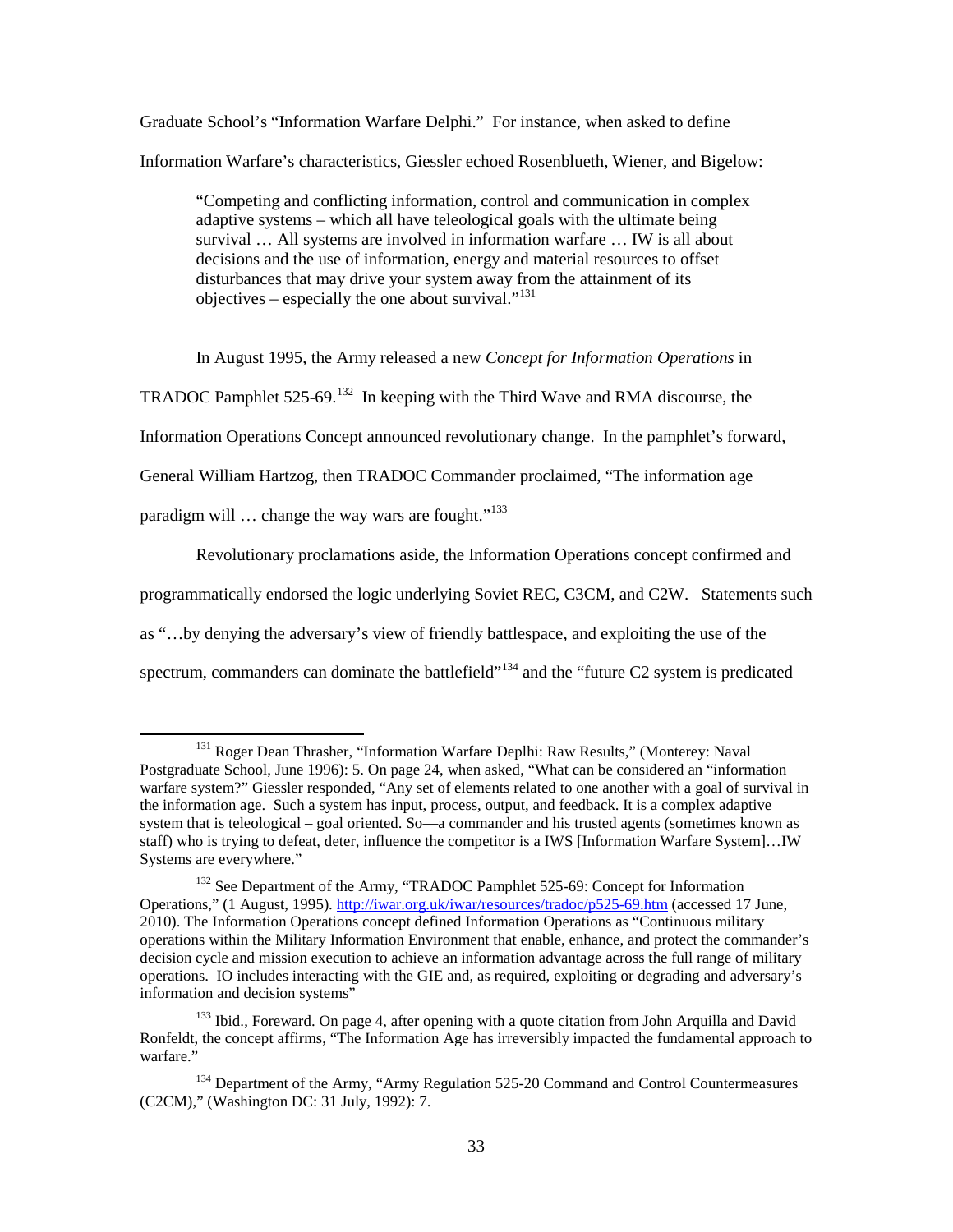upon our exercising electromagnetic spectrum supremacy or superiority"<sup>[135](#page-38-0)</sup> echo thirty years worth of theory, doctrine, and practice.

 Furthermore, the future digitized battlefield articulated in the Information Operations concept, is strikingly similar in concept to General Westmoreland's Electronic Battlefield. *[136](#page-38-1)*  The TRADOC Pamphlet states:

"Digitization will also assist in combat identification and enhance situational awareness through precise friendly and threat signature definition and updating of weapon system recognition software programs. The direct connection between the global grid of communications and the digitized battlefield will allow precision strike operations against high-value targets."<sup>[137](#page-38-2)</sup>

 The following year the Joint Chiefs of Staff published Joint Vision 2010, a "conceptual template" for the future of joint warfighting.<sup>[138](#page-38-3)</sup> Joint Vision 2010 established four operational concepts to guide future development: "dominant maneuver; precision engagement; full dimensional protection; and focused logistics."<sup>139</sup> The document further recognizes that the "basis for this framework is found in the improved command, control, and intelligence which can be assured by information superiority."<sup>[140](#page-38-5)</sup> The document defines information superiority as "the capability to collect, process, and disseminate an uninterrupted flow of information while exploiting or denying an adversary's ability to do the same."<sup>[141](#page-38-6)</sup> Joint forces achieve information superiority through offensive and defensive Information Warfare which, according to MOP 30,

<sup>135</sup> Ibid.

<span id="page-38-4"></span><span id="page-38-3"></span><span id="page-38-2"></span><span id="page-38-1"></span><span id="page-38-0"></span> $136$  A year after the North Vietnamese Tet Offensive, General Westmoreland envisioned a "battlefield of the future" … in which " enemy forces will be located, tracked, and targeted almost instantaneously, through the use of data links, computer assisted intelligence evaluation, and automated fire control." in Westmoreland, *Addresses*, 96.

<sup>&</sup>lt;sup>137</sup> Department of the Army, "TRADOC Pamphlet 525-69," 12.

<sup>138</sup> US Joint Chiefs of Staff, *Joint Vision 2010. (*Washington DC: 1996):1.

<sup>139</sup> Ibid., 14.

<span id="page-38-5"></span> $140$  Ibid., 19.

<span id="page-38-6"></span> $141$  Ibid.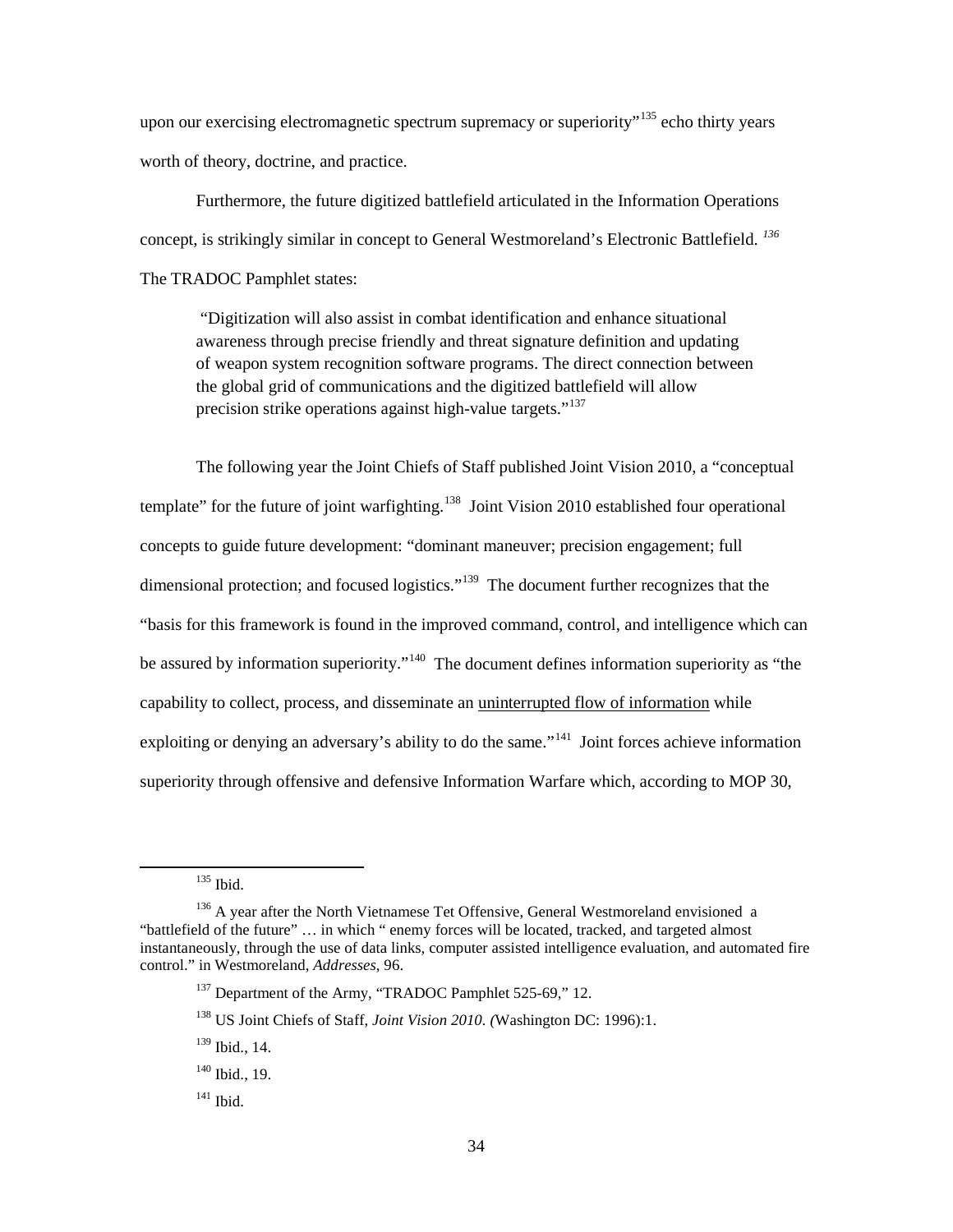C2W implements. In other words, the joint operational concept articulated in Joint Vision 2010 depended on effective C2W.

#### <span id="page-39-0"></span>**FM 100-6** *Information Operations*

ı

 In August 1996, a year following the introduction of TRADOC's concept, the Army published FM 100-6 *Information Operations*. In keeping with the concept, the new doctrine included Public Affairs (PA) and Civil Affairs (CA) as complementary Information Operations elements. Did this adjustment reflect a more significant departure from earlier doctrines? Most importantly, did the new doctrine have in mind a battle of ideas playing out within local civilian populations? Or were these additions aimed to better guarantee a relative command and control advantage?

 As with the earlier inclusion of PSYOP within C2W, the addition of PA and CA to Information Operations seems rooted in the institutionally accepted lessons of the Gulf War. As doctrine notes, the Gulf War demonstrated the ubiquity of media on the battlefield, the explosion in telecommunications, and the consequent dissolution of informational boundaries. During the war, media coverage reached global audiences, principally via English language satellite news. This, the doctrine recognized "can dramatically affect strategic direction and the range of military operations."<sup>[142](#page-39-1)</sup>

Spelling out a causal chain, the doctrine suggests that media coverage can profoundly influence military operational decision-making: "Soldier actions" cause a public response that drives Presidential reaction and new strategic or operational directions. FM 100-6 animates this observation with a Gulf War historical vignette, in which "In the space of 11 hours, a press conference that included unguarded opinions about the past and future course of a war profoundly

<span id="page-39-1"></span><sup>142</sup> Department of the Army, *Field Manual 100-6: Information Operations (*Washington DC: August, 1996), 1-3.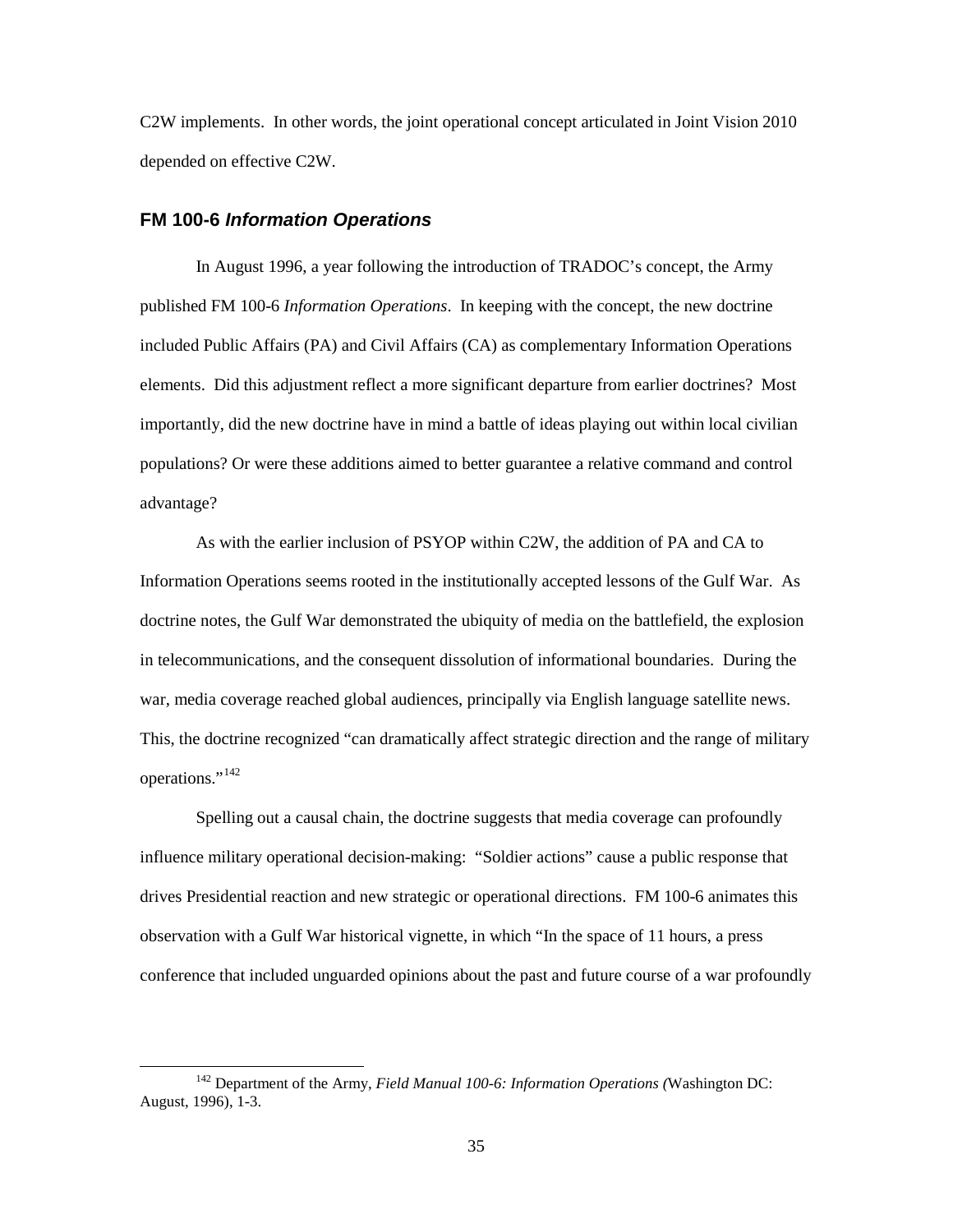affected the strategic, operational, and tactical levels of that war."<sup>[143](#page-40-1)</sup> In other words, the doctrine identified PA as necessary to safeguard friendly decision-making.

Similarly, CA was deemed important to Information Operations because "of its ability to interface with key organizations and individuals in the GIE [Global Information Environment]; for example, CA's traditional relationship with NGOs and PVOs such as the International Committee of the Red Cross."<sup>144</sup> Furthermore, CA's access to local and international actors, as well as with civilian populations, meant that it could serve as a valuable collector of useful information. As with PA's inclusion, CA affords the opportunity to preserve negative entropic information flows – it is both a means to communicate negative entropic information that will ultimately re-enter the military decision making system and, it is a means to gain new information about the local environment.<sup>[145](#page-40-3)</sup>

#### <span id="page-40-0"></span>**FM 3-13** *Information Operations*

 In 2003, as Army forces were engaged in Afghanistan and Iraq, the Army published an updated version of its Information Operations doctrine under the title FM 3-13 *Information*  Operations.<sup>[146](#page-40-4)</sup> The doctrinal content focused on "tactics, techniques, and procedures". As a 'how to' manual, it represented a break from the more philosophical and theoretical FM 100-6.

<span id="page-40-1"></span>ı

<span id="page-40-4"></span><sup>146</sup> The numerical identifier '3-13,' brought the Army in compliance with the Joint doctrinal numbering system.

<sup>143</sup> Ibid., 3-16.

 $144$  Ibid., 3-10.

<span id="page-40-3"></span><span id="page-40-2"></span><sup>&</sup>lt;sup>145</sup> While doctrinal developers may have viewed PA and CA contributions to Information Operations in terms of enabling superior command and control, they did recognize the importance of nonmilitary information systems. To be sure, the Information Operations doctrine did grasp the significance of civilian populations, an absent factor in REC, C3CM, and C2W doctrines. As such, the doctrine notes in the Operations Other than War section that "PSYOP is a vital force employed to optimize the influence of US national policy on target audiences, whether neutral, hostile, or friendly" in Department of the Army, *Field Manual 100-6,* 6-19. However, nowhere does the doctrine suggest that population influence is a primary aim of Information Operations, even if its most recently included sub-elements may have independent effects in this regard. For instance, Figure 6-2 on page 6-9 depicts an example Information Operations synchronization matrix that exemplifies the battle focus inherent in Information Operations design. In it, the "IO CENTRAL OBJECTIVE" is stated as "Influence, disrupt, or delay the adversary's military decision cycle while protecting US/coalition decision cycles."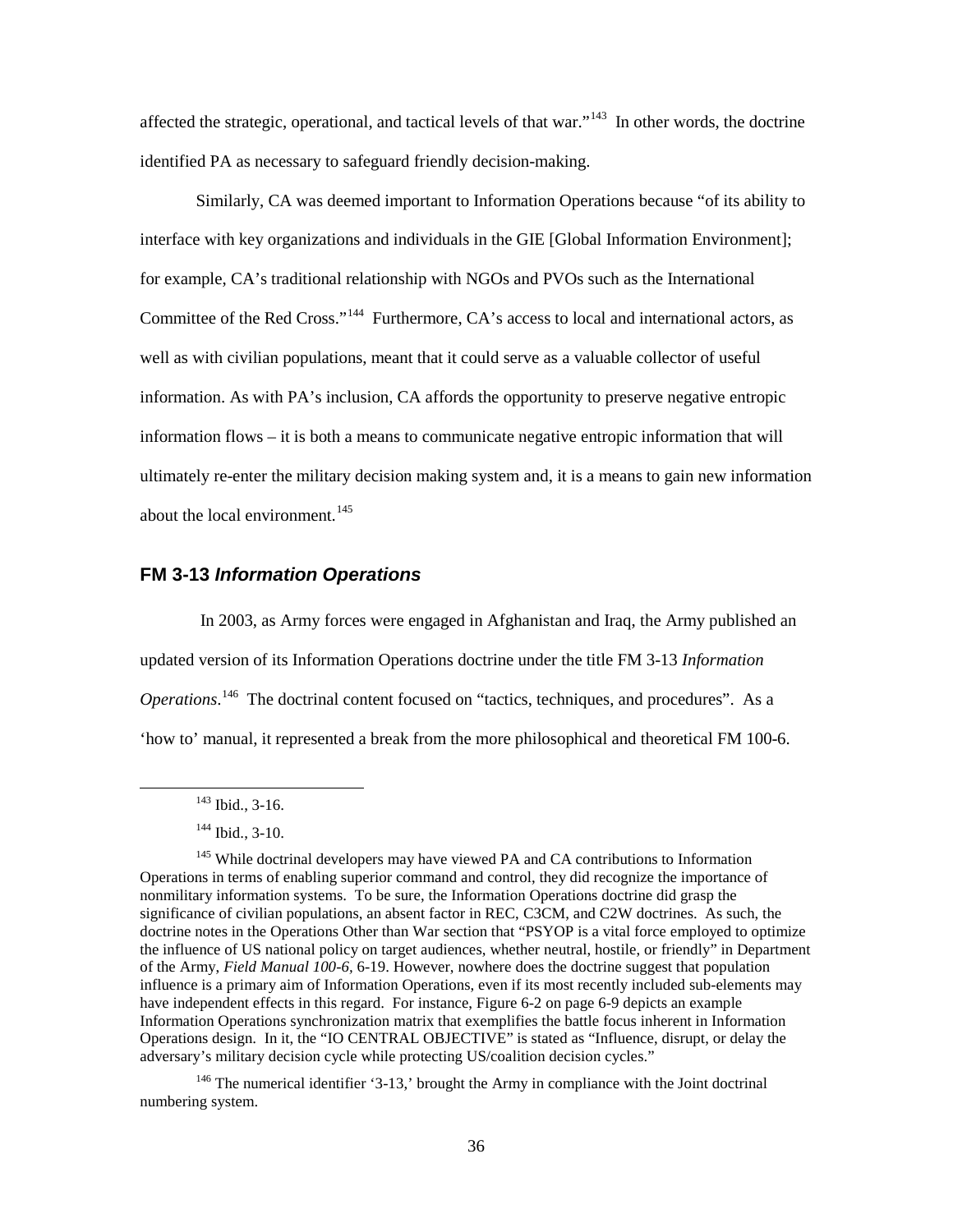However, the doctrine continued the essential design of previous Information Operations, C2W, and C3CM doctrines. Nonetheless, it cloaked Information Operations design in a new language, which obscured its origins and therefore, obscured its very function. According to FM 3-13, the Army now defined Information Operations:

"the employment of the core capabilities of electronic warfare, computer network operations, psychological operations, military deception, and operations security, in concert with specified supporting and related capabilities, to affect or defend information and information systems, and to influence decisionmaking."<sup>[147](#page-41-0)</sup>

 1996's FM 100-6 held that Information Operations comprised three activities, C2W, Public Affairs, and Civil Affairs. FM 3-13 re-grouped most of the elements historically comprising C2W under the title, "core elements." While this change effectively rendered C2W the "core" of Information Operations, in doing away with the highly descriptive term C2W, it drew attention *away* from this very purpose. Furthermore, additional capabilities were clustered under the heading "supporting elements" while public affairs and civil affairs were carried forward as "related activities" (see figure 3). $148$ 

l

<span id="page-41-0"></span><sup>&</sup>lt;sup>147</sup> See Department of the Army, Field Manual 3-13 *Information Operations*,(Washington DC: November, 2003), 1-13. The reader should note that this definition is strikingly similar to the joint definition of command and control warfare carried in FM 100-6: "the integrated use of operations security, military deception, psychological operations, electronic warfare, and physical destruction, mutually supported by intelligence, to deny information to, influence, degrade, or destroy adversary C2 capabilities, while protecting friendly C2 capabilities against such actions; command and control warfare applies across the operational continuum and all levels of conflict (Joint Pub 1-02)" in Department of the Army, *Field Manual 100-6,*Glossary 3.

<span id="page-41-1"></span><sup>&</sup>lt;sup>148</sup> In addition, to the "core elements", the doctrine added Computer Network Operations, reflecting the importance of automation to the maintenance and processing of information flows. However, without the descriptive label C2W, the reason for computer network operations' inclusion is not entirely obvious. Furthermore, the doctrine did not carry over physical destruction as a core capability, in effect, rendering Information Operations an essentially non-lethal approach to C2W.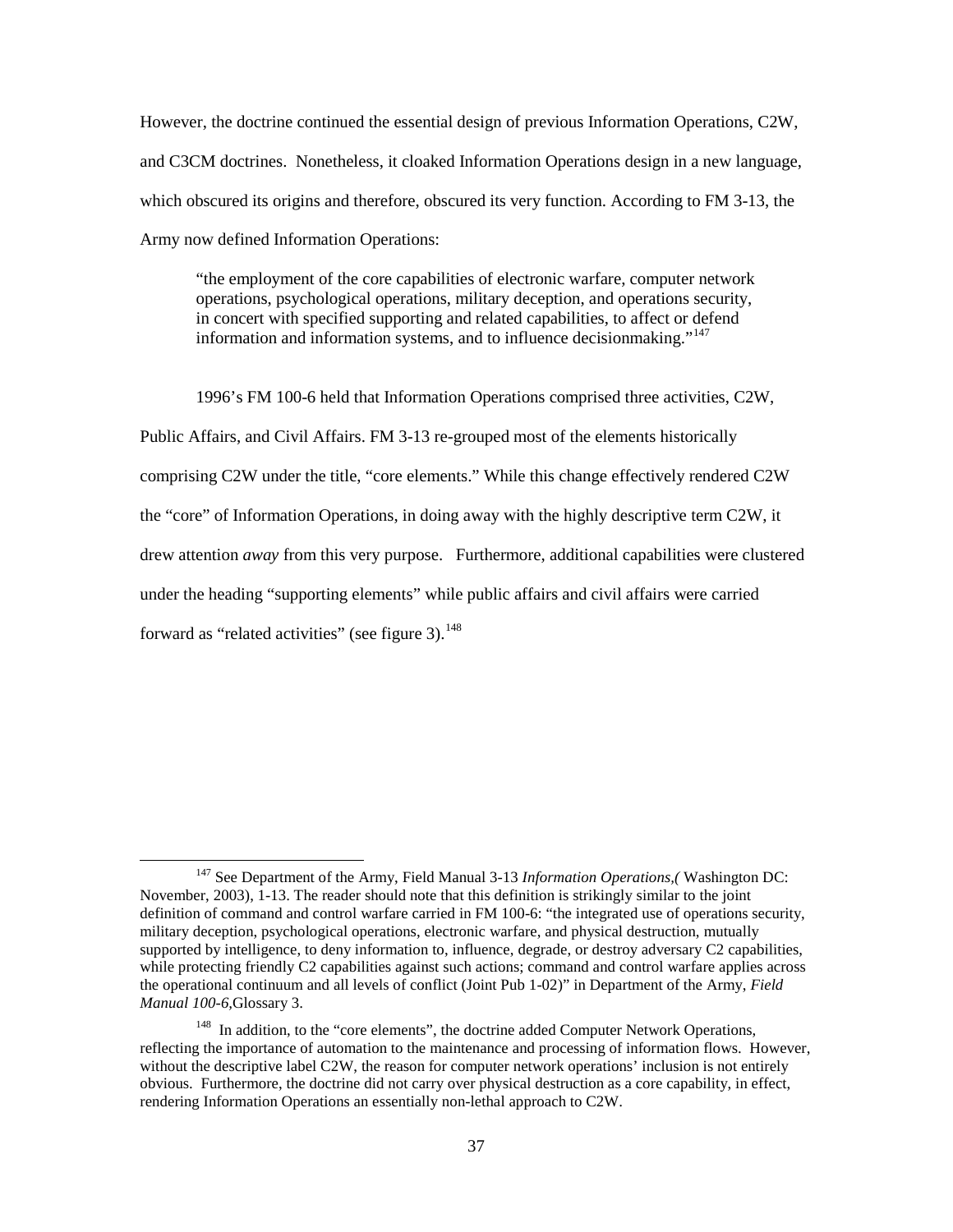

Figure 3. Information Operations, from C2W to the 'Core' elements. *Sources:* left, adapted from Department of the Army, *Field Manual 100-6: Information Operations,*  (Washington DC: August, 1996), 3-0.; right, adapted from Department of the Army, *Field Manual 3-13: Information Operations*, (Washington DC: November, 2003), 1-14.

# **The Battle of Ideas**

<span id="page-42-0"></span> In the 1990s, peacekeeping operations in Bosnia and Kosovo would profoundly alter the US Army's interpretation of Information Operations. Following these operations, the Army would no longer primarily view Information Operations as a means to achieve a relative C2 advantage. Instead, the Army would view Information Operations as a means to win a battle of ideas. The Army would carry this understanding of Information Operations to the post 9/11 population-focused operations in Afghanistan and Iraq. However, even as the Army reinterpreted the role of Information Operations, it did nothing to alter Information Operations doctrinal design.

#### <span id="page-42-1"></span>**The Balkans**

 On 16 December 1995, NATO began *Operation Joint Endeavor* in Bosnia. The Dayton Peace Accords (DPA), which "brought about a cessation of hostilities in the Bosnian civil war,"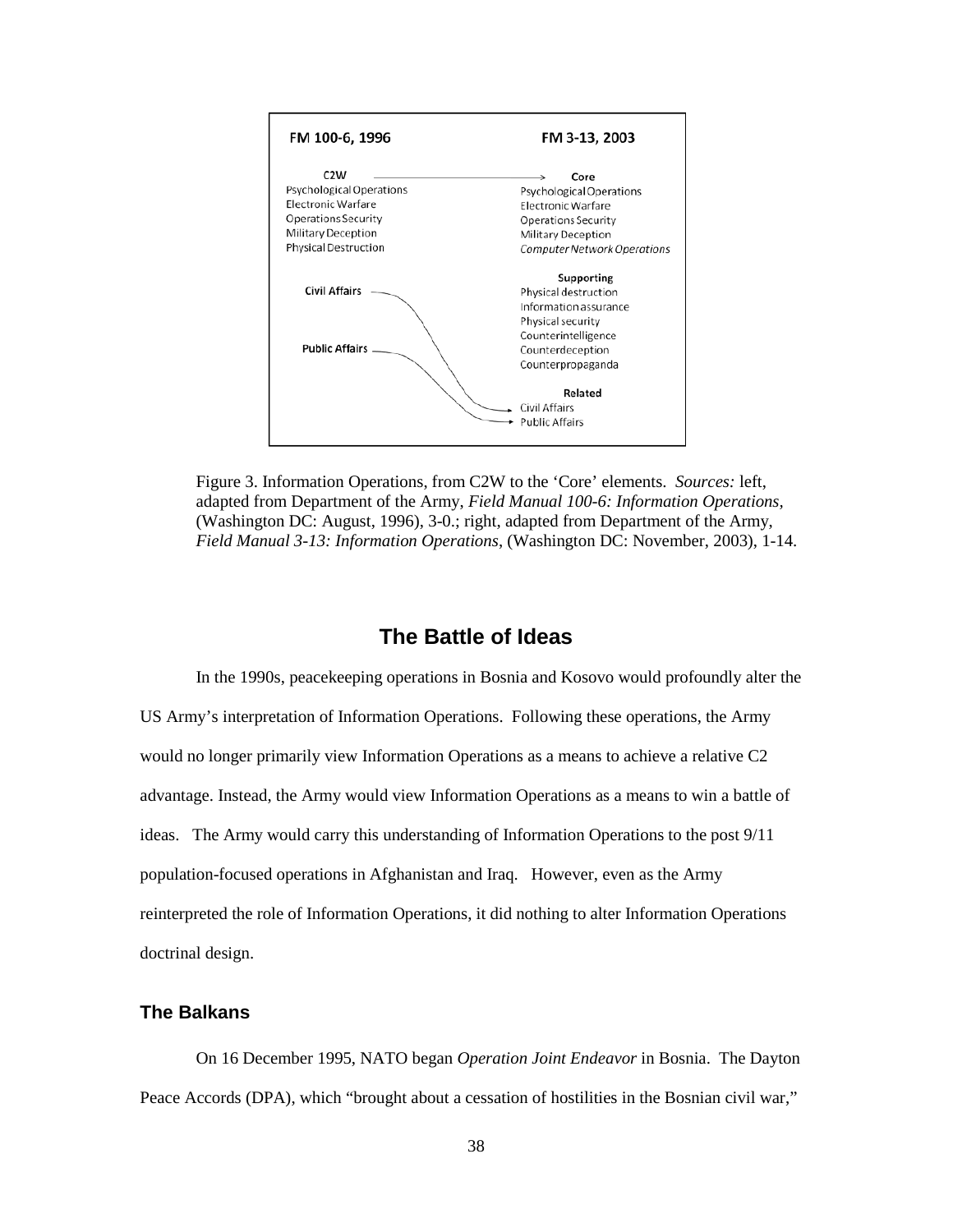precipitated the operation.<sup>[149](#page-43-0)</sup> The United Nations Security Council authorized member states, under the mantle of the North Atlantic Treaty Organization (NATO) to enforce the DPA. NATO in turn formed a coalition under the respective titles Implementation Forces (IFOR) and later, Stabilization Forces (SFOR.)

With a basic mission to implement and uphold the DPA, NATO forces did not seek to disrupt enemy information flows and C2. Rather, NATO forces primarily combined PSYOP and Public Affairs to influence media-driven social narratives. There are at least two reasons for this. First, if the Former Warring Factions (FWFs) were to comply with the peace agreement, they would require sufficient command and control to maintain the cease-fire, withdraw forces from separation zones, and turn in heavy weapons. Therefore, NATO's mission to maintain the peace depended in part on the maintenance of FWF information flows. This rendered C2W an inappropriate, if not entirely self-defeating tool.

 Second, NATO forces sensed the need to reinforce the FWF commitment to the DPA from the bottom up, by directly shaping local popular perceptions. As one analyst put it, "The "battlefield" in Bosnia-Herzogovina is one of a struggle of ideas competing for legitimacy and supremacy."<sup>[150](#page-43-1)</sup> In Bosnia, the media – rather than radio-electronic command and control systems of the Cold War—was the primary domain of military competition. As one contemporary observer related, the "media … suffused the entire Bosnian mission, provoking ambitious efforts by NATO and U.S. public affairs officers to make full use of information for peace."<sup>[151](#page-43-2)</sup> Speaking to the military's sensitivity to media coverage, Pascale Combelles Siegel noted that "many

<span id="page-43-0"></span><sup>&</sup>lt;sup>149</sup> US Army Training and Doctrine Command, Center for Army Lessons Learned, "CALL" Newsletter No 99-2: Task Force Eagle Information Operations; "IO in a Peace Enforcement Environment' " (Fort Leavenworth KS: January 1999): 7.

<span id="page-43-1"></span><sup>&</sup>lt;sup>150</sup> MAJ Arthur Tulak, USA, "PSYOP C2W Information Operations in Bosnia," Center for Army Lessons Learned Report, ( June 1999): 1[. http://www.iwar.org.uk/iwar/resources/call/ll.htm](http://www.iwar.org.uk/iwar/resources/call/ll.htm) (accessed 17 June, 2010).

<span id="page-43-2"></span><sup>151</sup> Larry K Wentz. ed., *Lessons From Bosnia: The IFOR Experience,* (Washington, DC: Institute for National Strategic Studies, 1997), 266.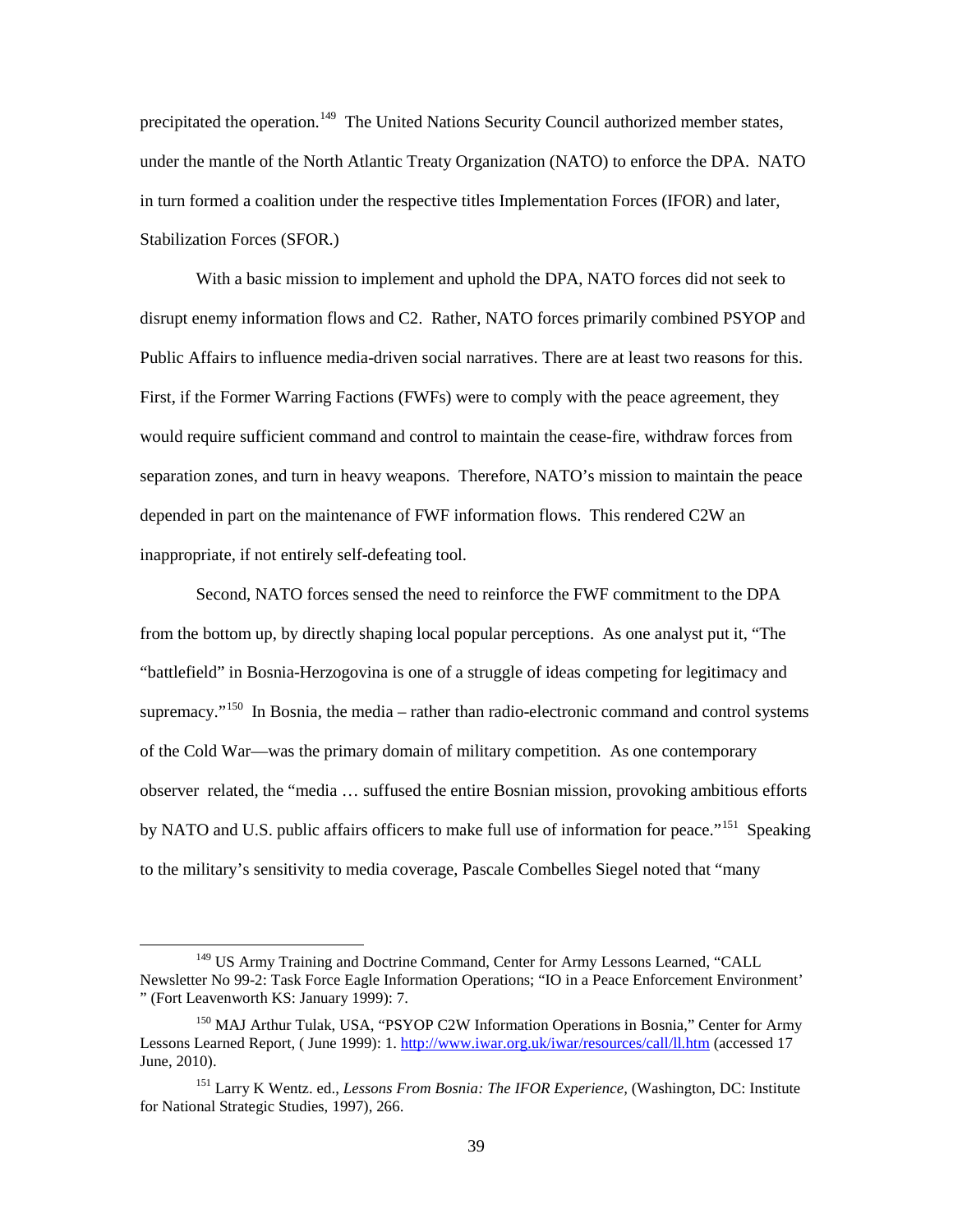officers" serving in Bosnia "are convinced that victory is no longer determined on the ground, but in media reporting."<sup>[152](#page-44-0)</sup>

For these reasons, NATO's 'information war' was principally a blend of psychological operations and public affairs, informally dubbed 'information activities'. Confirming this, a military analyst for the Center for Army Lessons Learned stated, "In Bosnia-Herzogivina (BiH), psychological operations (PSYOP) and public affairs (PA) have been the primary vehicles by which the informational IOP [instrument of power] has been wielded in theater."<sup>[153](#page-44-1)</sup>

NATO forces also sought to mitigate the consequences of civil disturbance or other media spectacles that could heighten popular dissent or lead to a cycle of violence. For instance, the goal of Task Force Eagle's "Counter-Demonstration Working Group"<sup>[154](#page-44-2)</sup> was to "beat the factions to the media with the correct information before the factions could launch a propaganda campaign of biased or erroneous reports."<sup>[155](#page-44-3)</sup> Furthermore, Information Operations planners developed "IO messages and themes"<sup>[156](#page-44-4)</sup> to be deployed in media engagements, face-to-face encounters, or negotiations.

 Army units employed many of these same practices later during Kosovo's peacekeeping phase, and Information Operations again concerned itself with dominating the media storyline, whereby coalition forces could "maintain credibility with the populace and quickly disseminate

<span id="page-44-0"></span><sup>152</sup> Pascalle Combelles Siegel, *Target Bosnia: Integrating Information Activities in Peace Operations*, (Washington DC: DOD Command and Control Research Program, 1998), 1. [http://www.dodccrp.org/files/Siegel\\_Target.pdf](http://www.dodccrp.org/files/Siegel_Target.pdf) (accessed 12 NOV 2010).

<sup>&</sup>lt;sup>153</sup> Tulak, "PSYOP C2W Information Operations in Bosnia," 1.

<span id="page-44-2"></span><span id="page-44-1"></span><sup>&</sup>lt;sup>154</sup> CPT Fred Johnson, USA, "Synchronizing the Response to Civil Disturbances: (Task Force Eagle's Staff Coordination)," Center for Army Lessons Learned Report, (December 1996): 1 <http://www.iwar.org.uk/iwar/resources/call/sec2.htm> (accessed 17 June, 2010).

<sup>155</sup> Ibid.

<span id="page-44-4"></span><span id="page-44-3"></span><sup>156</sup> LTC Robert Algermissen, USA, *et al*., "Task Force Eagle Information Operations Planning," Center for Army Lessons Learned Report, (April 1999). <http://www.iwar.org.uk/iwar/resources/call/ll.htm> (accessed 17 June 2010).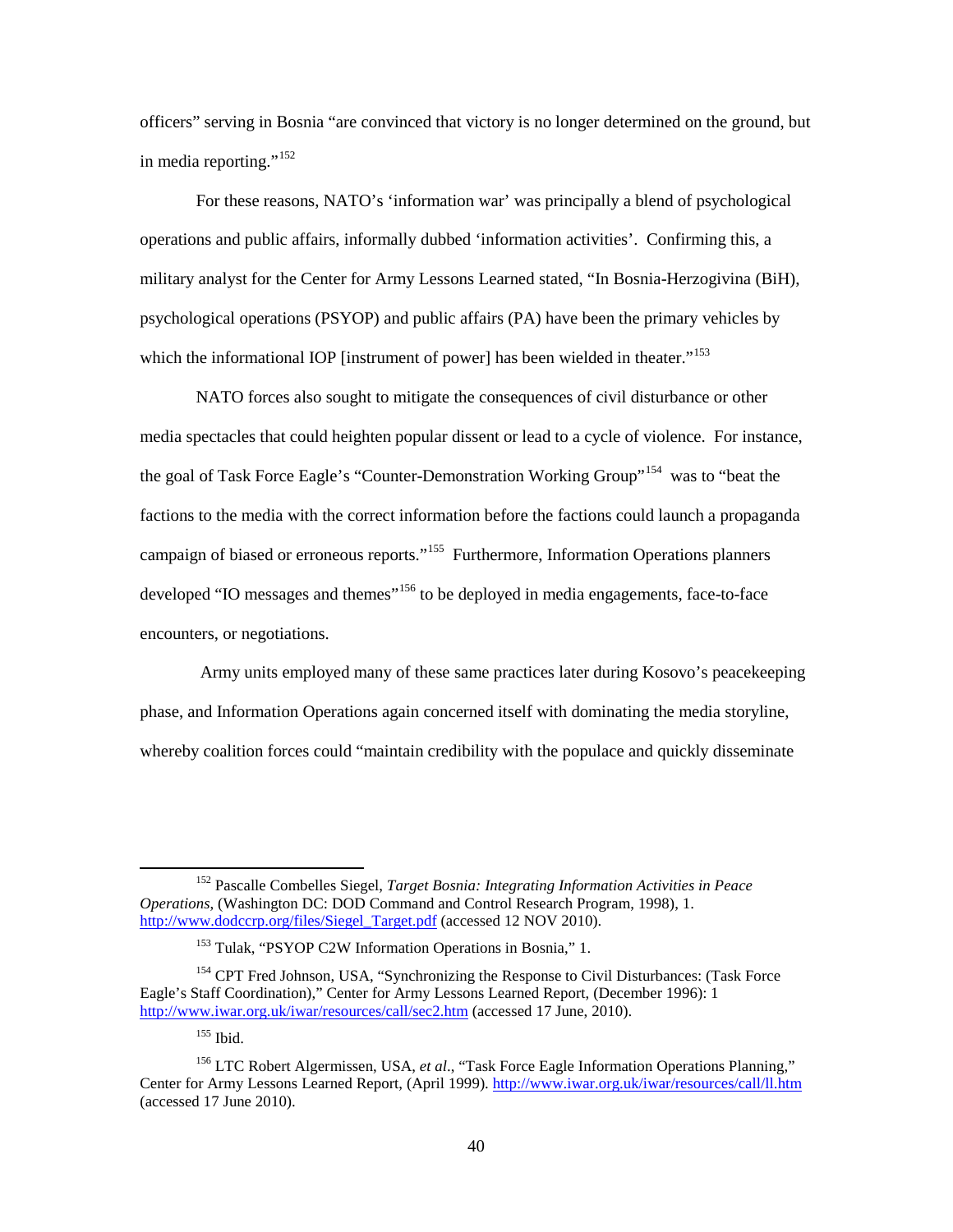truthful, factual information."[157](#page-45-1) Information Operations practitioners of the time believed that "disseminating timely, truthful information to key local leaders and populace groups"<sup>[158](#page-45-2)</sup> likely "defused several potentially volatile situations."<sup>[159](#page-45-3)</sup>

 What both the Bosnian and Kosovo missions reflect, is a turning point in the way Army officers perceived the value and contribution of Information Operations. The US-led wars following the 9/11 terrorist attacks would further entrench the view that Information Operations is a tool to win the battle of ideas. However, even as the operational Army was reinterpreting Information Operations' operational contribution, the institutional army was preserving Information Operations' essential doctrinal design.

#### <span id="page-45-0"></span>**Afghanistan and Iraq**

Initial invasions of both Afghanistan and Iraq utilized Information Operations as a tool to disrupt enemy information flows. For instance, according to one Combined Forces Land Component Commander (CFLLC) Information Operations targeting officer, US forces had executed nearly 500 C2 physical destruction missions before ground units reached Baghdad.<sup>[160](#page-45-4)</sup> As a result, Iraqi forces could neither effectively concentrate forces nor execute national command and control.

 Furthermore, this activity continued, but with "lesser intensity" following the transition to "Phase IV" operations in both Afghanistan and Iraq.<sup>[161](#page-45-5)</sup> However, as the Army's history of Operation Iraqi Freedom points out, after the phase transition "most US leaders believed" that the

<span id="page-45-2"></span><span id="page-45-1"></span><sup>&</sup>lt;sup>157</sup> MAJ Marc J. Romanych, USA Retired and LTC Kenneth Krumm, USA, "Tactical Information Operations in Kosovo," *Military Review* LXXXIV, no. 5 (September-October 2004): 58.

<sup>158</sup> Ibid., 56.

<sup>159</sup> Ibid., 61.

<span id="page-45-4"></span><span id="page-45-3"></span><sup>160</sup> COL Gregory Fontenot, USA Retired, *et al*., *On Point: The United States Army in Operation Iraqi Freedom*, (Fort Leavenworth: Combat Studies Institute Press, 2004), 248.

<span id="page-45-5"></span><sup>161</sup> Donald Wright and LTC Timothy Reese, USA, *On Point II: Transition to a New Campaign*, Fort Leavenworth: Combat Studies Institute Press, 2008), 273.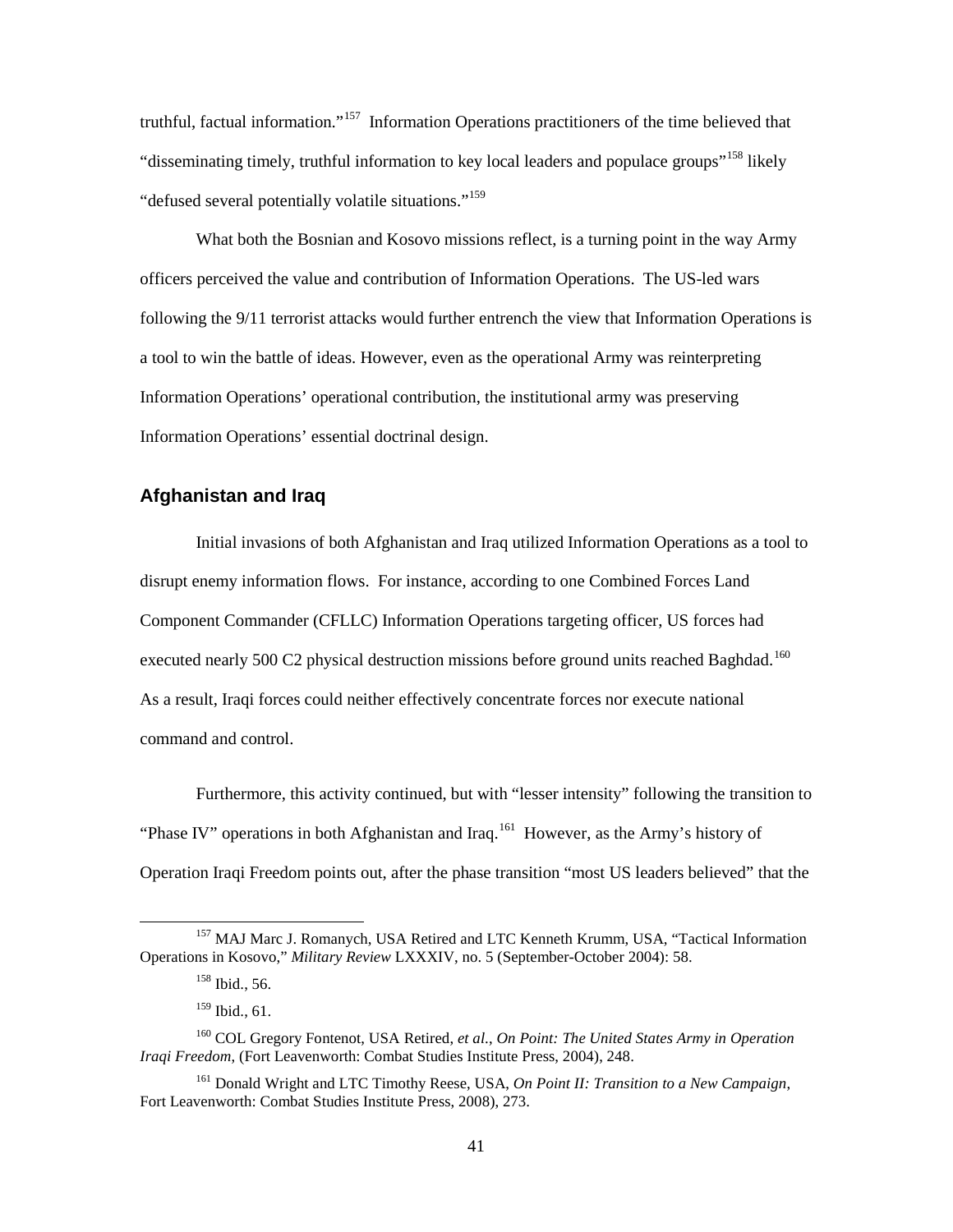so called "soft power" side of IO was more important than the "hard" side because it had the potential to win over the Iraqi population and the international community."<sup>[162](#page-46-0)</sup> Army forces now perceived that they were in a "battle of ideas."<sup>163</sup> "If this battle of ideas was successful, commanders believed most Iraqis would willingly embrace the Coalition's efforts to provide security and remake Iraq into a unified, stable, prosperous, and free nation."<sup>[164](#page-46-2)</sup> As *On Point II* notes, "The Army's chief means of fighting the battle of ideas was a group of related actions and processes, collectively called information operations (IO)."<sup>[165](#page-46-3)</sup> In other words, as in the Bosnia and Kosovo peacekeeping operations, Information Operations in Iraq primarily concerned the proverbial "hearts and minds" rather than the disruption of enemy information flows, for which the doctrine was designed. This emphasis is evident from both the Operation Enduring Freedom (OEF) and Operation Iraqi Freedom (OIF) campaign plans.

 According to *A Different Kind of War*, which covers OEF in Afghanistan, both Combined Forces Command Afghanistan (CFC-A) and Combined Joint Task Force-180 (CJTF-180) "maintained that information operations was at the center of the strategy to defeat the Taliban and al-Qaeda." Accordingly, for CJTF-180, Information Operations was a line of effort, describing "the Coalition's use of information to build support for the Coalition and the ATA while undermining the Taliban and al-Qaeda."<sup>[166](#page-46-4)</sup> Likewise, in OIF, Combined Joint Task Force -7 maintained an Information Operations logical line of operation, which "drew attention to the need for Soldiers to find ways of using ideas and information to win support within the Iraqi

<sup>162</sup> Ibid., 274.

<sup>163</sup> Ibid., 273.

<sup>164</sup> Ibid.

 $165$  Ibid.

<span id="page-46-4"></span><span id="page-46-3"></span><span id="page-46-2"></span><span id="page-46-1"></span><span id="page-46-0"></span><sup>166</sup> Donald Wright, *et al*., *A Different Kind of War*, Fort Leavenworth: Combat Studies Institute Press, 2010), 192.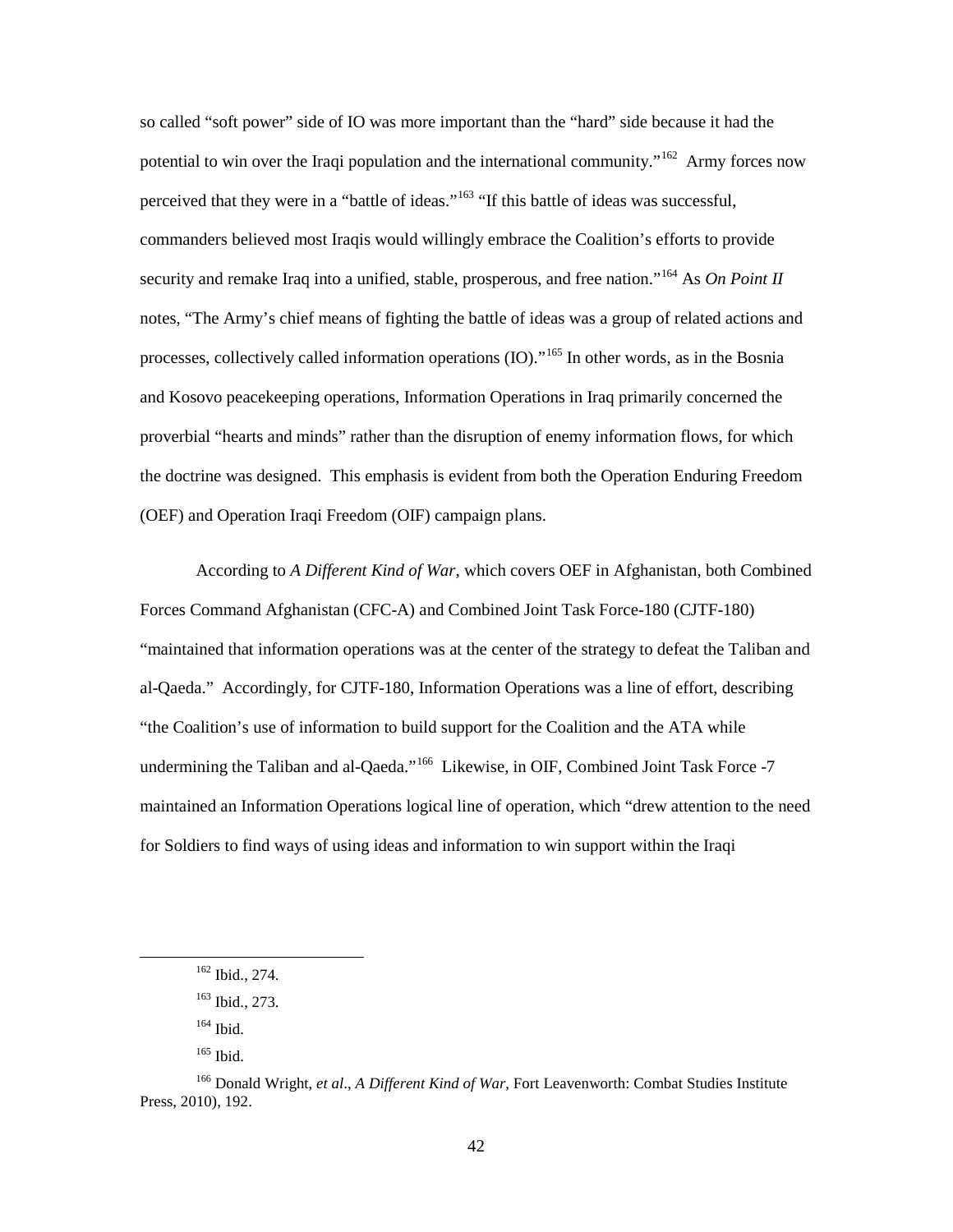population."<sup>[167](#page-47-0)</sup> The experience of COL Rob Nettles, an Information Operations officer with CFC-A, may serve to illustrate how these lines of effort were translated into action:

"CFC-A maintained a six-person information operations team that coordinated the various Coalition information efforts. Lieutenant Colonel Nettles, an information operations specialist and a team leader in 2003, used a variety of methods for strategic communications. His team coordinated radio shows hosted by local commanders and established a program that handed out radios powered by an attached hand crank to Afghans. Nettles' team also launched an initiative that built bulletin boards in villages that posted messages promoting the local and national governments. <sup>112</sup> Nettles even convinced the commercial airline carrier, Ariana Afghan Airlines, to distribute to passengers a newspaper highlighting the economic and social accomplishments of the new Afghanistan."<sup>[168](#page-47-1)</sup>

Writing in the Army's Military Review, Captain Leonardo J. Flor recently noted that at the tactical level "vernacular" definitions of IO embrace an Information Operations very different from that of doctrine.<sup>[169](#page-47-2)</sup> "For tactical maneuver units executing counter-insurgency, the term *information operations* has a vernacular definition roughly equivalent to *public affairs* or *public relations*."[170](#page-47-3) Recent military professional journal articles also testify that this vernacular understanding is by no means limited to the tactical level. For instance, in their respective Military Review articles, both Lieutenant General Metz and Colonel Rob Baker, representing both theater and tactical level perspectives, relate their experiences with IO in terms of perception management, a function more clearly described by the terms strategic communication, public relations, or influence activities.

Interviews and public statements reinforce the notion that Information Operations is primarily a means to win a battle of ideas. Brigadier General Mark T. Kimmitt, who served as

<sup>167</sup> Donald Wright and LTC Timothy Reese, USA, *On Point II*, 120.

<sup>168</sup> Donald Wright, *et al*., *A Different Kind of War*, 261.

<span id="page-47-3"></span><span id="page-47-2"></span><span id="page-47-1"></span><span id="page-47-0"></span><sup>169</sup> CPT Leonardo J. Flor, USA, "Harnessing Information Operations' Potential Energy," *Military Review* XC*,* no. 3 (May-Jun 2010): 59.

 $^{170}$  Ibid.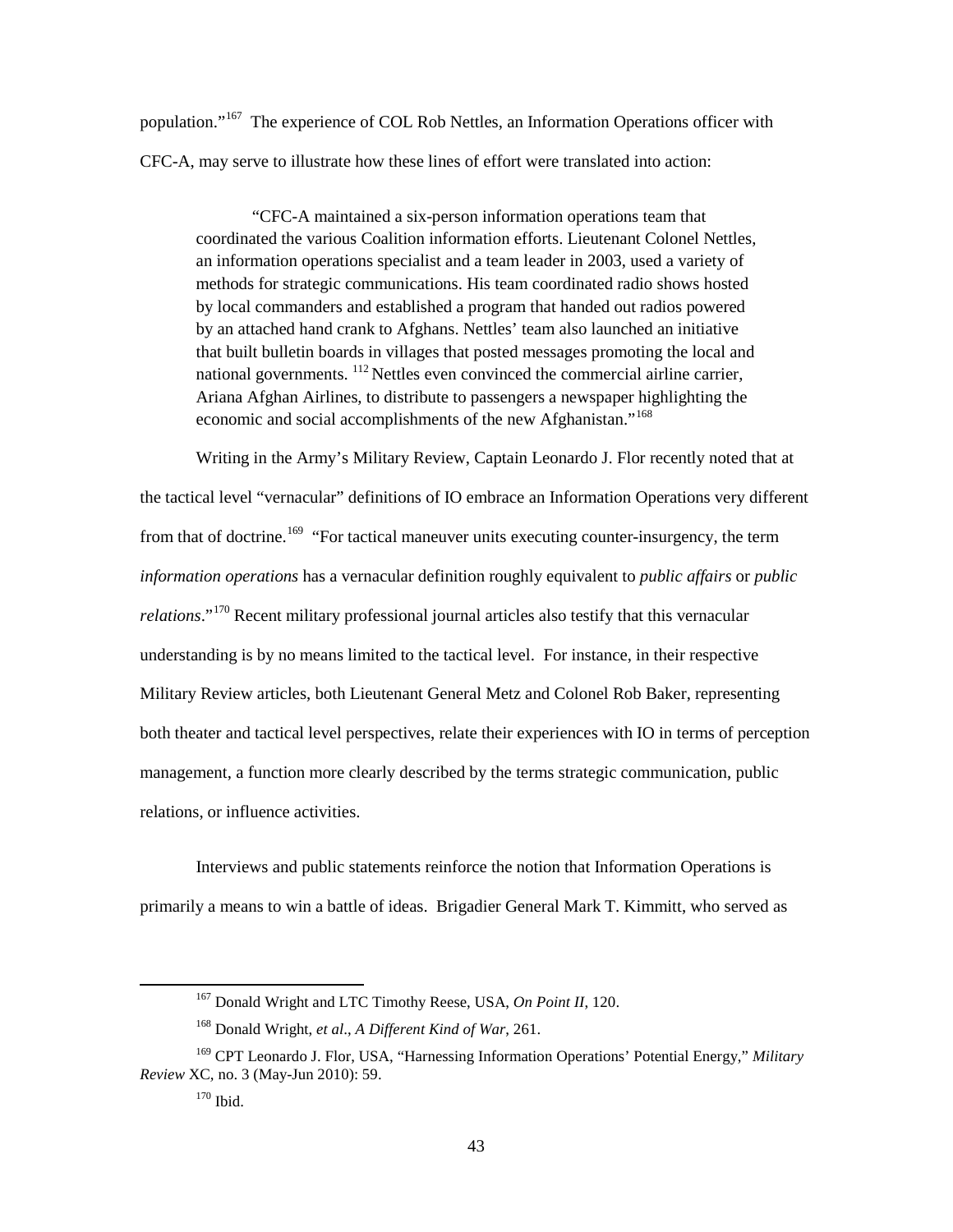"deputy director of operations and chief military spokesman in Baghdad"<sup>171</sup> commented during a 2006 interview that future inquiries should concern the military's use of "information as a weapon" during phase four operations in Iraq.<sup>[172](#page-48-1)</sup> Kimmitt suggested that the interviewer inquire into "The Army's response to the hearts and minds campaign: did we get the information campaign right?"<sup>[173](#page-48-2)</sup>

COL Ralph Baker echoed this interpretation of Information Operations as a means to win a battle of ideas. Baker explained the approach to Information Operations he adopted while serving as the commander of the 2nd Brigade, 1st Armored Division, in Baghdad of 2003-4, as follows:

"…I learned and spent a great deal of my time on information operations. […] I ended up developing two themes that we were going to use in the use in the brigade while we were there for information purposes. One theme was to convince the Iraqis that their personal livelihood and their nation's interests were better served working with the coalition forces in the short term. The second theme was to discredit the insurgency. With those two themes, those were the focal points of the talking points that the soldiers, leaders, senior leaders in the brigade, would discuss with Iraqis, governmental officials, reporters, and so forth. So every week we developed metrics to measure that. … Any derogatory statistic that we could attribute to insurgent or terrorist actions, we tracked. Of course in terms of the other theme, which is you had to convince the Iraqis that they had both a personal and national interest in a better Iraq, we copiously tracked the number of insurgents that we were able to capture and put into prison as a result of community involvement. So I would compile that we would put these talking points out every week to all of my commanders. So we were all speaking on the same sheet of music and we weren't contradicting each other."<sup>174</sup>

<span id="page-48-0"></span><sup>&</sup>lt;sup>171</sup> BG Mark T. Kimmitt, USA, interviewed by Pete Connors, 12 January 2006, transcript, Contemporary Operations Studies Team, Combat Studies Institute, Fort Leavenworth, 3. <http://www.cgsc.edu/carl/contentdm/home.htm> (accessed 12 NOV 2010).

 $172$  Ibid., 6.

<sup>173</sup> Ibid.

<span id="page-48-3"></span><span id="page-48-2"></span><span id="page-48-1"></span><sup>&</sup>lt;sup>174</sup> COL Ralph Baker, USA, interviewed by Pete Connors, 1 November 2005, transcript, Contemporary Operations Studies Team, Combat Studies Institute, Fort Leavenworth, 17. <http://www.cgsc.edu/carl/contentdm/home.htm> (accessed 12 NOV 2010).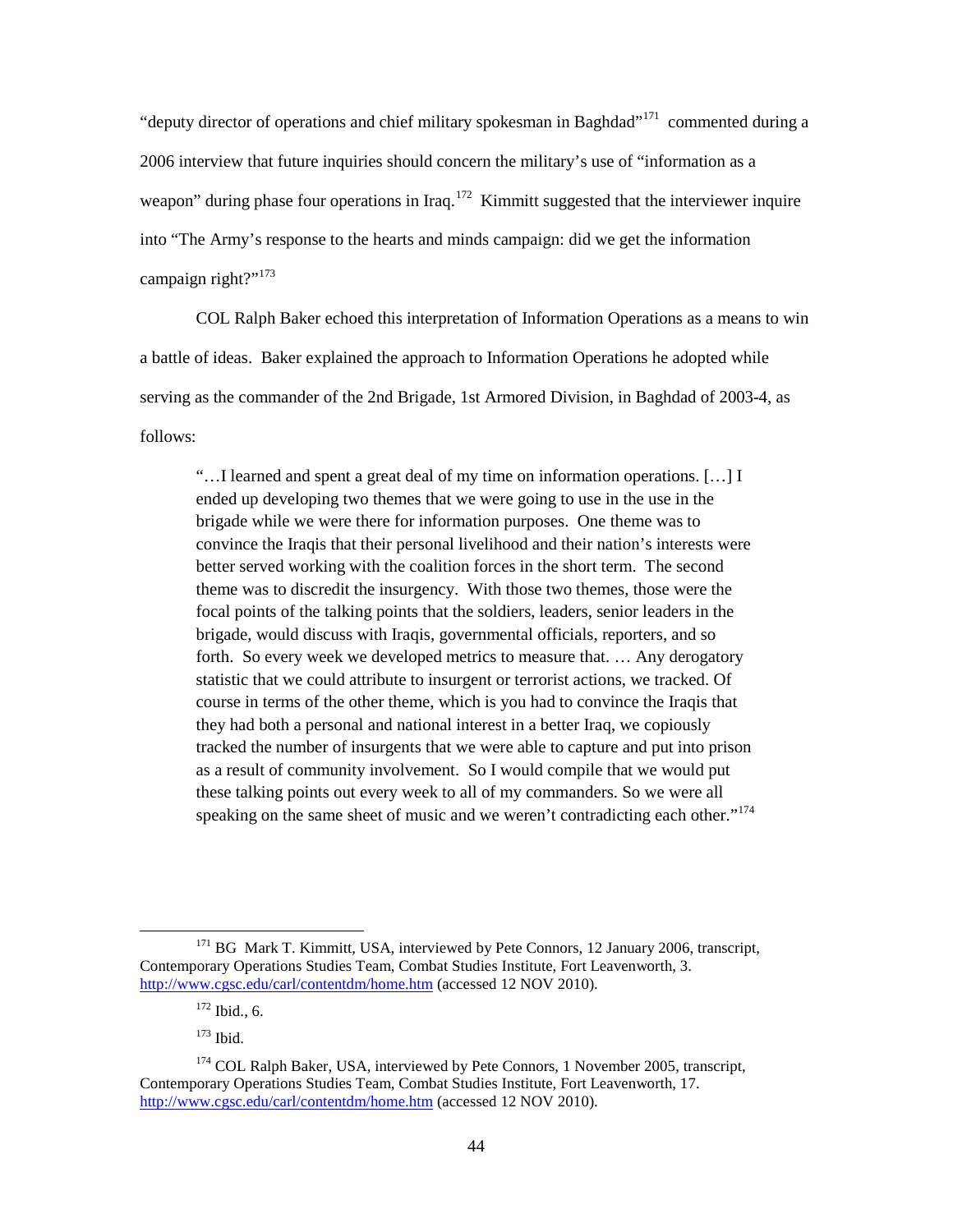# **Conclusion**

<span id="page-49-0"></span>There is a common view within the United States Army that Information Operations is a military doctrine designed to win a battle of ideas occurring within human populations. However, an examination of Information Operations underlying structure, its properties, and its genealogy, suggests that the true object of its design is to win military battles.

 In the late Cold War, increased reliance on both radio-electronic communications and computer automation for the command and control of forces and weapons introduced a new vulnerability: the military command and control function was itself subject to attack through a disruption of information flows. The multidisciplinary science known as "cybernetics" established the positive link between information flows and command and control. Cybernetics held that all self-regulating or goal-seeking systems – from the thermostat to the biological organism-- depended on an uninterrupted flow of information to adjust performance and fend off entropy. In this way, by the 1960s it was possible to view military forces as self-regulating, information dependent systems. Anthropomorphic comparisons provided the insight that the "nervous system" through which vital information flows passed was largely comprised of radioelectronic components operating within and through the electromagnetic spectrum.

The Soviet military was the first to identify the potential advantage associated with attacking an enemy's command and control function by disrupting its radio-electronic "nervous system." By 1974, the Soviets embraced a doctrine known as Radio-electronic Combat (REC) to realize this advantage. REC integrated a combination of disruptive and destructive means, to include signal jamming and the physical destruction of critical nodes. The ensuing disruption of radio-electronic information flows was expected to paralyze or misguide adversary military action. In1979 the American military responded to REC with a doctrine of its own, known as Command Control Communication Countermeasures (C3CM.) Comprised of physical

45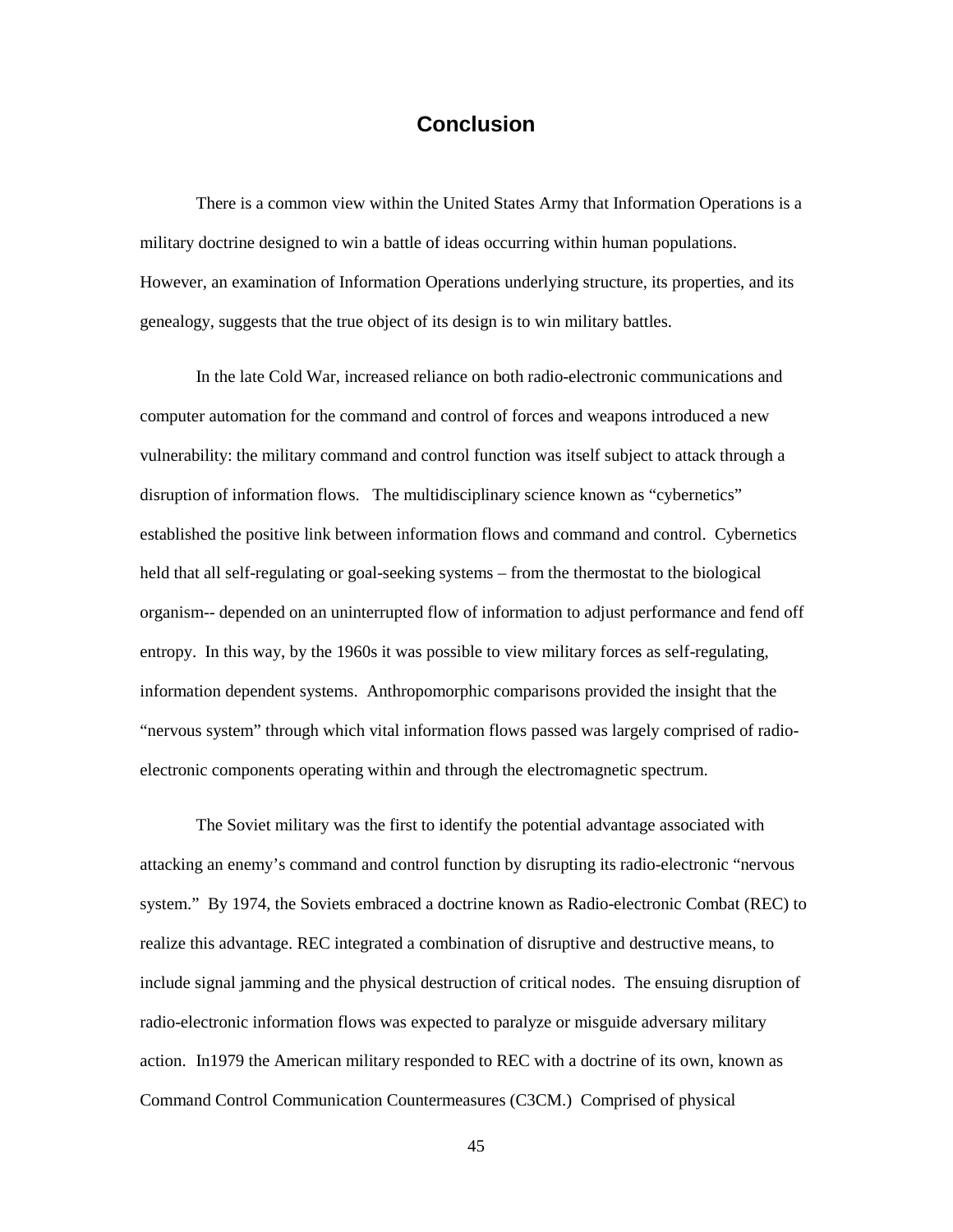destruction, jamming, operations security, and deception, C3CM shared the Soviet doctrine's essentials, to include its principle elements, its emphasis on operational integration, and its intended effects on enemy command and control. In 1993, the Department of Defense recast C3CM as Command and Control Warfare (C2W), adding psychological operations (PSYOP), an additional capability that proved useful in breaking enemy information flows during the preceding Gulf War.

 In the 1990s, the defense community hailed the integrated use of information and information technologies demonstrated in the Gulf War as evidence of an ensuing Revolution in Military Affairs (RMA). During this period, American military discourse took on a futurist orientation, spurred by expectations of a digitized battlefield, the Information Age, and the theoretical musings of Toffler's Third Wave perspective on war.

 On the heels of the Gulf War and the RMA debate, a new "information" lexicon entered military use. Superior command and control was reconceived as "information dominance" or "information superiority." And the doctrine aimed at attacking enemy command and control – C2W – was re-cast in terms of Information Warfare (IW) and later, Information Operations (IO). Ultimately, with the 2003 publication of FM 3-13 *Information Operations*, the very term C2W would disappear, subsumed within the "core elements" of Information Operations. Thereby, Information Operations design shares tremendous continuity with REC, C3CM, and C2W, even as its "information age" language suggests that it is something radically new.

 During the Bosnia and Kosovo peacekeeping operations, and in the counterinsurgencies of Iraq and Afghanistan, Army forces would look to Information Operations to provide an advantage in a struggle for which the doctrine was never designed, what this monograph has termed the "battle of ideas."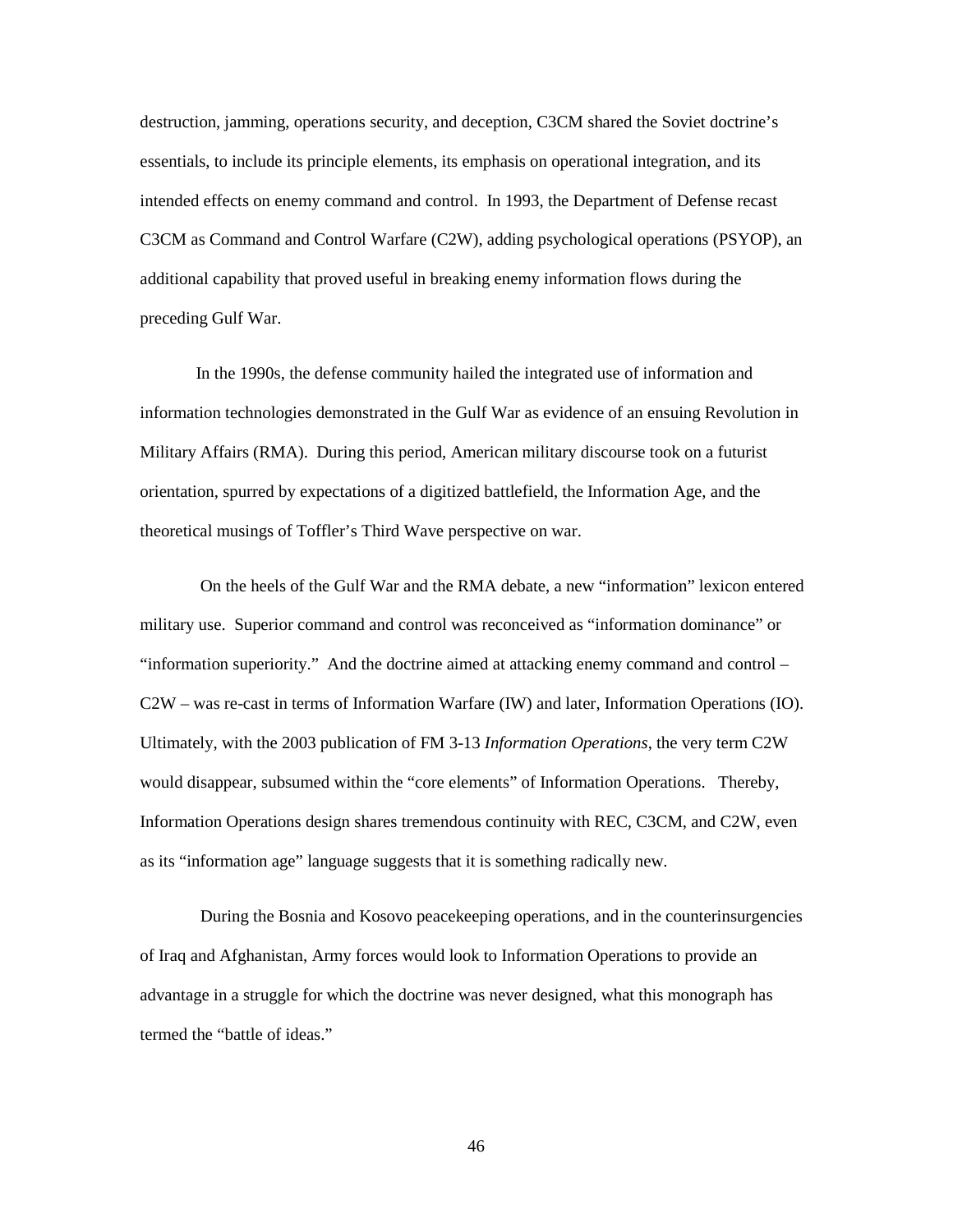Information Operations application to this battle of ideas seems to stem from three convergent and self-reinforcing factors. First, imbued with the RMA "information age" lexicon (and its suggestion of revolutionary discontinuity) the underlying design of Information Operations was removed from its historical context. As a result, the logic of its design is no longer apparent from the language that describes the design. Rich terms such as C3CM or C2W, which situate the design's functionality firmly on the battlefield, and which clearly articulate the design's relationship to military command and control have not survived the RMA newspeak. Superior command and control is relabeled information superiority. The electromagnetic environment becomes the military information environment and later, simply, the information environment. C2W becomes Information Operations. Unfortunately, regardless of whatever theoretical sophistication the Information labels add, they have widened the range of interpretation beyond the design's intended functionality. Taking the terms at face value, what operations are not "information operations" and what, save perhaps the minerals of the earth, cannot be included in the "information environment?"

 Second, the addition of PSYOP and PA to Information Operations has shifted perceptions of the doctrine's focus. Both PSYOP and PA have a significant and vital involvement in the realm of civilian populations, public sentiments, and the flow of ideas. It seems probable that commanders and practitioners have uncritically associated these population-focused missions with Information Operations. As in the Indian legend of the six blind men and the elephant, Army forces have tended to define Information Operations by its parts. Blindfolded by the ambiguities of Information Operations doctrine, Army forces have identified the whole of PSYOP and PA's missions – both of which are readily within the 'grasp' of tactical Army echelons – as Information Operations' real substance.

47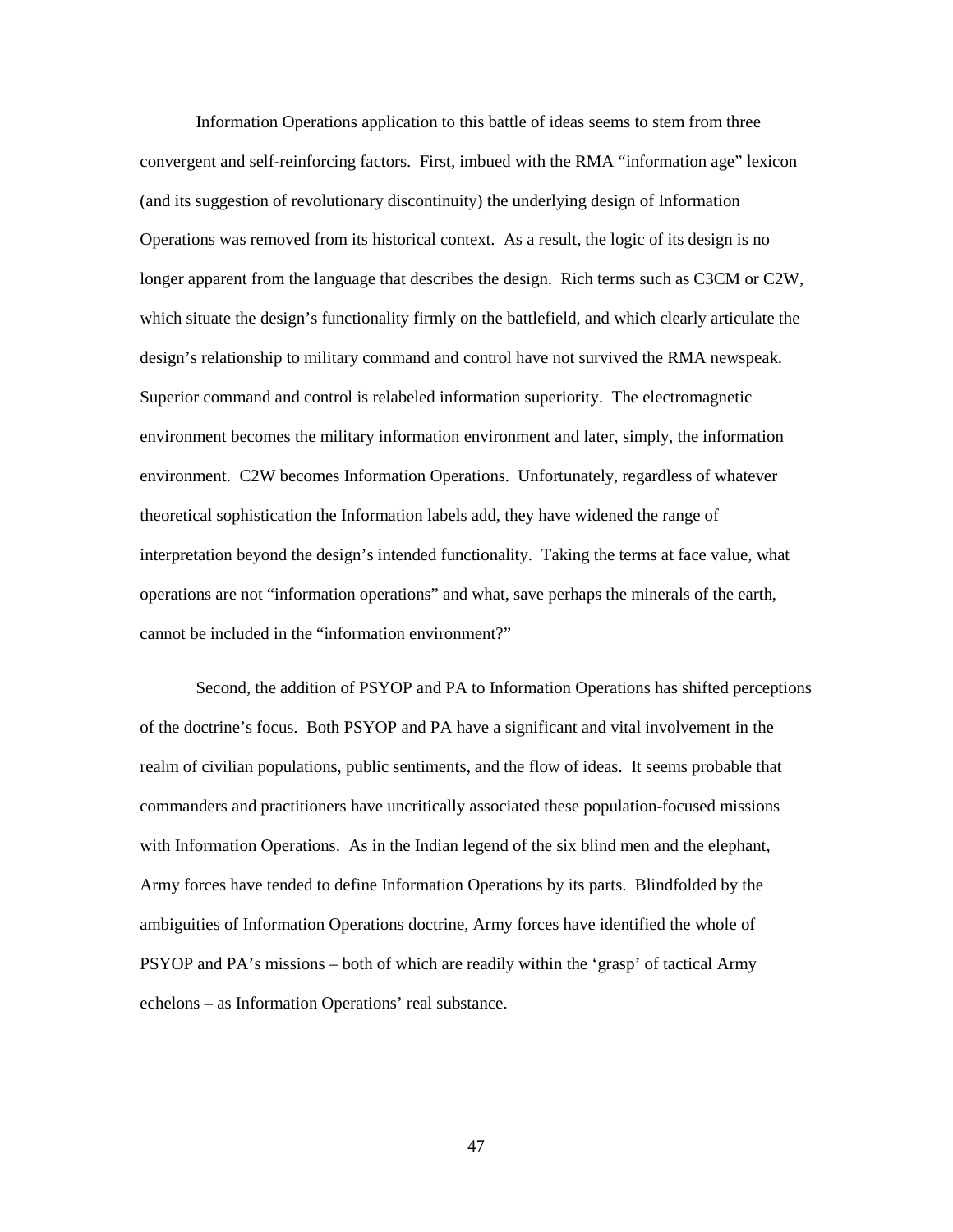Third, ever since the Army introduced Information Operations doctrine, Army forces have been deeply engrossed in what Rupert Smith refers to as "war amongst the people."<sup>[175](#page-52-0)</sup> The operational requirement to gain the support of civilian populations has been particularly intense in the post-9/11 environment. The counterinsurgency turn in American war fighting has placed population security at the center. At the same time, enemy forces have adopted deliberate strategies that seem to offset or mitigate the very utility of doctrines like C2W. Insurgents, terrorists, and criminal elements, operating in small, decentralized networks, below the so-called "threshold of discrimination," challenge both the practicality and the reward of breaking information flows.

 This monograph has argued that a discrepancy exists between Information Operations *as practiced* and Information Operations *as designed*. However, does this discrepancy matter? Is this merely a terminological problem? Alternatively, has the field simply adapted beyond doctrinal literature? Is this situation an example of innovation, which the Army should recognize and further propagate through doctrine? In any case, is a different use of Information Operations necessarily a misuse of Information Operations?

 This monograph proposes no definitive answers to these questions. Merely it has sought to identify and explain a contradiction that exists between design and practice, between intended purpose and actual application. At most, exposing this divergence might help to illuminate an area of unexamined risk, in as much as few leaders seem genuinely aware that such a contradiction exists. What does this risk likely concern?

 On the one hand, it likely concerns the possibility that Army forces have unknowingly operated in the battle of ideas with inappropriate or irrelevant concepts taken from Information

<span id="page-52-0"></span><sup>&</sup>lt;sup>175</sup> Rupert Smith, *The Utility of Force: The Art of War in the Modern World*, (New York: First Vintage Books, 2007), 19.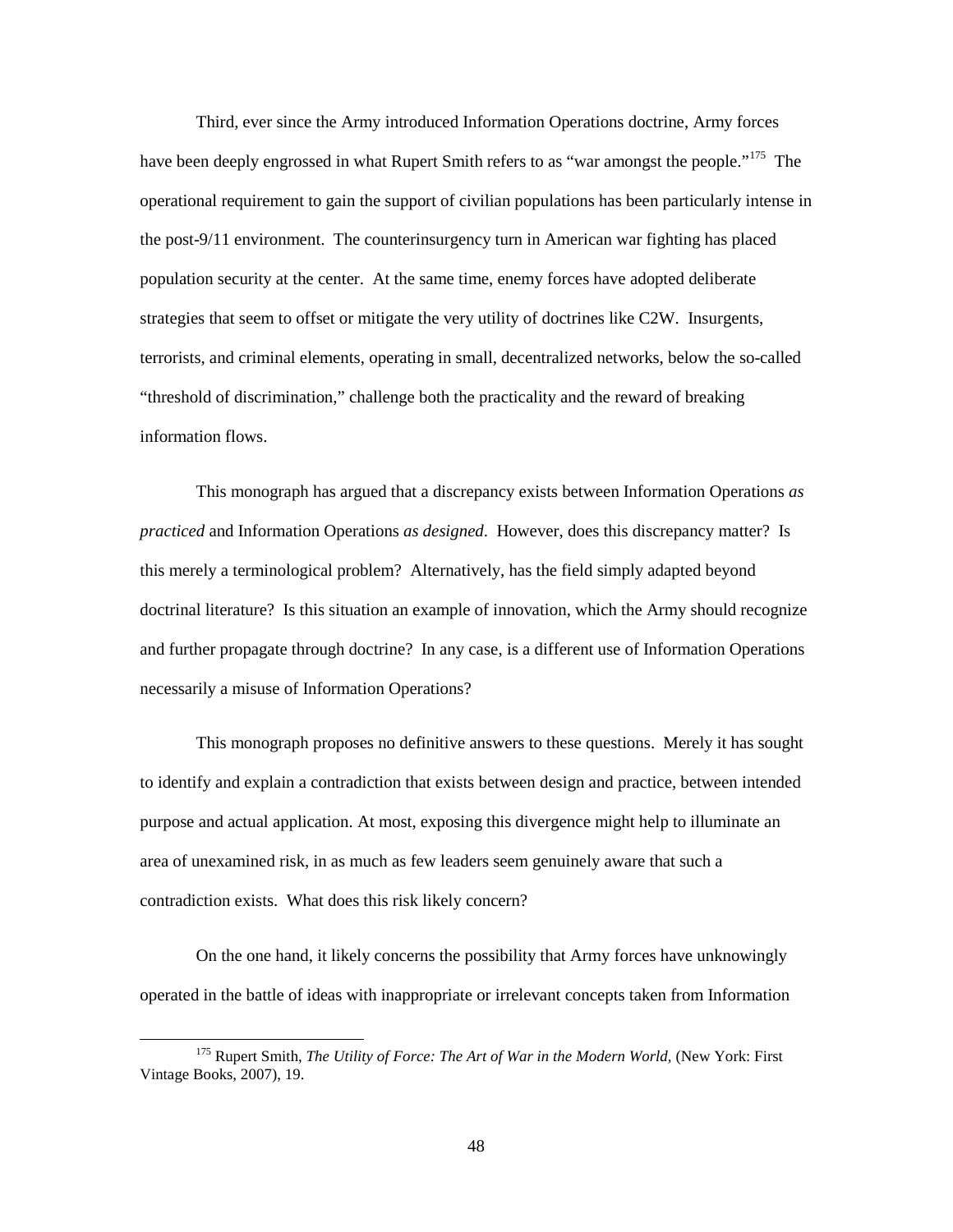Operations. On the other hand, in focusing Information Operations toward a battle of ideas, there is the risk that Army forces have or will neglect opportunities to execute the doctrine as intended, and thereby fail to capitalize on its important effects. What follows are some final considerations related to these points.

#### <span id="page-53-0"></span>**Incomplete or Misleading Concepts in the Battle of Ideas?**

 In conceiving of Information Operations as a tool designed to win a the battle of ideas, have Army forces limited their conception of 'influence' to an overly narrow range of activities, for instance, those elements contained within the Information Operations design, such as PSYOP and PA? Moreover, has the Army overestimated the potential of "information" and "information flows" in winning a battle of ideas, leading it to both incorrectly appraise the costs and requirements of fighting a battle of ideas, and to undervalue the role of physical approaches?

It is certainly true that mass media and the internet are important means of popular communication and are important to the exchange of ideas. However, it is equally true that information and ideas flow through populations in many other ways. Here one may think of the inter-weave of the traditional "lines of communication" and the traditional centers of exchange. Highways, rail lines, and rivers converge on cities. Sidewalks and roads converge on markets and places of worship. Even in the so-called Information Age, humans carry information about, in taxis, horse-carts, on foot, exchanging news and speculating on the future as they always have.

 Affecting a population's information flows entails more than the use of Information Operations capabilities and elements, to include PSYOP and PA. Surely, a major concern is the management of human movement and exchange. This may involve building or closing roads, securing market spaces, enforcing curfews, separating neighborhoods – and simply interacting with the population. All of these actions are done by Army forces today, under the auspices of a deliberately population focused counterinsurgency doctrine. Nonetheless, it is difficult to know

49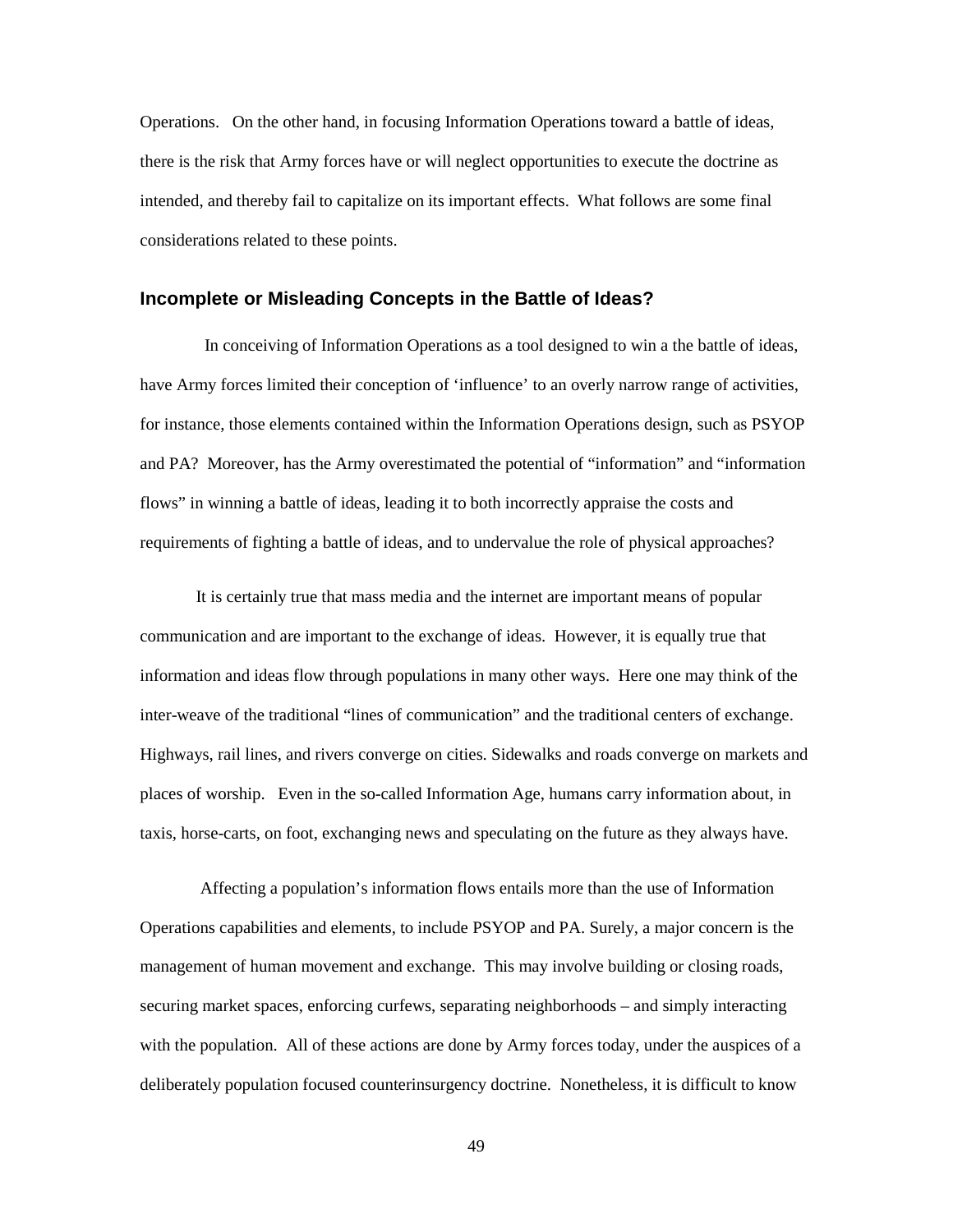how fully leaders at every level have made the connection between human movement and the movement of ideas. Have Army forces missed important opportunities to influence the exchange of ideas, especially if, inspired by Information Operations' concern for disembodied "information flows", they have unduly focused on developing clever communications plans?

How important are disembodied "information flows", in the form of PSYOP messages or other communications in the overall battle of ideas? John Arquilla and David Ronfelt have noted the distinction between informational structure and process (flow) in their book *In Athena's Camp*. These theorists propose a "structural information" approach to complement the cybernetic-based information processing view that dominates US defense doctrines.<sup>[176](#page-54-0)</sup> Arquilla states that "much information may just be residing somewhere, embedded, doing little or nothing in the way of processing, while doing a lot to define a particular structure, give it shape, and hold it together—be it a physical, biological , or social structure. Such information is engaged less in "processing" than in "structuring." <sup>[177](#page-54-1)</sup>

Lewis Mumford expresses a somewhat similar idea in a different context, emphasizing both storage and transmission in *The City in History.* As Mumford observed, "From its origins onward … the city may be described as a structure specially equipped to store and transmit the goods of civilization."<sup>178</sup> According to Mumford, the city, "By means of its storage facilities (buildings, vaults, archives, monuments, tablets, books) … became capable of transmitting a complex culture from generation to generation, for it marshaled together not only the physical means but the human agents needed to pass on and enlarge this heritage."<sup>[179](#page-54-3)</sup>

<span id="page-54-1"></span><span id="page-54-0"></span><sup>176</sup> John Arquilla and David Ronfeldt, ed., *In Athena's Camp: Preparing for Conflict in the Information Age,* (Santa Monica: RAND, MR-880-OSD, 1997): 443.

 $177$  Ibid.

<sup>178</sup> Lewis Mumford, *The City in History*, (New York: Harcourt, Brace & World, 1961), 30.

<span id="page-54-3"></span><span id="page-54-2"></span><sup>&</sup>lt;sup>179</sup> Ibid., 569. For a thorough description of the city's information structuring function, see Steven Johnson, *Emergence; The Connected Lives of Ants, Brains, Cities, and Software*, (New York: Simon and Schuster, 2001), 101-129.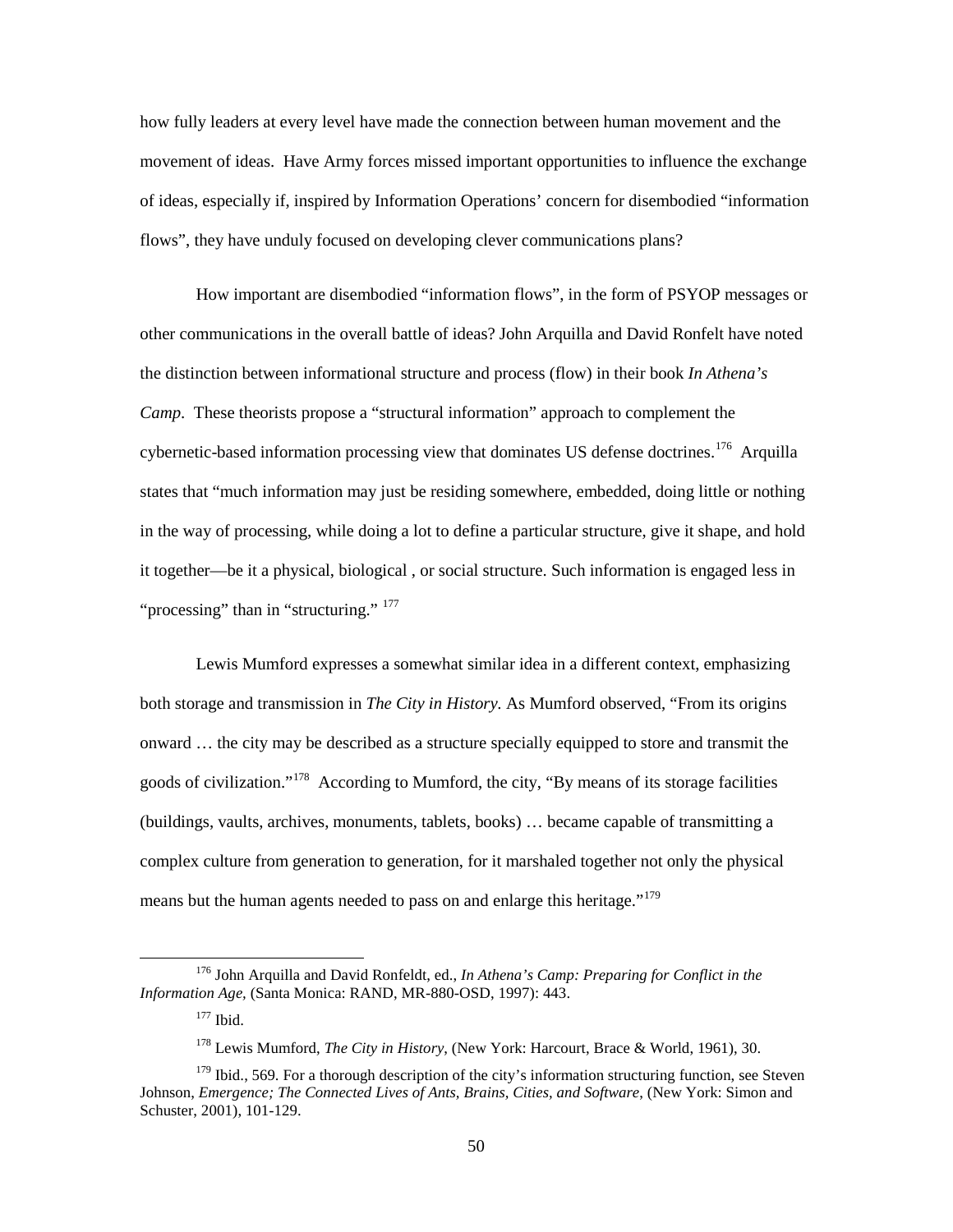In Mumford's view of the city, embedded information acts as a kind of memory -- a ruleset governing a population's internal flow and processing of information. Political scientist Karl Deutsch echoes this idea when identifying the necessity for any "complex network" to maintain "stable operating rules" that help it "distribute its "attention" and "its priorities in expediting competing messages." In human societies, these "operating rules" manifest as "cultural or institutional preferences, obstacles, and "values." They fundamentally derive from experience, and because of this, populations are "not wholly subject to the present."<sup>[180](#page-55-0)</sup>

 Man reifies his "operating rules" or "cultural preferences", which act to prioritize and screen incoming messages, by surrounding himself with his artifacts. Does it follow that altering the arrangement of these artifacts – that is, reordering and restructuring a population's physical environment --is in fact a necessary requirement to change a population's "operating rules?"

 Obviously, substantively reordering (rather than purely disordering) the physical environment almost by definition presupposes territorial control. Hence, the political scientist Stathis Kalyvas, whose claim that "control has a decisive impact on the population's collaboration with a political actor" in an irregular war, seems justified.<sup>[181](#page-55-1)</sup> To Kalyvas, one of the benefits that accrues from control, and which leads to the population's collaboration is the opportunity to establish a "dominant cultural message."[182](#page-55-2) "Long-lasting control spawns robust informational monopolies that socialize populations accordingly."<sup>[183](#page-55-3)</sup> This in turn, argues Kalyvas, leads to a wider or "exclusive" "recruitment pool" which "generates cascades of support

<span id="page-55-0"></span><sup>180</sup> Karl W. Deutsch, "Mechanism, Teleology, and Mind," *Philosophy and Phenomenological Research* 12, no. 2 (December 1951): 210.

<span id="page-55-3"></span><span id="page-55-2"></span><span id="page-55-1"></span><sup>181</sup>Stathis Kalyvas, *The Logic of Violence in Civil War,* (New York: Cambridge University Press, 2006), 111.

<sup>182</sup> Ibid., 125.

<sup>183</sup> Ibid.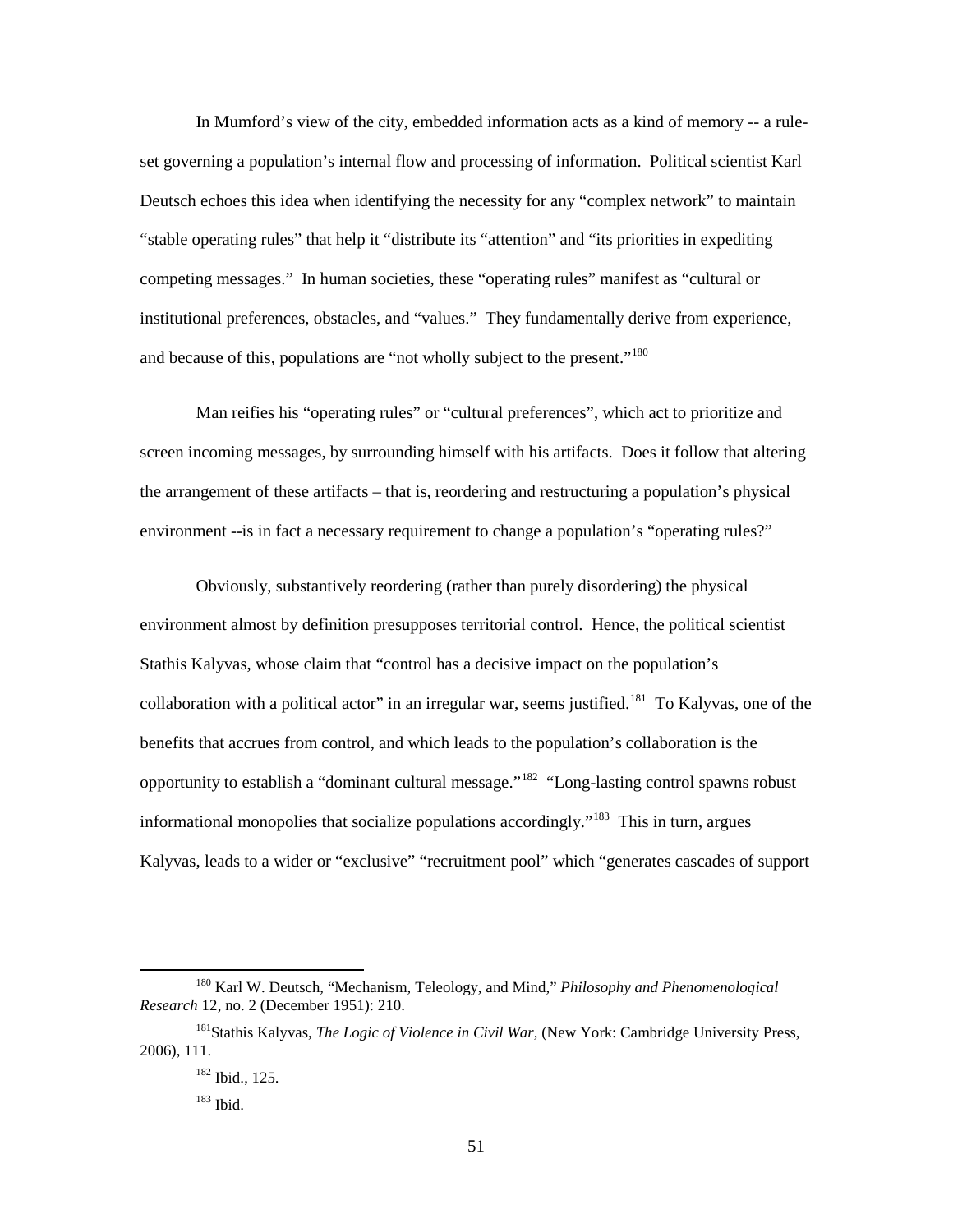because the families of fighters tend to support the armed factions where their younger members are fighting."<sup>[184](#page-56-1)</sup>

All of this suggests the relative importance of "facts on ground" rather than the psychological sleight of hand characteristic of external messaging. It suggests the essential inadequacy of any population influence scheme that is principally reliant on the communication of disembodied messages – for populations are more than equipped to ignore them, either consciously or unconsciously. It remains an open question whether the Army's expectation that Information Operations can deliver "influence" in the battle of ideas, primarily through a combination of PA and PSYOP, has or continues to lead Army forces away from this realization.

#### <span id="page-56-0"></span>**Forgetting Information Operations' True Functionality?**

 If a generation of officers have associated Information Operations as a tool to win a battle of ideas, it seems likely that Army forces are not disposed to employ Information Operations as designed. More troubling, one may wonder whether the operational problem for which Information Operations was developed, is today a blind spot on the consciousness of many commanders and practitioners. Is superior command and control assumed, a *fait accompli*? Who on the average General Staff today thinks it his primary responsibility to help the commander achieve a relative command and control advantage, if those doctrinally responsible are busy managing the "information campaign"?

 Of course, many are prone to consider a C2 advantage a largely irrelevant concern in today's operational environment. However, if no one is exploring the issue, as Information

<span id="page-56-1"></span> $184$  Ibid., 125-126. The immense military requirements for controlling large population conflicts with the efficiency logic of Westmoreland's Electronic Battlefield, Perry's Offset Strategy, and the RMA. These ideas, which have greatly shaped the US military's design, force structure, and doctrine, maintain the assumption that superior information processing – what doctrine labels "information superiority"-- obviates the requirement for large standing Armies.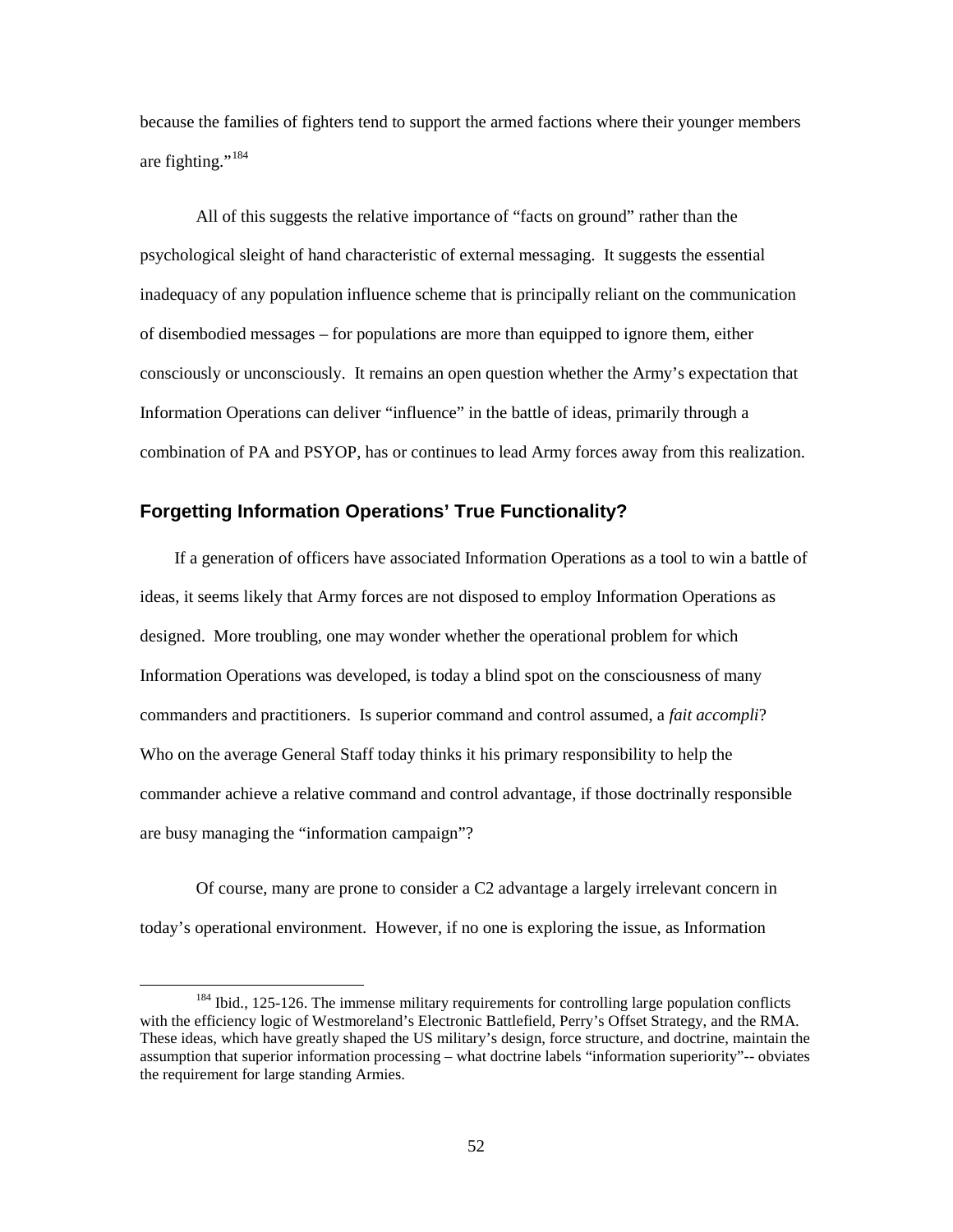Operations specialists might otherwise do, there is no real way to assess the merits of disrupting adversary information flows. In any case, will future assessments be so dismissive of the need to degrade enemy command and control?

 Unfortunately, the future practice of Information Operations will largely depend on the meaning that commanders and practitioners ascribe to the doctrine today. Success at Information Operations seems to demand a wealth of technical knowledge concerning command and control means and methods, leadership philosophies, and foreign doctrines. Do the officers responsible to integrate counter command and control efforts into the overall operation possess this knowledge? Will they in the future, if they do not begin to gain this knowledge in the present? Can they, if they are busy now, waging a battle of ideas?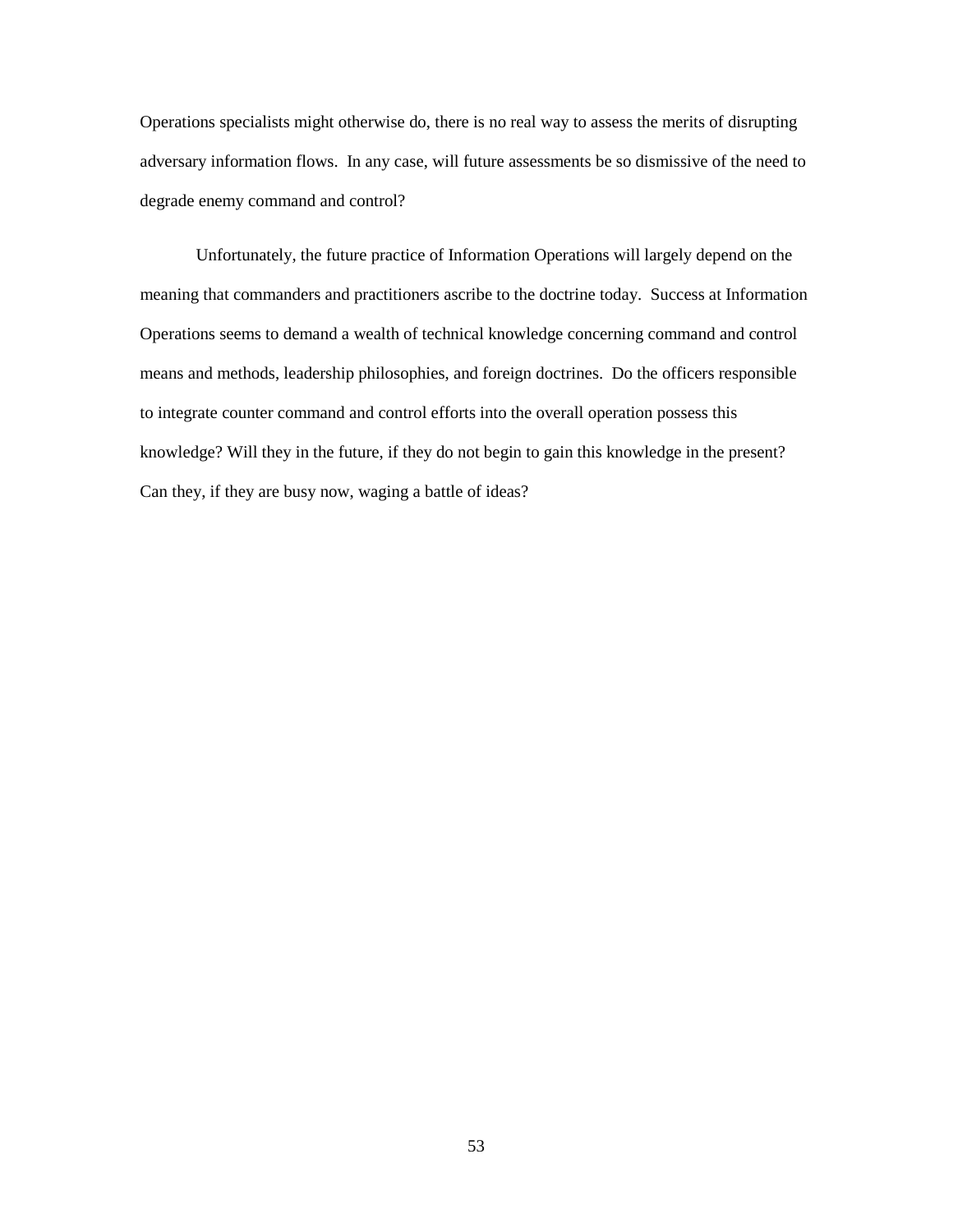## **BIBLIOGRAPHY**

- <span id="page-58-0"></span>"Aircraft and Automation Enhance Field Army Effectiveness." *Armed Forces Management* 13, no. 10 (July 1967): 124-129.
- Alberts, David S. and Hayes Richard E. *Power to the Edge: Command and Control in the Information Age*. Washington DC: DOD Command and Control Research Program, 2005. [http://www.dodccrp.org/files/Alberts\\_Power.pdf](http://www.dodccrp.org/files/Alberts_Power.pdf) (accessed 22 April, 2010).
- Algermissen, LTC Robert M., USA, MAJ Robert Koehler, USA, MAJ Cecil Miller, USA, MAJ Arthur Tulak, USA. "Task Force Eagle Information Operations Planning." Center for Army Lessons Learned Report, (April 1999). <http://www.iwar.org.uk/iwar/resources/call/ll.htm>(accessed 17 June 2010).
- Arnold, LTC E. R., USA. "The Increasing Importance of Military Communications." *Signal* XX, no. 10 (June 1966): 12-15.
- Arquilla, John and David Ronfeldt, ed. *In Athena's Camp: Preparing for Conflict in the Information Age.* Santa Monica: RAND, MR-880-OSD, 1997.
- Bacevich, A.J. "Preserving the Well Bred Horse." *National Interest* (Fall 1994): 43-49.
- Barnett, Roger W. "Information Operations, Deterrence, and the Use of Force." *Naval War College Review* (Spring 1998).
- Belov, A. "Signal Troops in the Soviet Armed Forces." *Soviet Military Review.* English Edition. (November 1973): 2-4.
- Belov, M. "New Factors in the Development of Modern Armies." *Soviet Military Review.* English Edition. (February 1974): 10-13.
- Bokariev, Lt Col V. Soviet Army. "Cybernetics." *Military Review* XLIV, no. 11 (November 1964): 66-70.
- Bousquet, Antoine. *The Scientific Way of Warfare: Order and Chaos on the Battlefields of Modernity*. New York: Columbia University Press, 2009.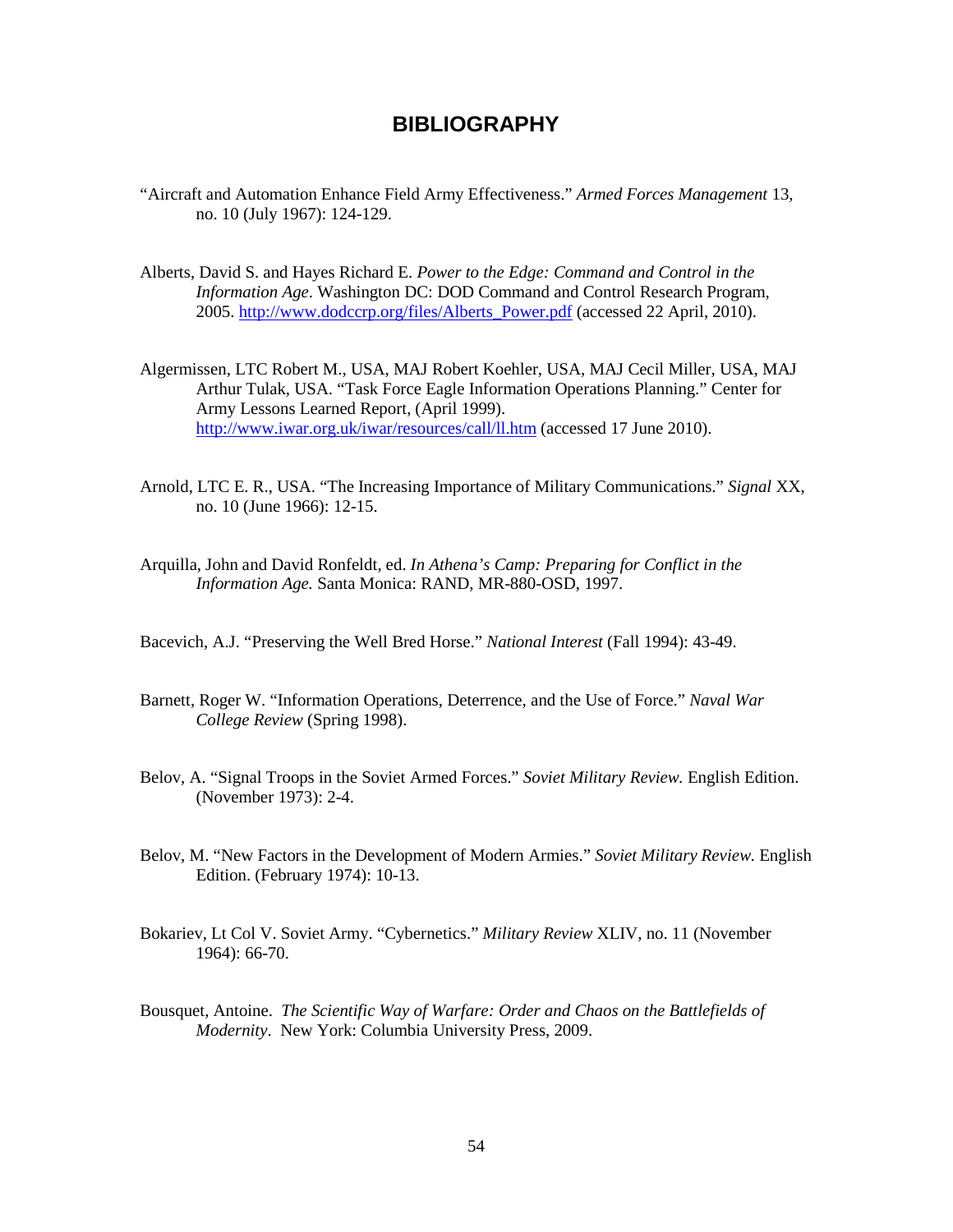- Breemer, Jan S. "War as We Knew It: The Real Revolution in Military Affairs / Understanding Paralysis in Military Operations." Occassional Paper 19. Maxwell AFB: Air University Press December, 2000.
- Bunker, Robert J. "Information Operations and the Conduct of Land Warfare*." Military Review* LXVIII (September-November 1998). [http://cgsc.cdmhost.com/cgi](http://cgsc.cdmhost.com/cgi-bin/showfile.exe?CISOROOT=/p124201coll1&CISOPTR=424&filename=425.pdf)[bin/showfile.exe?CISOROOT=/p124201coll1&CISOPTR=424&filename=425.pdf](http://cgsc.cdmhost.com/cgi-bin/showfile.exe?CISOROOT=/p124201coll1&CISOPTR=424&filename=425.pdf) (accessed April 21, 2010).
- Bunker, Robert J. "The Tofflerian Paradox." *Military Review* LXVV, no. 3 (May-June 1995) 99- 102.
- Campen, Alan D. Contributing Editor. *The First Information War: the Story of Communications, Computers, and Intelligence Systems in the Persian Gulf War.* Virginia: AFCEA Press, 1992.
- Castro, Lawrence. "Communications for Tactical Signals Intelligence A Weak Link in the C3I Force Multiplier?" Research Report, National War College, National Defense University: April, 1984.
- Cerjan, LTG Paul G., USA and COL Robert B. Clarke USA. "NDU Develops a Discipline in Information-Based Warfare." *ARMY* 44, no. 5 (May 1994): 18-19.
- Chizum, David G. *Soviet Radioelectronic Combat.* Westview Special Studies in Military Affairs Boulder: Westview Press, 1985.
- Citino, Robert M. *Bliztkrieg to Desert Storm: The Evolution of Operational Warfare*. Lawrence: University Press of Kansas, 2004.
- Curtis, Ian. "Misinformed About Information War? The Three-Wave Theory is Under Fire." *Defense and Foreign Affairs Strategic Policy* (March 1996): 4-5.
- Custer, Scott S. "C3CM: Putting It All Together in Team Spirit 80." Proceedings of the 1981 Western Region Technical Symposium. San Antonio: Western Region of the Association of the Old Crows, 1981, 3-5.
- Csizmas, Michael. "Military Cybernetics in Eastern Europe." *Military Review* XLVII, no. 9 (September 1967): 20-26.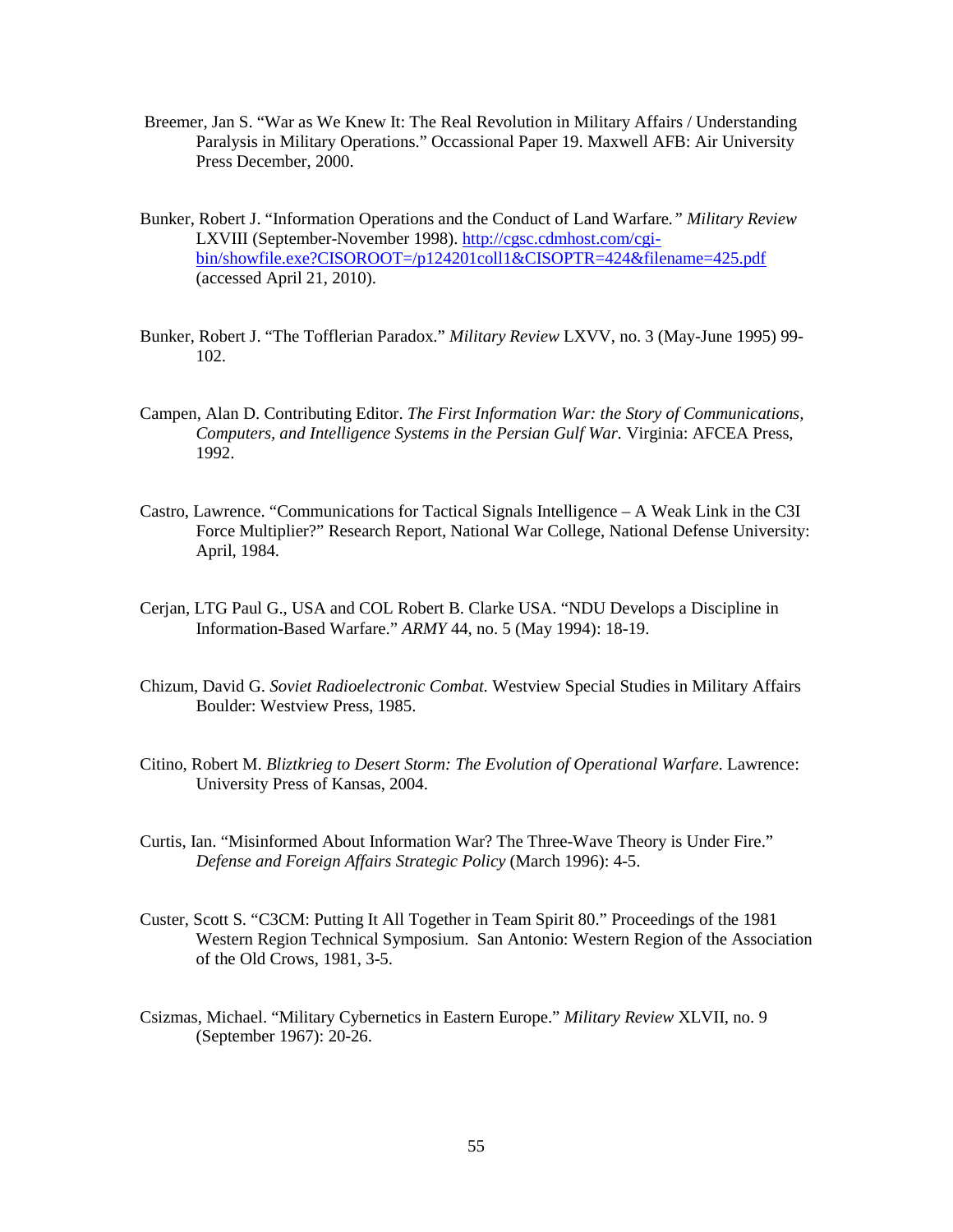- Davis, LTC Charles J. USA. "Command Control and Cybernetics." *ARMY* 13, no. 6 (January 1963): 51-55.
- Department of the Army. *Soviet Army Operations.* Arlington: BDM Corporation and the US Army Intelligence and Threat Analysis Center, 1978.
- Department of the Army. *Field Manual 100-2-1: The Soviet Army, Operations and Tactics.* Washington DC, 16 July, 1984.
- Department of the Army. *Field Manual 100-6: Information Operations.* Washington DC: August, 1996.
- Department of the Army. *Field Manual 3-13*: *Information Operations.* Washington DC: November, 2003.
- Department of the Army. *Field Manual 90-24: C3CM: Multi-Service Procedures for Command, Control, and Communications Countermeasures.* Washington DC: Government Printing Office, 1991.
- Department of the Army. "Army Regulation 525-20 Command and Control Countermeasures (C2CM)." Washington DC: 31 July, 1992.
- Department of the Army. "TRADOC Pamphlet 525-69: Concept for Information Operations." (1 August, 1995).<http://iwar.org.uk/iwar/resources/tradoc/p525-69.htm> (accessed 17 June, 2010).
- Deutsch, Karl W. "Mechanism, Teleology, and Mind." *Philosophy and Phenomenological Research* 12, No., 2 (December 1951): 185-223.
- Dominique, Michael J. "Information Operations: The Military's Role in Gaining Information Superiority." Carlisle Barracks: United States Army War College, 2009.
- Doughty, Robert A. *The Evolution of US Army Tactical Doctrine, 1946-1976*. Leavenworth Papers No 1. Fort Leavenworth: Combat Studies Institute, U.S. Army Command and General Staff College, 1979.
- Druzhinin, V.V. and D. S. Kontorov. *Concept Algorithm, Decision.* Translated by the United States Airforce. Washington, DC: US Government Printing Office, 1975.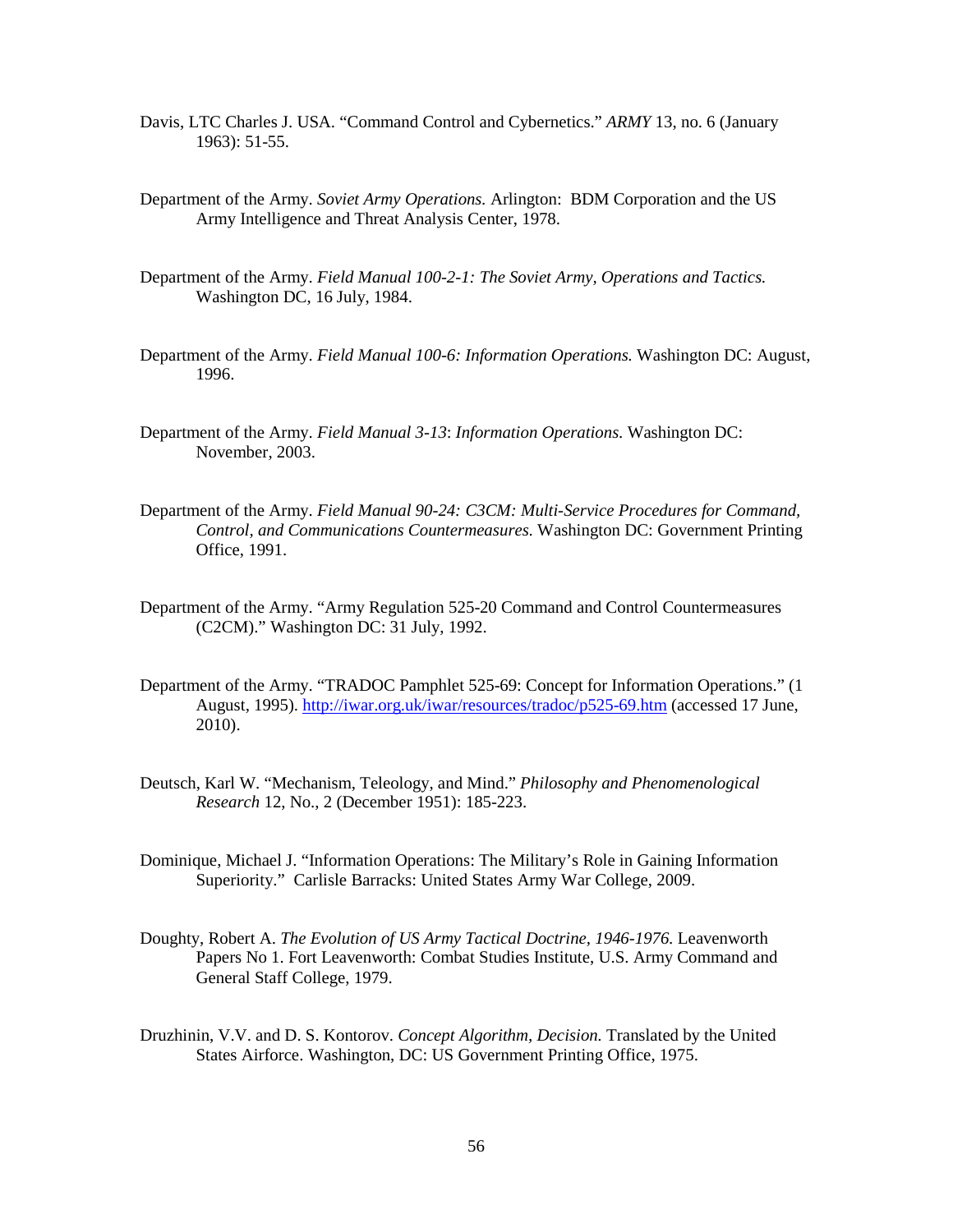- Eassa, Charles N. "US Armed Forces Information Operations Is the Doctrine Adequate?" Monograph, School of Advanced Military Studies. Fort Leavenworth: U.S. Army Command and General Staff College, 1999.
- Eassa, Charles N. "The Friction of Joint Information Operations" Monograph, School of Advanced Military Studies. Fort Leavenworth: U.S. Army Command and General Staff College, 2000.
- Echevarria, Antulio J. *Wars of Ideas and The War of Ideas* Carlisle Barracks: US Army War College, Strategic Studies Institute, 2008. <http://www.strategicstudiesinstitute.army.mil/pubs/display.cfm?pubID=866> (accessed 14 Nov 2010).
- Fontenot, COL Gregory, USA Retired, LTC E.J. Degen, USA, and LTC David Tohn, USA. *On Point: The United States Army in Operation Iraqi Freedom*. Fort Leavenworth: Combat Studies Institute Press, 2004.
- Foxley, Tim. "Countering Taliban Information Operations in Afghanistan." *Prism* 1, no. 4 (September 2010).
- Flor, CPT Leonardo J., USA. "Harnessing Information Operations' Potential Energy" *Military Review* XC*,* no. 3 (May-Jun 2010): 58-64.
- Gallison, Peter. "The Ontology of the Enemy: Norbert Wiener and the Cybernetic Vision." *Critical Inquiry* 21, no.1. (Autumn 1994): 228-266. [http://www.jstor.org](http://www.jstor.org/) (accessed 15 September, 2010).
- "General Westmoreland Foresees New Concept of Combat: Automated Battlefield in Less Than a Decade." *Army* (November 1969).
- Gerovitch, Slava. *From Newspeak to Cyberspeak.* Cambridge: The MIT Press, 2002.
- Hardy, Stephen M. "Should We Fear the Byte Bomb?" *Journal of Electronic Defense* (January 1996) 42-28.
- Henry, Ryan and C. Edward Peartree. "Military Theory and Information Warfare." *Parameters* (Autumn 1999): 121-135.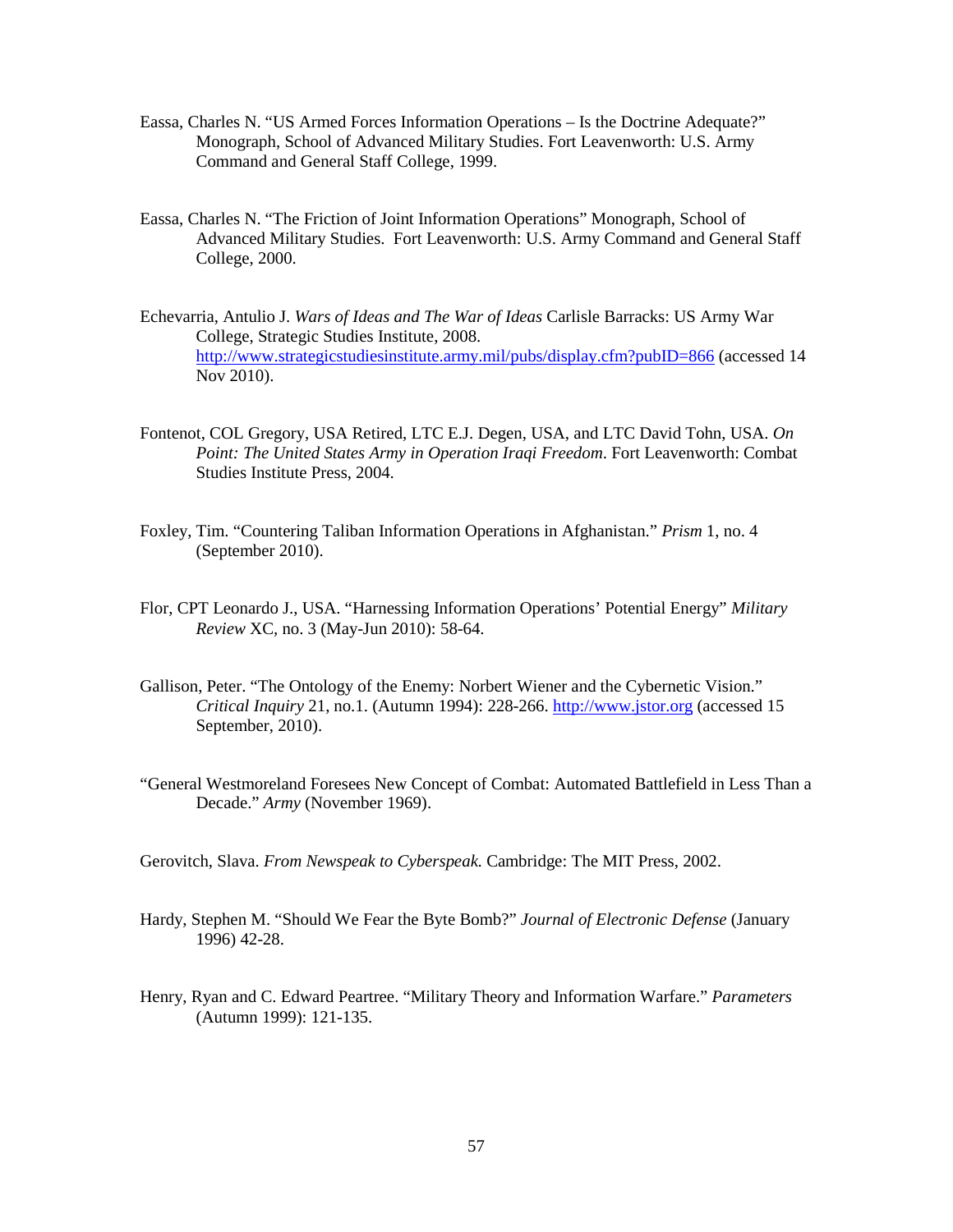- Holloway, David "Soviet Military Cybernetics: Social and Political Problems of Troop Control." *Journal of the Royal United Services Institute for Defense Studies* CXVI, no. 664 (December 1971): 59-64.
- Isler, MAJ Roderick J., USA, "The AirLand Battle—Command, Control, Communications Countermeasures (C3CM) Integration" Student Report, Air Command and Staff College: March, 1982.
- Johnson, CPT Fred, USA. "Synchronizing the Response to Civil Disturbances: (Task Force Eagle's Staff Coordination.)" Center for Army Lessons Learned Report, December 1996. <http://www.iwar.org.uk/iwar/resources/call/sec2.htm>(accessed 17 June, 2010).

Johnson, Mark H. "Welcome to the JIOWC." *IO Sphere* (Winter 2007):5-6.

- Johnson, Steven. *Emergence; The Connected Lives of Ants, Brains, Cities, and Software*. New York: Simon and Schuster, 2001.
- Kipp, Jacob. *From Foresight to Forecasting: The Russian and Soviet Military Experience*. College Station: Center for Strategic Technology, Texas A&M University, 1988.
- Kalyvas, Stathis. *The Logic of Violence in Civil War*. New York: Cambridge University Press, 2006.
- Kennedy, Commander Floyd D. Jr., USN Reserve. "The Evolution of Soviet Thought on "Warfare in the Fourth Dimension'." *Naval War College Review.* (March-April 1982): 1- 2.
- Kondakov, G. "Communications in Troop Control." *Soviet Military Review*. English Edition. (March 1976):18-19.
- Kostin, N.A. *Organization and Conduct of Radioelectronic Combat in a Defensive Coalition-Based Front Operation in the Initial Period of a War*, trans. by CRH & Associates Moscow: Union of Soviet Socialist Republics, 1989.
- Knowles, John. "A Wider View and a Bigger Bite: EW in Information Operations." *Journal of Electronic Defense* (October 1997) 51-57.
- Krepinivich, Andrew F. Jr. "The Military-Technical Revolution: A Preliminary Assessment." Washington DC: Center for Strategic and Budgetary Assessments, 2002.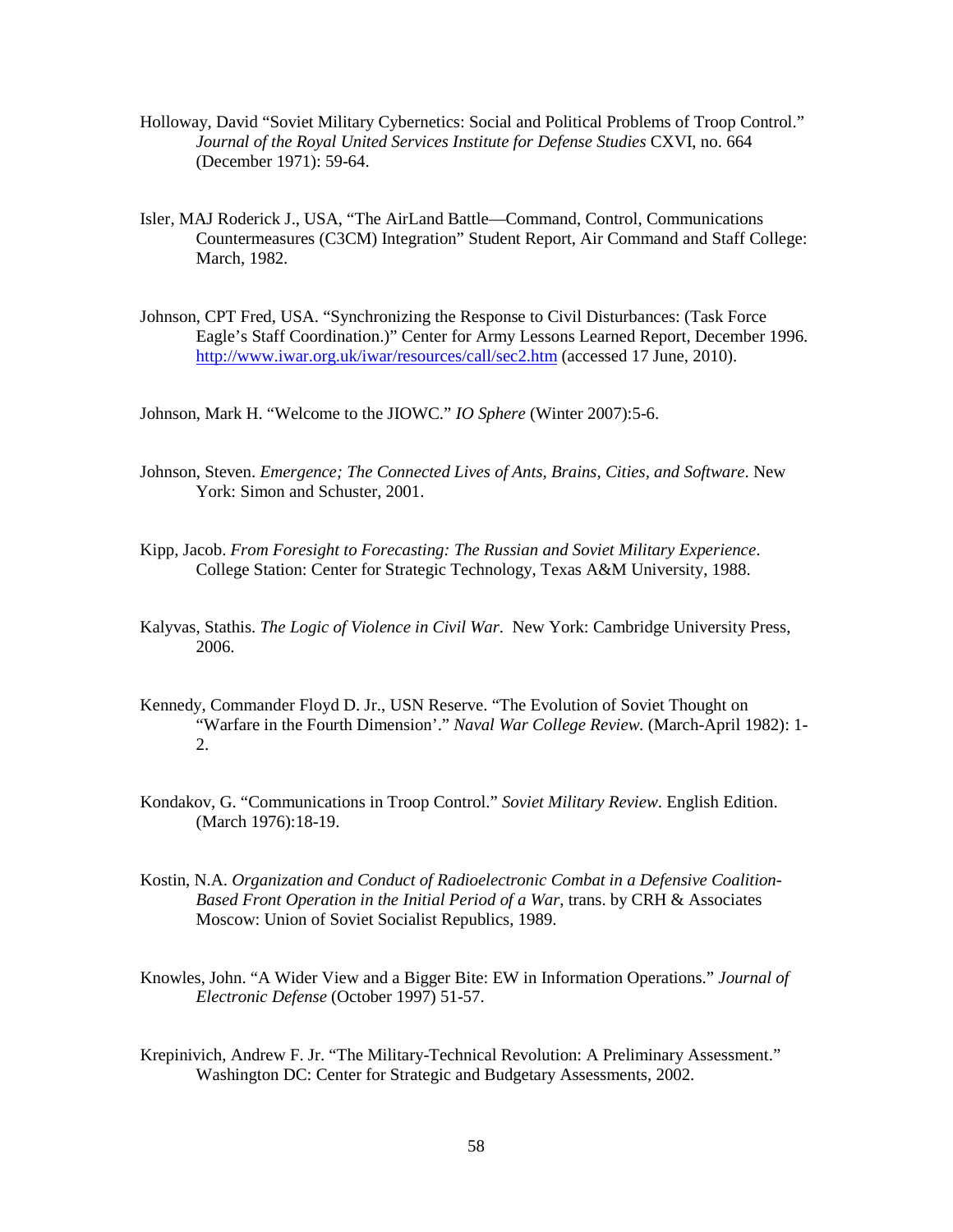- Kulikov, V. review of "Idea, Algorithm, Decision" *Soviet Military Review*. English Edition. (April 1974): 56-57.
- Kurnosov, Ivan. "Development of Radioelectronic Means of Troop Control and Methods of Their Application" *Voyennaya mysl'*, No. 9, September 1964, FPD 896, 2 March 1965 reprinted in "Selected Readings From Military Thought, 1963-1973" selected and compiled by Joseph D. Douglas, Jr. and Amoretta M. Hoeber, *Studies in Communist Affairs*, Vol. 5, Part 1.Washington, DC: U.S. Government Printing Office [GPO], 1982.
- Kyle, Deborah M. and Benjamin F. Schemmer. " $C^3$ /EW in Europe Can NATO Get Its Electrons Together." *Armed Forces Journal* 118*,* no. 1 (September 1980): 24-28.
- Larson, Major General Doyle E. USAF. "C3CM: Progress and Outlook." *Defense Management Journal* 18, no. 3 (Third Quarter 1982) 6-10.
- Larson, Major General Doyle E. USAF. "C3CM: Let's Get On With It!" *Journal of Electronic Defense* (January 1982).
- Libicki, Martin C., David C. Gombert, David R. Frelinger, and Raymond Smith. *Byting Back: Regaining Information Superiority Against 21st-Century Insurgents*. Santa Monica: The RAND Corporation, 2007.
- Light, Jennifer. *From Warfare to Welfare: Defense Intellectuals and Urban Problems in Cold War America*. Baltimore: Johns Hopkins University Press, 2003.
- Mahnken, Thomas G. *Technology and the American Way of War.* New York: Columbia University Press, 2008.
- Metz, LTG Thomas F., USA and James E. Hutton, "Massing Effects in the Information Domain: A Case Study in Aggressive Information Operations." *Military Review, 3* (Mar-April 2006).

Mumford, Lewis. *The City in History*. New York: Harcourt, Brace & World, 1961.

Norman, Lloyd. "Westmoreland's J2" *Army* 17, no. 5 (May 1967): 21-25.

Parrot, Evan H. "C3CM: Theory, Application and Process." Research Report, Air War College, Air University: February, 1983.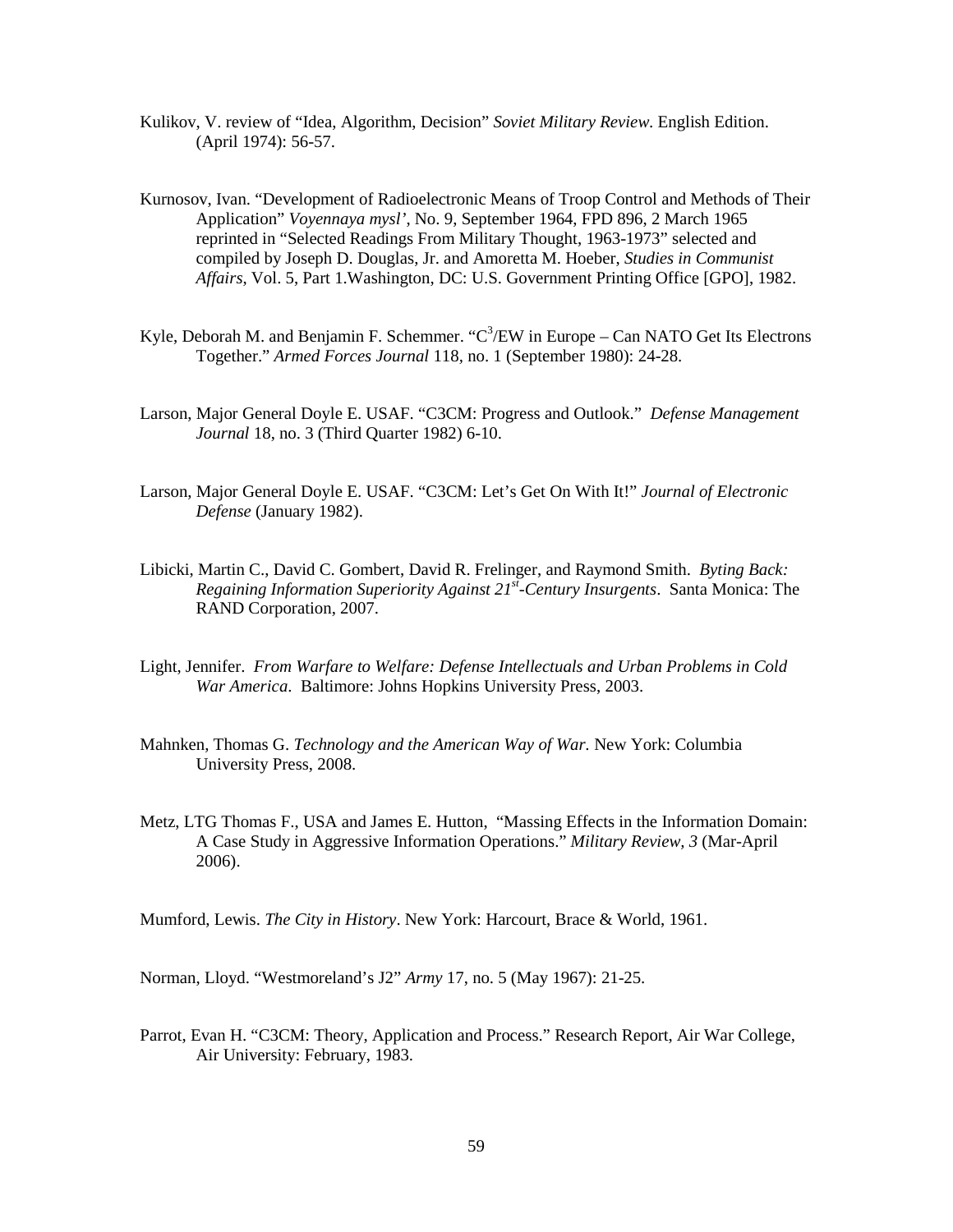- Perry, Kathy J. "The Use of Psychological Operations as a Strategic Tool." Research Project, US Army War College: April 2000.
- Petukhov, D. "Types and Means of Communication" *Soviet Military Review*. English Edition. (November 1973): 5-8.
- Petukhov, D. "For Reliable and Uninterrupted Communication." *Soviet Military Review*. English Edition. (August 1974): 28-33.
- Phillips, Richard H. "Workshop Trends in Soviet Views on Theater War." Cambridge: MIT Center for International Studies, November 5, 1987.
- Powell, Colin and Joseph Perisco. *My American Journey*. Rev. Ed. New York: Ballantine Books, 2003.
- Rexrode, COL Kenneth E., USA. "An Overview of the Joint Electronic Warfare Center" Proceedings of the 1981 Western Region Technical Symposium. San Antonio: Western Region of the Association of the Old Crows, 1981, 1.
- Reznichenko, V. "Modern Weapons and Troop Control." *Soviet Military Review*. English Edition. (December 1978): 10-13.
- Romanych, MAJ Marc J., USA Retired and Kenneth Krumm, LTC, USA. "Tactical Information Operations in Kosovo." *Military Review* LXXXIV, no. 5 (September-October 2004): 56- 61.
- Rosak, Theodore. *The Cult of Information: The Folklore of Computers and the True Art of Thinking*. New York: Pantheon Books, 1986.
- Rosenblueth, Arturo, Norbert Wiener, and Julian Bigelow. "Behavior, Purpose and Teleology." *Philosophy of Science* 10, no. 1 (January 1943): 18-24. <http://www.jstor.org/stable/1343893>(accessed 15 September, 2010).
- Rosin, Randolph. "To Kill A Mockingbird: The Deconstruction of Information Operations." *SmallWars Journal Online* (August 2009). [http://smallwarsjournal.com/blog/2009/08/the](http://smallwarsjournal.com/blog/2009/08/the-deconstruction-of-informat/)[deconstruction-of-informat/](http://smallwarsjournal.com/blog/2009/08/the-deconstruction-of-informat/) (accessed 21 April, 2010).
- Romjue, John L. *American Army Doctrine for the Post-Cold War*. Virginia: Military History Office, United States Army Training and Doctrine Command, 1996.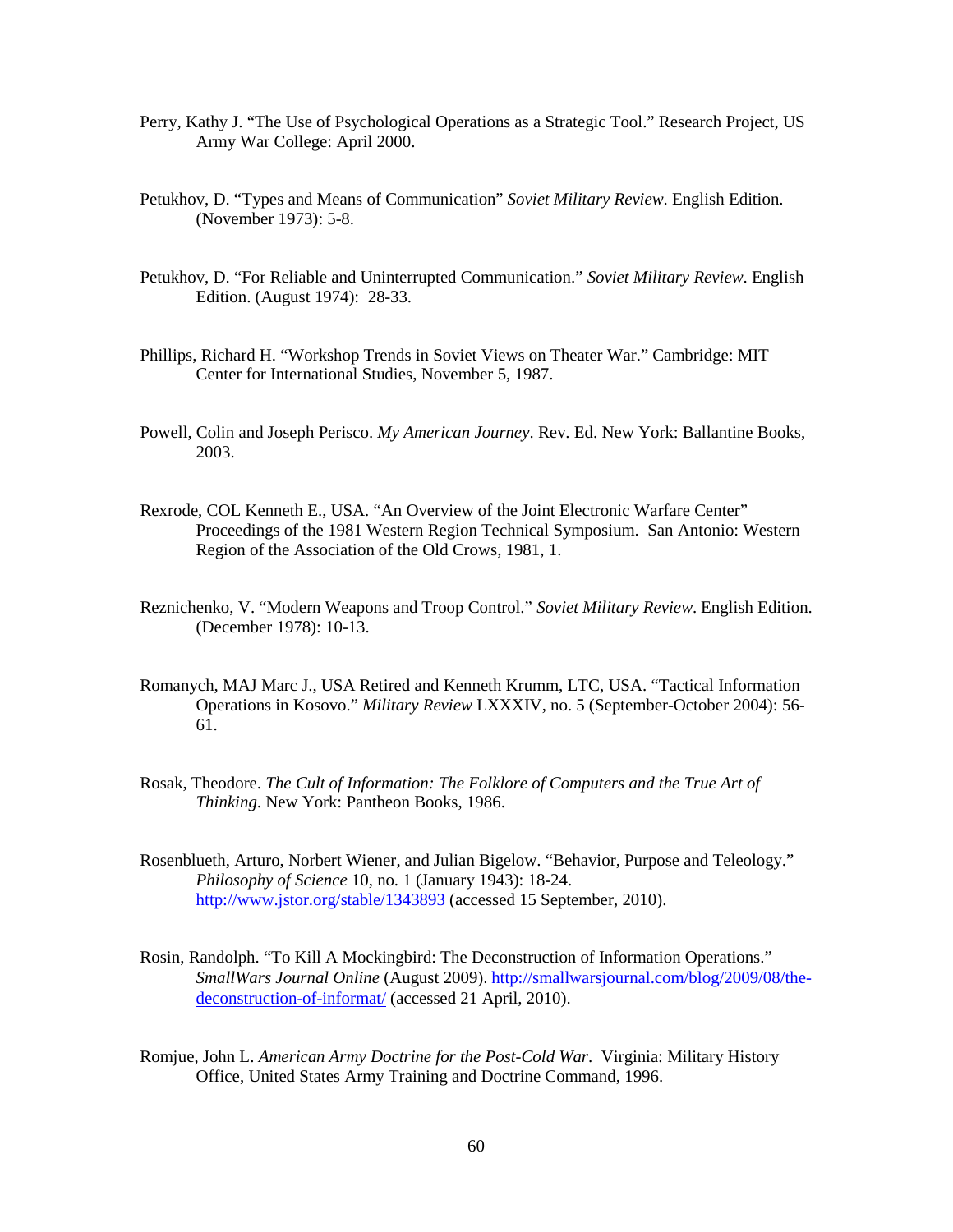- Sapolsky, Harvey M., Benjamin H. Friedman, Brendan Rittenhouse Green, editors. *US Military Innovation since the Cold War: Creation without Destruction.* New York: Routledge, 2009.
- Scherer, R.H. "Data Communications and Field Data Information Handling Systems." *Signal*  XXIII, no. 5 (January 1969): 8-14.
- Shanahan, Stephen W. and Gary J. Beavers. "Information Operations in Bosnia." *Military Review* LXXVII, no. 6 (November-December 1997). [http://cgsc.cdmhost.com/cdm4/item\\_viewer.php?CISOROOT=/p124201coll1&CISOPTR](http://cgsc.cdmhost.com/cdm4/item_viewer.php?CISOROOT=/p124201coll1&CISOPTR=430&CISOBOX=1&REC=2)  $=430\&CISOBOX=1&REC=2$  (accessed 21 April, 2010).

Sholokhov, A. "Academician Berg." *Soviet Military Review*. English Edition. (July 1981): 27-28.

- Siegel, Pascale Combelles. *Target Bosnia: Integrating Information Activities in Peace Operations.* Washington DC: DOD Command and Control Research Program, 1998. [http://www.dodccrp.org/files/Siegel\\_Target.pdf](http://www.dodccrp.org/files/Siegel_Target.pdf) (accessed 12 NOV 2010).
- Slayton, Barney F. " 'War in the Ether": Soviet Radio-Electronic Warfare." *Military Review* LX*,*  no. 1 (January 1980). [http://cgsc.contentdm.oclc.org/cdm4/item\\_viewer.php?CISOROOT=/p124201coll1&CIS](http://cgsc.contentdm.oclc.org/cdm4/item_viewer.php?CISOROOT=/p124201coll1&CISOPTR=344&CISOBOX=1&REC=3) [OPTR=344&CISOBOX=1&REC=3](http://cgsc.contentdm.oclc.org/cdm4/item_viewer.php?CISOROOT=/p124201coll1&CISOPTR=344&CISOBOX=1&REC=3) (accessed 15 September, 2010).
- Sleeper, Colonel Raymond S. USAF. "Cybernetics in the Service of Communism." *Air University Review* XVIII, no. 3 (March-April 1967): 2-13.
- Smith, Charles F. "Command, Control and Countermeasures (C3CM)." *Military Review* LXIII*,*  no. 1 (January 1983).
- Smith, Rupert. *The Utility of Force: The Art of War in the Modern World*. New York: First Vintage Books, 2007.
- Starry, Michael D. and Charles W. Arneson. "*FM 100-6: Information Operations*." *Military Review* LXXVI, no. 6 (November-December 1996). [http://cgsc.cdmhost.com/cdm4/item\\_viewer.php?CISOROOT=/p124201coll1&CISOPTR](http://cgsc.cdmhost.com/cdm4/item_viewer.php?CISOROOT=/p124201coll1&CISOPTR=439&CISOBOX=1&REC=1)  $=439\&CISOBOX=1\&REC=1$  (accessed 21 April, 2010).
- Sullivan, GEN Gordon R., USA and COL James M. Dubik, USA. *War in the Information Age*. Carlisle Barracks: Strategic Studies Institute, US Army War College, 1994.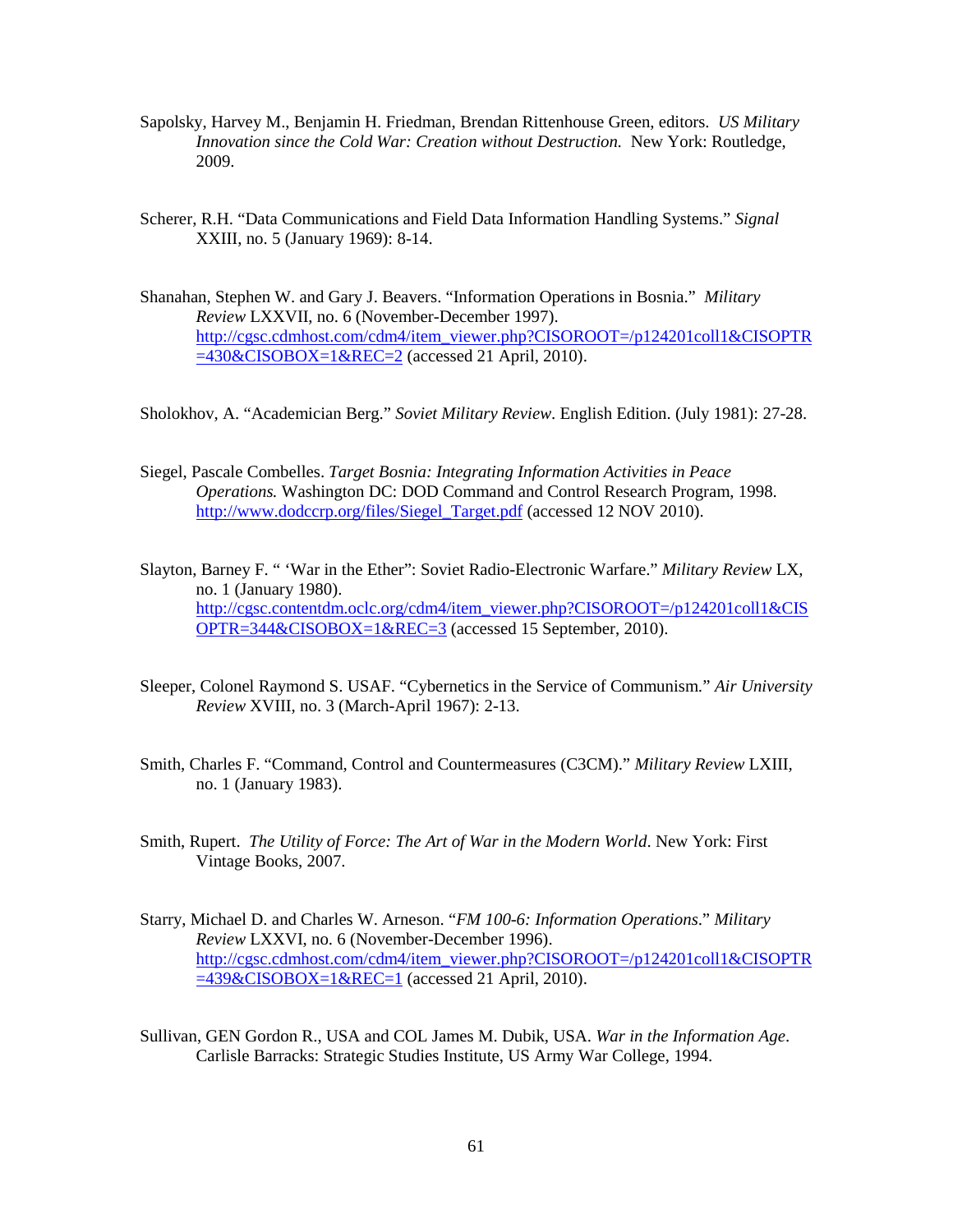- Thomas, Lieutenant Commander G. Guy, USN., "Warfare in the Fourth Dimension Is the Navy Ready for it? How can the Navy Prepare for it?" *Naval War College Review* (January-February 1983)*:* 16-23.
- Thomas, Timothy L. "Kosovo and the Current Myth of Information Superiority." *Parameters*, *US Army War College Quarterly* XXX, no. 1 (Spring 2000). <http://www.usamhi.army.mil/USAWC/Parameters/00spring/contents.htm> (accessed 22 April, 2010).
- Thrasher, Roger Dean. "Information Warfare Deplhi: Raw Results." Monterey: Naval Postgraduate School, June 1996.
- Toffler, Alvin. *The Third Wave.* New York: Bantam Books, 1990.
- Toffler, Alvin and Heidi Toffler. *War and AntiWar: Survival at the Dawn of the 21<sup>st</sup> Century*. 1<sup>st</sup> ed. New York: Little, Brown and Company, 1993.
- Tulak, MAJ Arthur, USA. "PSYOP C2W Information Operations in Bosnia" Center for Army Lessons Learned Report, June 1999.<http://www.iwar.org.uk/iwar/resources/call/ll.htm> (accessed 17 June, 2010).
- US Army Training and Doctrine Command, Center for Army Lessons Learned. "CALL Newsletter No 99-2: Task Force Eagle Information Operations, "IO in a Peace Enforcement Environment" Fort Leavenworth KS: January 1999.
- US Joint Chiefs of Staff. Joint Publication 3-13, *Information Operations*. Washington DC: 13 February 2006.
- US Joint Chiefs of Staff Memorandum of Policy #30*, Command and Control Warfare.* (17 July1990, 1st Revision*,* Washington DC: 8 March, 1993). [http://www.dod.gov/pubs/foi/reading\\_room/732.pdf](http://www.dod.gov/pubs/foi/reading_room/732.pdf) (accessed 22 April, 2010).
- US Joint Chiefs of Staff, *Joint Vision 2010.* Washington DC: 1996.
- US Joint Chiefs of Staff *Concept for Future Joint Operations: Expanding Joint Vision 2010.*  Washington DC: May, 1997.
- United States Department of Defense, *Statement on Technology and Military Manpower,* by William J. Perry, Undersecretary of Defense for Research and Engineering Before the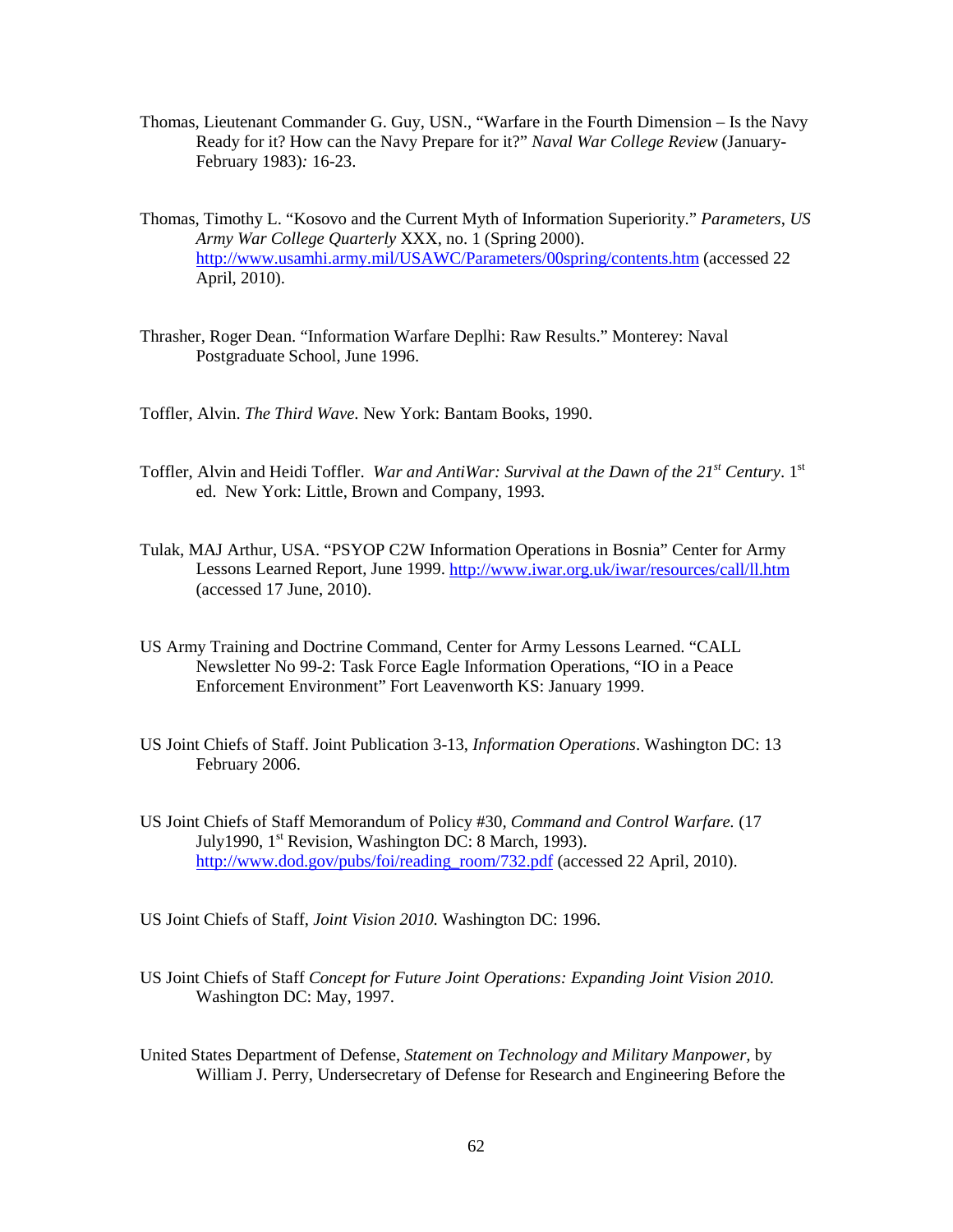Subcommittee on Armed Services, United States Senate, 96<sup>th</sup> Cong., Second Sess.,Washington DC: 4 December 1980.

Van Creveld, Martin. *Command in War.* Cambridge MA: Harvard University Press, 1985.

- Vincent, 1Lt Gary A., USAF. "A New Approach to Command and Control: The Cybernetic Design." *Airpower Journal* (Summer 1993): 24-37.
- Waltz, Edward. "The US Transition to Information Warfare." *Journal of Electronic Defense* (December 1998): 35-42.
- Weiss, Geoffrey F. "Exposing the Information Domain Myth: a New Concept for the Air Force and Information Operations Doctrine." *Air and Space Power Journal* XXII, no. 1 (Spring 2008). <http://www.airpower.maxwell.af.mil/airchronicles/apj/apj08/spr08.htm>(accessed 22 April, 2010).
- Wentz, Larry, K. ed. *Lessons From Bosnia: The IFOR Experience.* Washington, DC: Institute for National Strategic Studies, 1997.
- Westmoreland, GEN William C., USA. *Addresses by General W. C. Westmoreland, Chief of Staff, United States Army. Volume IV, 3 July 1969 – 16 December 1969.* Washington DC: 1973.
- Westmoreland, GEN W. C., USA. "The Military Uses of Communications-Electronics." *Signal* (August 1969).

Westmoreland, GEN William C. USA. *A Soldier Reports.* New York: Da Capo Press, 1989.

- Wiener, Norbert. *The Human Use of Human Beings: Cybernetics and Society*. Da Capo Series in Science. 1954; repr., Boston: De Capo Series in Science, 1998.
- Williamson, John R. "The Effects of Soviet Army Communications Jamming on the AIM Division Signal Battalion." master's thesis, US Army Command and General Staff College, 1980.
- Wright, Donald and LTC Timothy Reese. USA. *On Point II: Transition to a New Campaign*. Fort Leavenworth: Combat Studies Institute Press, 2008.